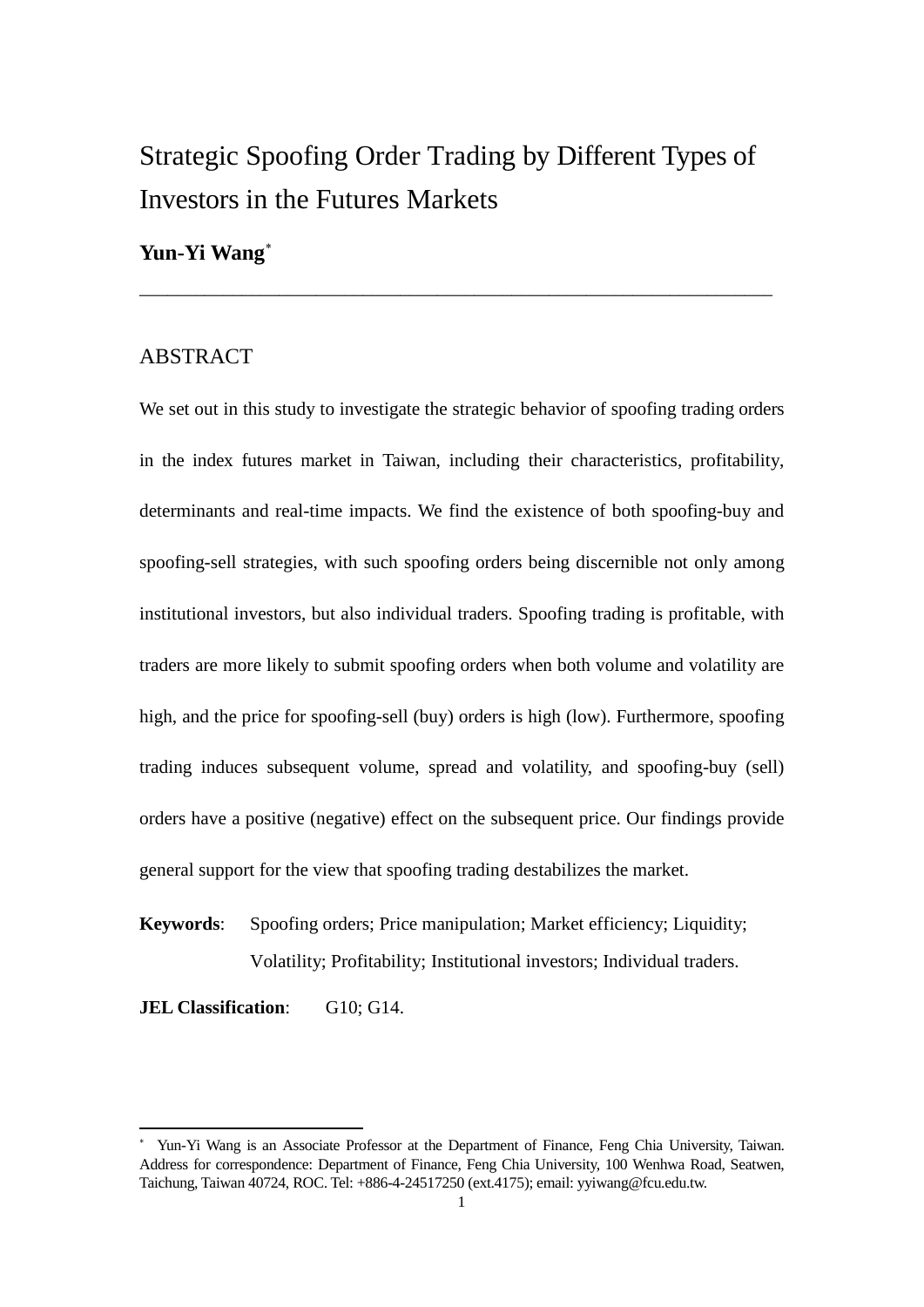## 1. INTRODUCTION

The issue of market manipulation is clearly of significant importance both in academia and in practice. Recently, the high-frequency trader Navinder Sarao's 'Flash Crash' case highlights problem of 'spoofing' order trading. [1](#page-1-0) U.S. Commodity Futures Trading Commission (CFTC) said Mr. Sarao entered large number of orders to sell futures contracts, and then canceled the vast majority of them, which contributed to the May 2010 meltdown that came to be called the 'Flash Crash'. In modern-day financial markets, manipulation is often undertaken in ways that cannot be easily detected or outlawed, and this is certainly the case for strategic spoofing order trading.

'Spoofing orders' are orders that are submitted into the market, with no intention of the order being executed, as a means of injecting misleading information with regard to the demand or supply of an asset, with the ultimate aim of coercing other traders to trade in a particular way. 'Spoofers', that is, those submitting spoofing trading orders, will subsequently submit their real orders, in order to take advantage of the price changes resulting from trading by other market participants in response to their earlier spoofing orders.

Strategic spoofing order trading has received growing attention over recent years, essentially because high-frequency trading has become commonplace in many

<sup>&</sup>lt;sup>1</sup> Wall Street Journal, May 6, 2015.

<span id="page-1-0"></span>[http://www.wsj.com/articles/navinder-saraos-flash-crash-case-highlights-problem-of-spoofing-in-comp](http://www.wsj.com/articles/navinder-saraos-flash-crash-case-highlights-problem-of-spoofing-in-complex-markets-1430943635) [lex-markets-1430943635.](http://www.wsj.com/articles/navinder-saraos-flash-crash-case-highlights-problem-of-spoofing-in-complex-markets-1430943635)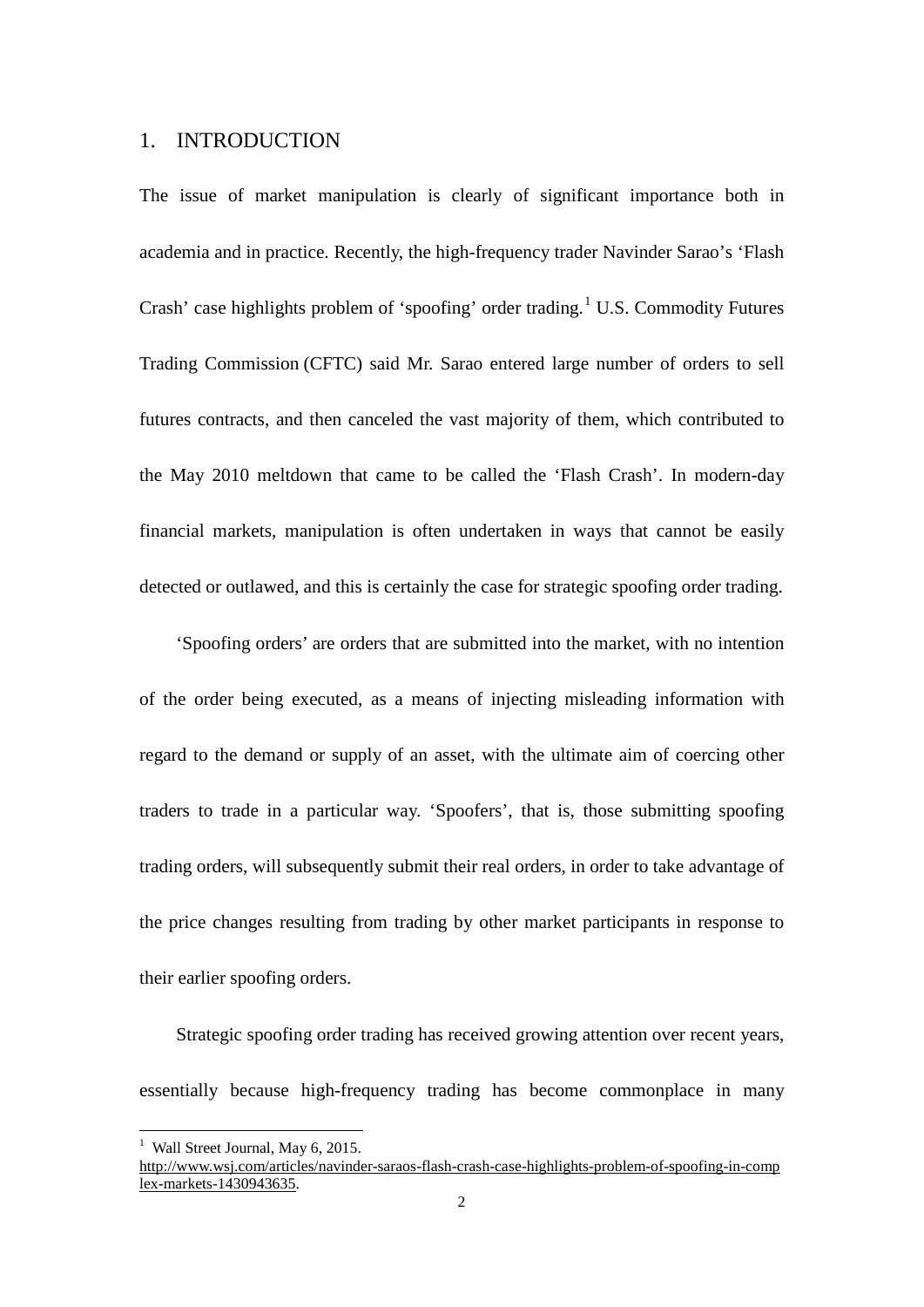exchanges around the world. High-frequency trading is a type of trading whereby profits are attempted to be made by rapidly submitting and/or cancelling orders, with a typical holding period, as noted in several related studies, being measured in terms of mere seconds or milliseconds.[2](#page-2-0) Several other studies, including Biais and Woolley (2011) and Leis and Alexander (2012), have also expressed concern that high-frequency trading may well increase the prevalence of market manipulation, with particular reference to spoofing order trading.

Despite the existence of a wealth of theoretical literature relating to market manipulation, $3$  there appears to have been relatively little empirical research effort focusing on a comprehensive analysis of market manipulation, particularly with regard to strategic spoofing order trading behavior. One exception, however, is the examination of spoofing order trading strategies in the Korean stock market undertaken by Lee, Eom and Park (2013); they found that investors placed strategic spoofing orders with the sole intention of manipulating subsequent prices, and also demonstrated that spoofing orders were still discernible in the Korean Exchange even after the change in the order-disclosure rule.

<span id="page-2-0"></span><sup>&</sup>lt;sup>2</sup> Examples include Carrion (2013), Hasbrouck and Saar (2013) and Chordia, Goyal, Lehmann and Saar (2013). Chordia et al. (2013) suggested a number of common characteristics of high-frequency traders, including: "(i) the use of extraordinarily high-speed and sophisticated computer programs for generating, routing and executing orders; (ii) very short time-frames for establishing and liquidating positions; (iii) the submission of numerous orders that are cancelled shortly after submission; and (iv) ending the trading day in as close to a flat position as possible".

<span id="page-2-1"></span> $3$  See, for example, Allen and Gale (1992), Allen and Gorton (1992), Jarrow (1992, 1994), Kumar and Seppi (1992) and Pirrong (1993).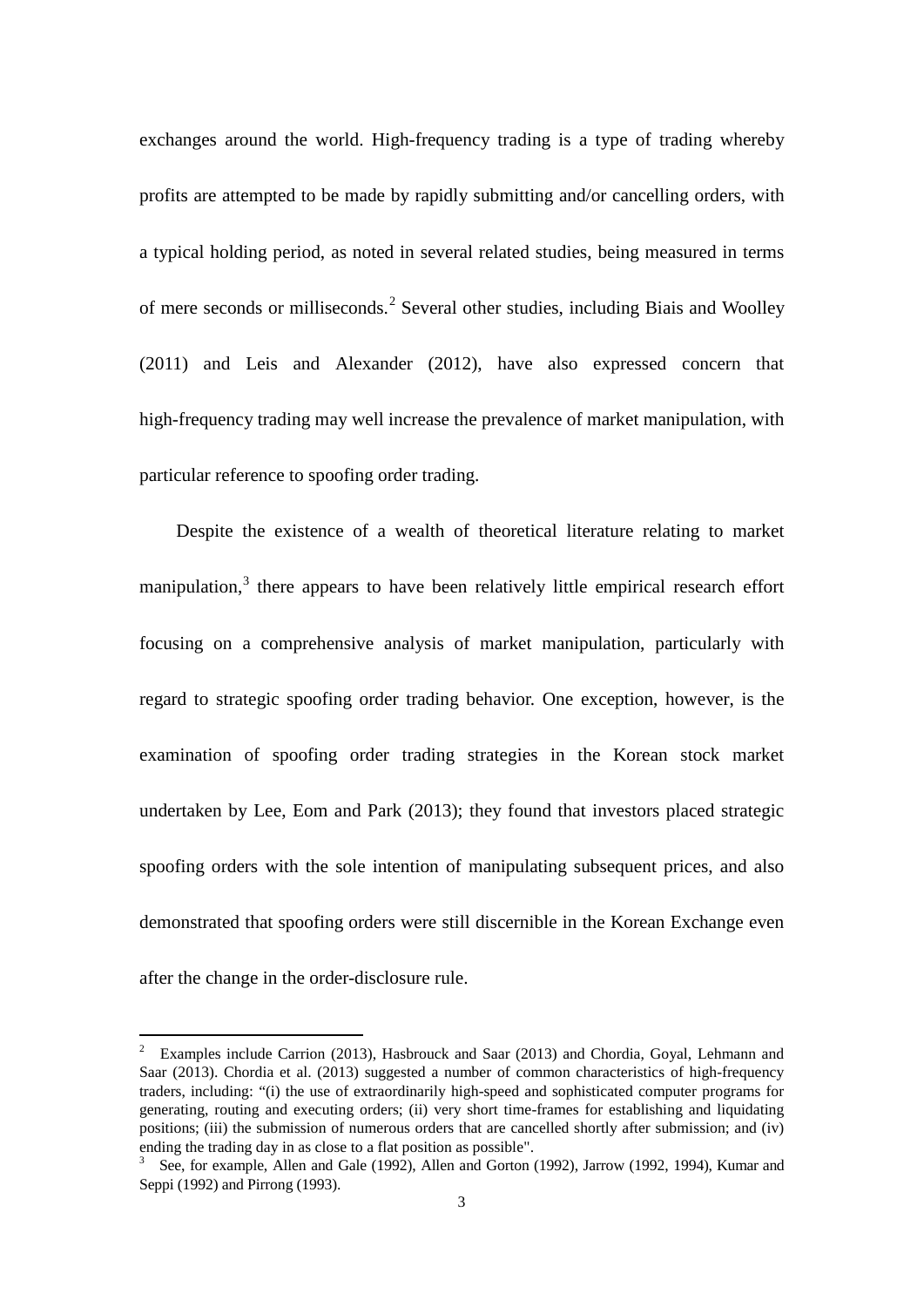Although Lee et al. (2013) provided an important examination of strategic spoofing behavior, there are still many important issues yet to be determined, including: (i) whether there is spoofing order trading in other exchange with differ pre-trade transparency; (ii) whether there are different types of spoofing order strategies, such as spoofing-buy and spoofing-sell strategies; (iii) whether there are discernible changes in spoofing behavior dependent upon different market conditions, specifically volume, returns, volatility and price; (iv) whether spoofing order strategies exhibit an intraday pattern in the futures markets; (v) the overall profitability of spoofing traders within the futures markets; and (vi) whether, and if so, in what ways, spoofing orders affect the markets, specifically volume, price, bid-ask spread and volatility.

We address these issues in the present study by carrying out an examination of comprehensive data on order flows and trading records obtained from the Taiwan Futures Exchange (TAIFEX), and while being closely related to several of the prior studies in this field, our study differs in a number of ways, as described below.

Firstly, the limited empirical evidence provided by most of the prior related studies is based upon prosecuted cases of market manipulation as the means of exploring overall manipulative behavior;<sup>[4](#page-3-0)</sup> however, as pointed out by Aggarwal and

<span id="page-3-0"></span><sup>4</sup> Example include Pirrong (2004), Aggarwal and Wu (2006), Allen, Litov and Mei (2006), and Comerton-Forde and Putnins (2011).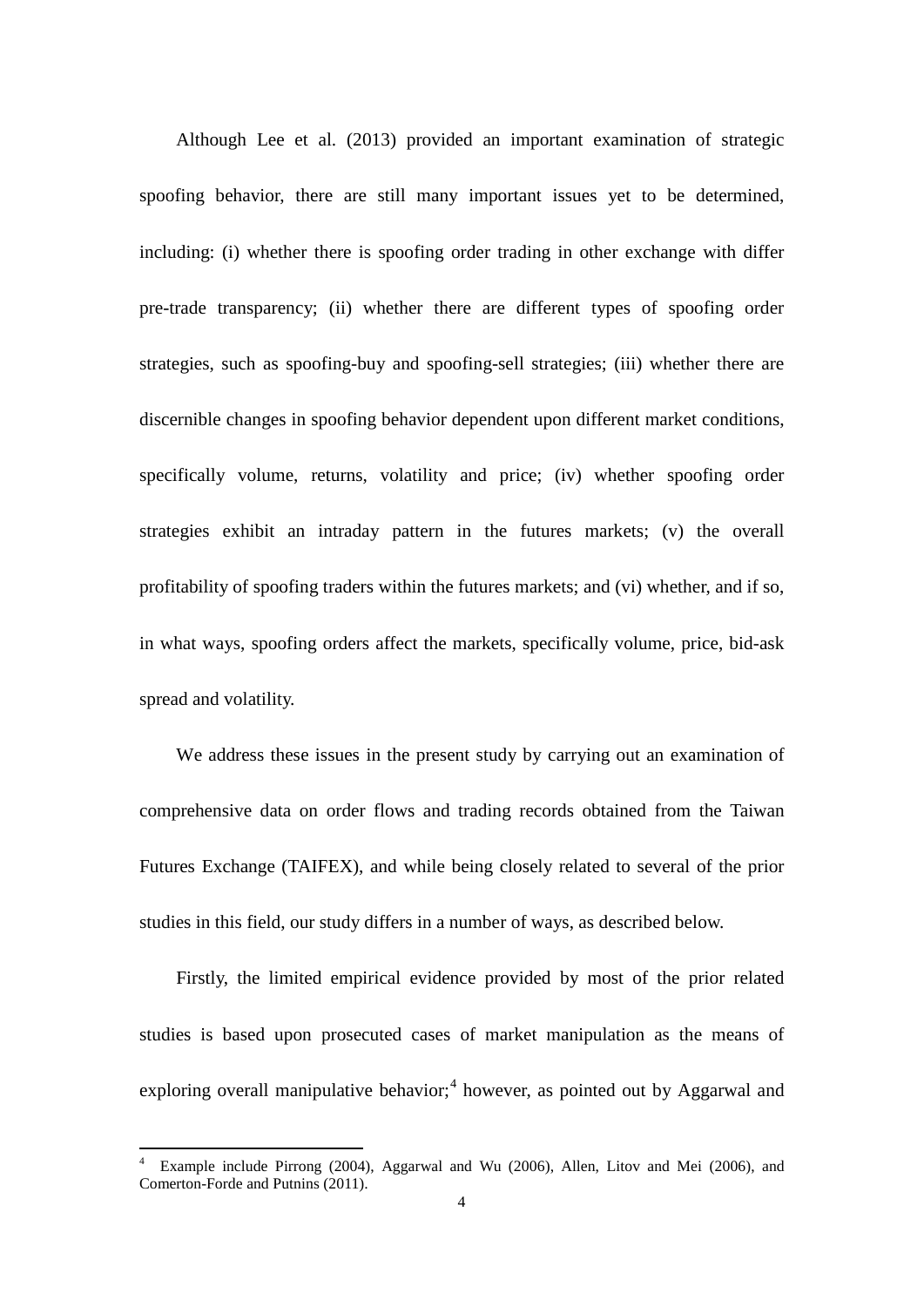Wu (2006), such studies do not consider cases where manipulation may well occur, but is unobserved, and thus, not outlawed. As such, the prior results essentially apply only to 'poor' manipulators; that is, those who were not sufficiently skilled in the practice to avoid detection. In contrast, the unique dataset adopted for the present study enables us to trace all order submission and cancellation records for each account within the exchange; thus, we are able to provide comprehensive empirical evidence on the prevalence of such market manipulation.

Secondly, Lee et al. (2013) consider a special microstructure in Korea Exchange (KRX) in which the total quantity on each side of the order book is disclosed, but the price of each order is not disclosed.<sup>[5](#page-4-0)</sup> The additional information of total quantity provides an opportunity for microstructure-based manipulation. However, most exchanges are not the case. For example, Chicago Mercantile Exchange (CME) discloses the 5 best buy/sell prices and quantities at those prices, Eurex Exchange (EUREX) discloses the 10 best buy/sell prices and quantities at those prices, and Singapore Exchange discloses all order information. Therefore, it is not clear whether there is spoofing order trading in other exchange with differ pre-trade transparency. By examining the comprehensive order flows and trading records of each account in TAIFEX, which discloses the 5 best buy/sell prices and quantities at those prices, our

<span id="page-4-0"></span><sup>5</sup> Starting in January 2002, the size of the total order book was no longer disclosed in Korea Exchange (KRX).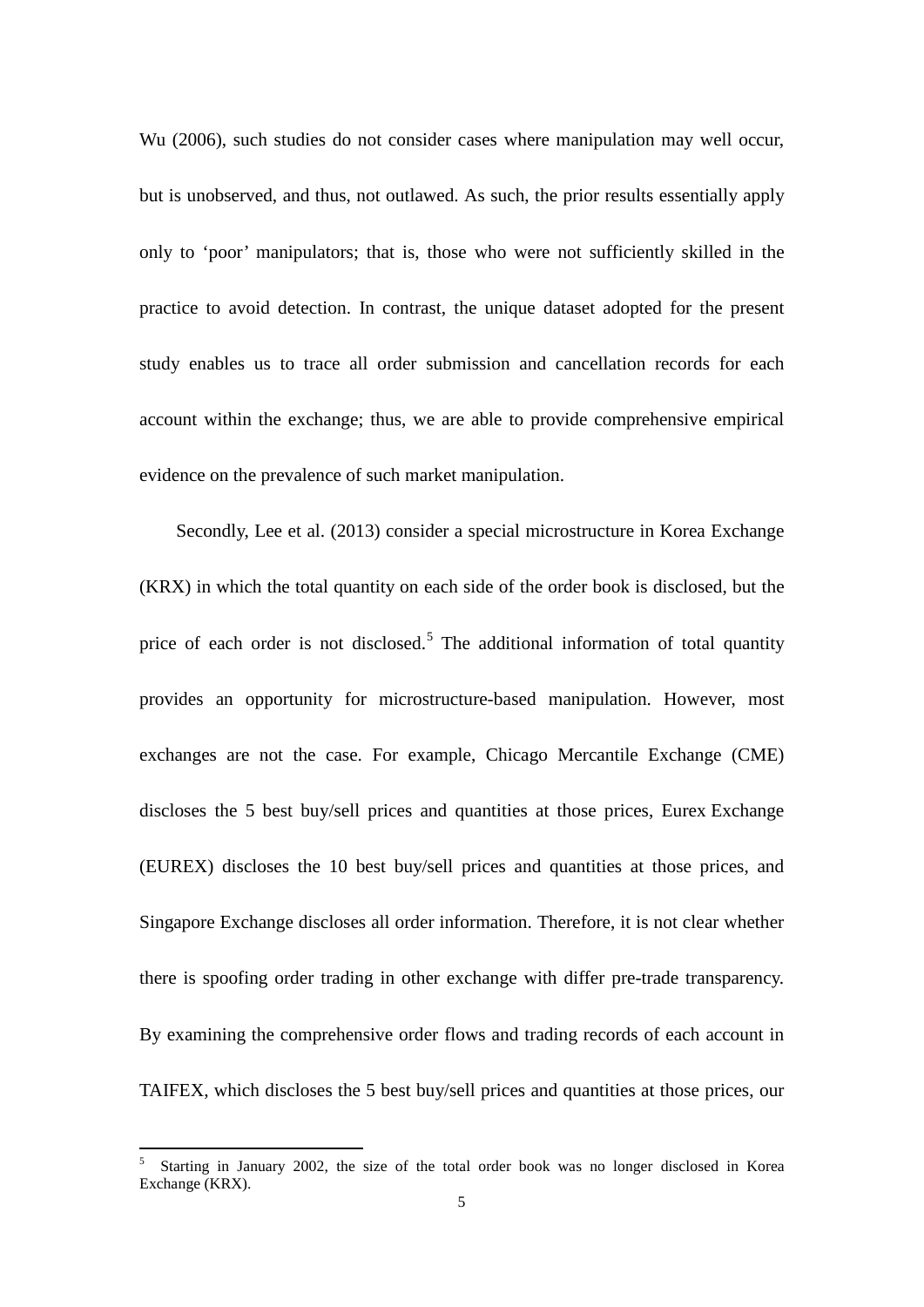empirical results can extend the existing findings on spoofing order trading in exchange with differ pre-trade transparency.

Thirdly, as a result of the short-sales constraints in the Korean stock market, the analysis in Lee et al. (2013) was limited to 'spoofing-buy strategies', which describes a situation in which a limit-buy order is followed by a sell order and the subsequent cancellation of the initial limit-buy order. Given the long and short positions of futures contracts and the availability of precise information on the direction of each order (buy/sell), we are able to provide a detailed and much clearer picture of different spoofing strategies, including both spoofing-buy and spoofing-sell strategies. By comparing the differences in the proportion, the intraday pattern and profitability between spoofing-buy and spoofing-sell strategies, we contribute to the extant literature on different spoofing order strategies.

Fourthly, although Lee et al. (2013) explored spoofing orders exclusively in the stock market, we argue that the futures market provides an ideal experimental setting for an exploration of spoofing order trading. Trading in futures markets requires less capital, has lower transaction costs and involves fewer short sales constraints, which may make it more attractive for spoofing traders. By closely tracking the order flows of each account, our empirical results can extend the existing findings on spoofing order trading in the stock markets to the futures markets, which can improve our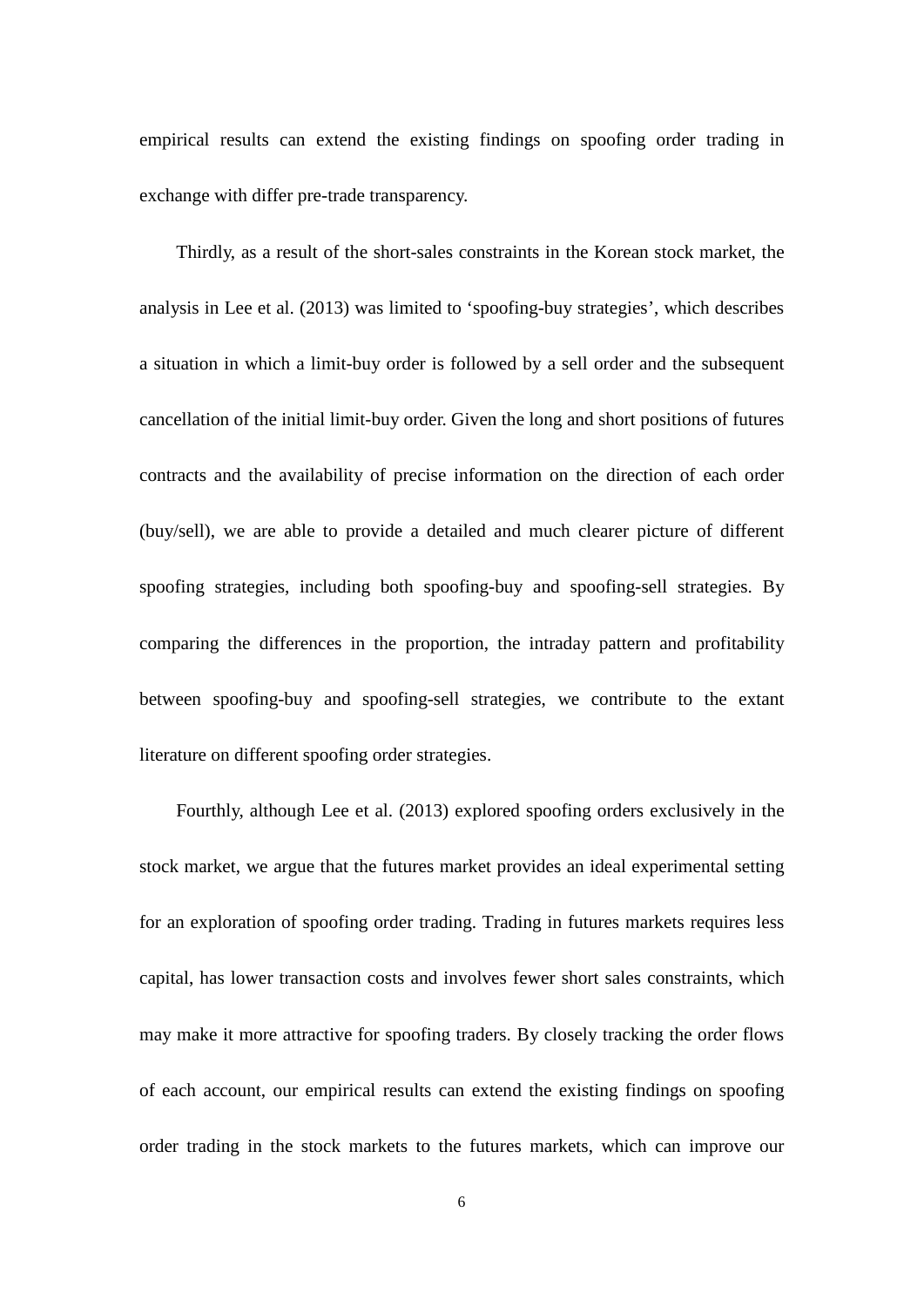understanding of the trading behavior of futures traders, an area that has received relatively less attention in the literature.

Fifthly, we additionally study whether the spoofing order strategies of traders are subject to change, depending on prior market conditions (volume, returns, volatility and price). Since spoofing traders are very strategic in their trading behavior, we may expect to find that the timing of their spoofing order trading will also be strategic. To the best of our knowledge, few studies have been able to provide detailed analysis of the impacts of market conditions on such spoofing order trading behavior.

Sixthly, the limited empirical evidence provided in the prior related studies is based upon daily data as the means of exploring the impacts of market manipulation, despite the fact that the market impacts of spoofing order trading may well be found to persist for only a very short period of time. [6](#page-6-0) In the present study, we examine the real-time (intraday) market impacts of spoofing order trading, which can contribute to our understanding of the overall effects of such manipulation on the markets.

Finally, we explore the spoofing order trading behavior of different types of traders, including foreign institutions, proprietary firms, domestic institutions and individual traders, since institutional traders are generally regarded as being more likely to engage in spoofing trading in the market. Hillion and Suominen (2004)

<span id="page-6-0"></span><sup>6</sup> See Jiang, Mahoney and Mei (2005), Aggarwal and Wu (2006), and Comerton-Forde and Putnins (2011).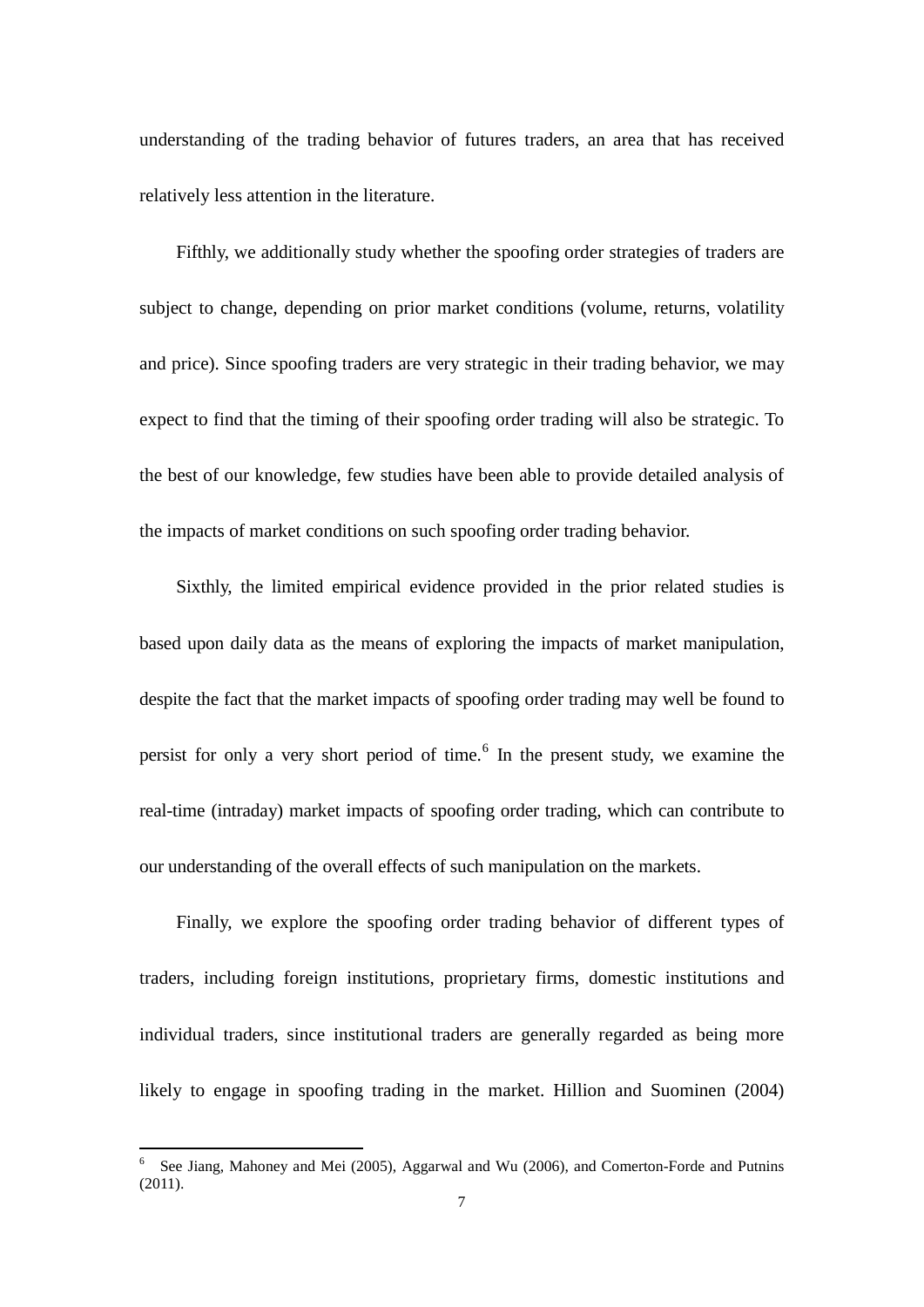constructed an agency-based model of price manipulation in which brokers manipulated the price of a stock in order to give a better impression to customers of their execution quality. Khwaja and Mian (2005) subsequently went on to reveal unusual trading patterns and systematic profitability differences arising from trades between brokers and outside investors, arguing that the evidence was indicative of stock price manipulation by collusive brokers; however, their study provides, at best, only indirect evidence of manipulation by brokers.

Furthermore, although Lee et al. (2013) reported the proportions of spoofing orders by different types of investors, they provided no further analysis of spoofing order trading behavior by the different types of investors, such as intraday patterns, different spoofing trading strategies, profitability, determinants of spoofing trading and the overall impacts on the markets. In the present study, we provide direct empirical evidence and detailed analysis of spoofing trading by different types of traders in the futures market, a relatively sparse area of research in the prior empirical literature.

Several noteworthy results are obtained from our empirical analysis, as follows. Since traders are found to submit spoofing orders in the TAIFEX, this thereby provides empirical evidence in support of the prior theoretical literature (Kyle, 1984; Easterbrook, 1986) as well as anecdotal evidence of the existence of spoofing trading in the futures markets. Both spoofing-buy and spoofing-sell strategies are found to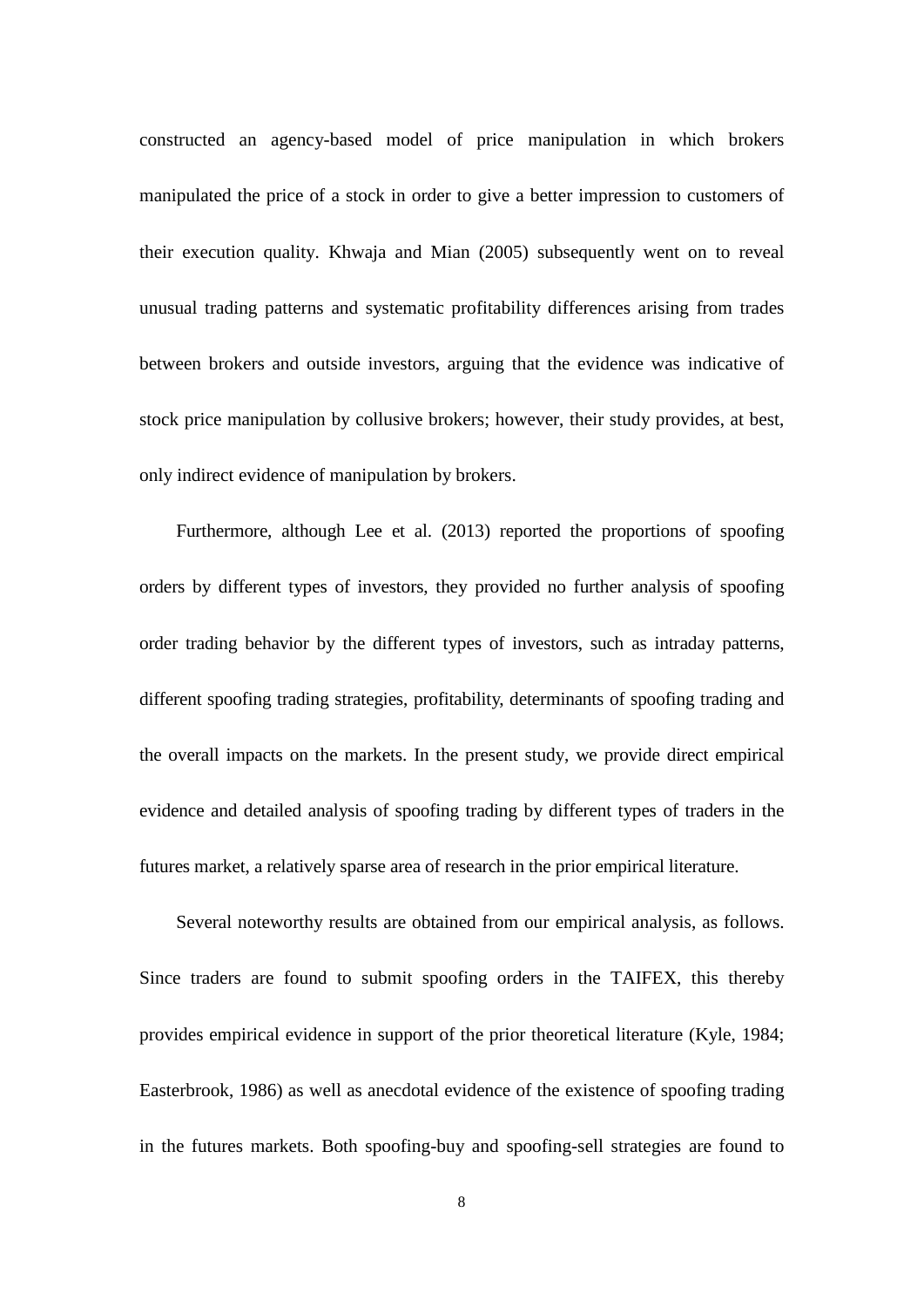exist and not only among institutional traders, since individual traders are also found to submit spoofing orders. We find further evidence to indicate that spoofing trading is profitable, with traders being more likely to submit spoofing orders when both volume and volatility are high, and more specifically, to submit spoofing-sell (spoofing-buy) orders when the price is high (low). These results therefore suggest that spoofing order trading is dependent upon market conditions.

As regards the effects of spoofing order trading on the markets, we find that spoofing trading induces the subsequent volume, spread and volatility, with spoofing-buy (spoofing-sell) orders being found to have a positive (negative) effect on the subsequent price. These findings provide general support for the criticism that spoofing order trading has a destabilizing effect on the market.

The remainder of this paper is organized as follows. A review of the literature is provided in Section 2, along with the development of our hypotheses, followed in Section 3 by a description of the institutional features of the TAIFEX and the data. Section 4 begins with the presentation of evidence on spoofing order trading, along with the intraday patterns, before going on to report the daily and intraday regression analyses on the determinants of spoofing order trading and the overall impacts of spoofing order trading on the markets. Finally, the conclusions drawn from this study are presented in Section 5.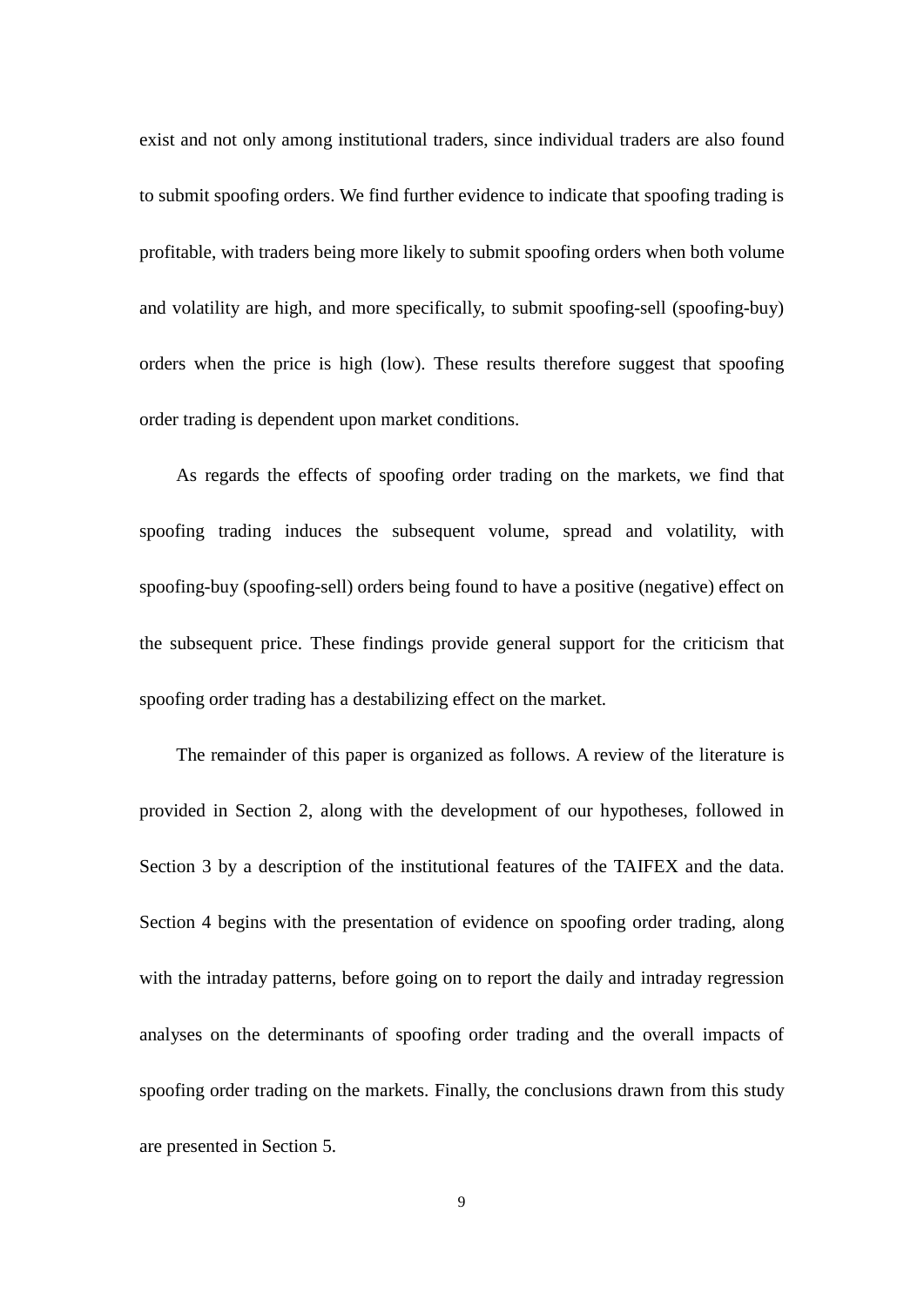#### 2. LITERATURE REVIEW AND HYPOTHESIS DEVELOPMENT

Since the purpose of spoofing order trading is to mislead other investors, information asymmetry is an important condition for the success of such a strategy; and indeed, it is noted in several prior studies that information varies over the course of the trading day, with some studies demonstrating that information asymmetry tends to be higher at the beginning and the end of the trading day (Admati and Pfleiderer, 1988; Foster and Viswanathan, 1993). From their exploration of the daily pattern of spoofing order trading in the Korean stock market, Lee et al. (2013) found that such trading was at its highest at the market opening period, reducing steadily during the trading day and then increasing again during the market closing period.

Closing price manipulation is another possible factor relating to the intraday pattern of spoofing order trading, although this is invariably explored in the underlying market as opposed to the derivative markets.<sup>[7](#page-9-0)</sup> Kumar and Seppi (1992), for example, modeled investors taking up positions in the futures market and then manipulating the spot price to profit from their futures positions. Based on the implications of the prior studies, we develop the first of our hypotheses, as follows:

## **Hypothesis 1**: *Spoofing order trading patterns in the futures market will be high*  (*low*) *during the market opening* (*closing*) *period*.

<span id="page-9-0"></span><sup>7</sup> See, for example, Kumar and Seppi (1992), Felixson and Pelli (1999), Hillion and Suominen (2004) and Comerton-Forde and Putnins (2011).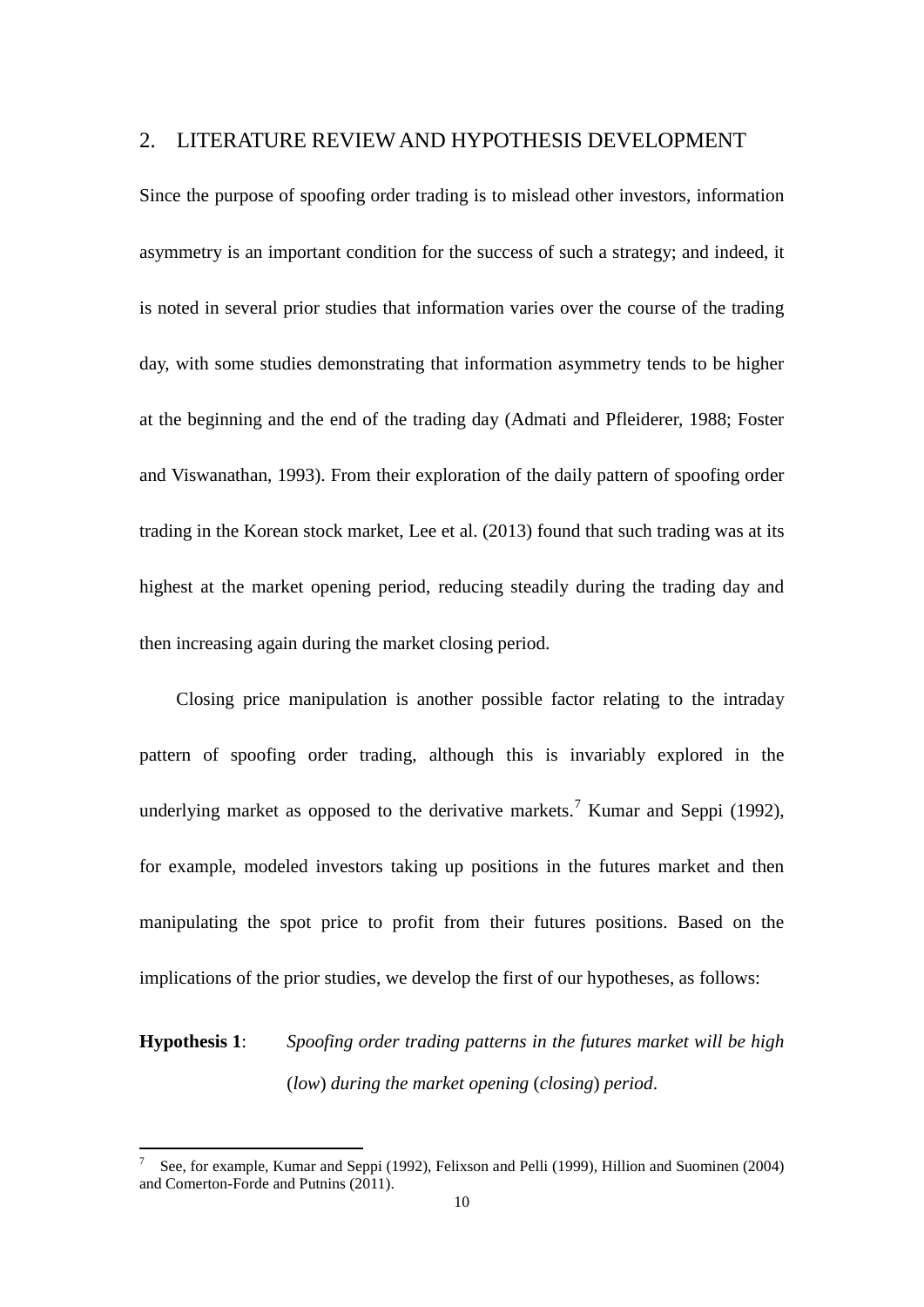Based upon their development of a model of transaction-based manipulation, Allen and Gale (1992) demonstrated that when market participants were unaware of whether or not manipulative investors were in possession of private information, even those who did not possess such private information could profit from price manipulation, with information asymmetry being a key element of their argument. Investors can never be certain whether a major investor who buys a stock does so because he knows it is undervalued or because he intends to manipulate the price, and it is this pooling that allows manipulation to be profitable.

Allen and Gorton (1992) derived an equilibrium model where the existence of noise traders made it possible to manipulate prices, while the Lee et al. (2013) study subsequently found that spoofing order traders in the Korean stock market achieved substantial profits. This leads to the formulation of our next hypothesis, as follows:

#### **Hypothesis 2**: *Spoofing order trading is profitable in the futures markets.*

Since spoofing traders are very strategic in their trading behavior, we may expect to find that the timing of their spoofing order trading will also be strategic; however, volume may have two opposing effects on spoofing order trading. On the one hand, large volume makes spoofing difficult, since the spoofing order has to be very large to alter the supply and demand balance; on the other hand, however, larger trading volume allows spoofing traders to better disguise their spoofing behavior.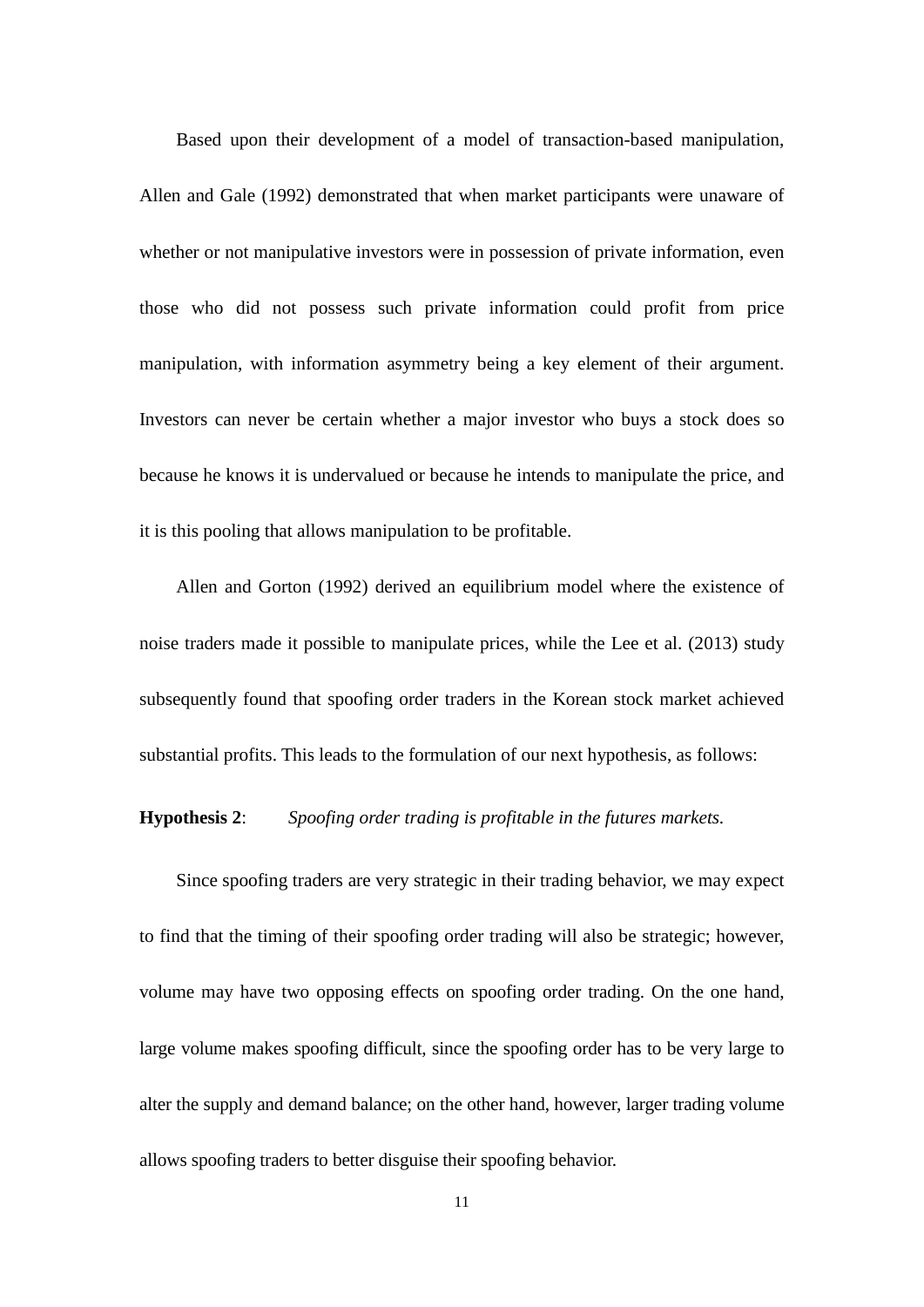When potential market manipulators set out to manipulate prices, it will generally be easier for them to make the price fall in a bear market and rise in a bull market. In a bear (bull) market, investors will be very wary (optimistic) about the future of the economy; therefore, a spoofing-sell (spoofing-buy) strategy can easily mislead traders. We therefore expect to find that spoofing order trading will be related to market returns. Furthermore, since information asymmetry is an important factor relating to the success of a spoofing strategy (Allen and Gale, 1992), spoofing orders are likely to be more effective when there is greater uncertainty with regard to the market; thus, we expect to find a greater likelihood of traders submitting spoofing orders when market volatility is high.

Market prices are also likely to influence spoofing order trading behavior. Lee et al. (2013) showed that higher market prices made spoofing strategies more costly; however, market prices can have different effects on spoofing-buy and spoofing-sell strategies, since the higher market price, representing higher costs for a spoofing-buy strategy, will in fact benefit a spoofing-sell strategy. We therefore expect to find that market prices will be inversely (positively) related to spoofing-buy (sell) orders. This leads to the formulation of our next hypothesis, as follows:

# **Hypothesis 3**: *Spoofing order trading strategies will be found to vary with market conditions.*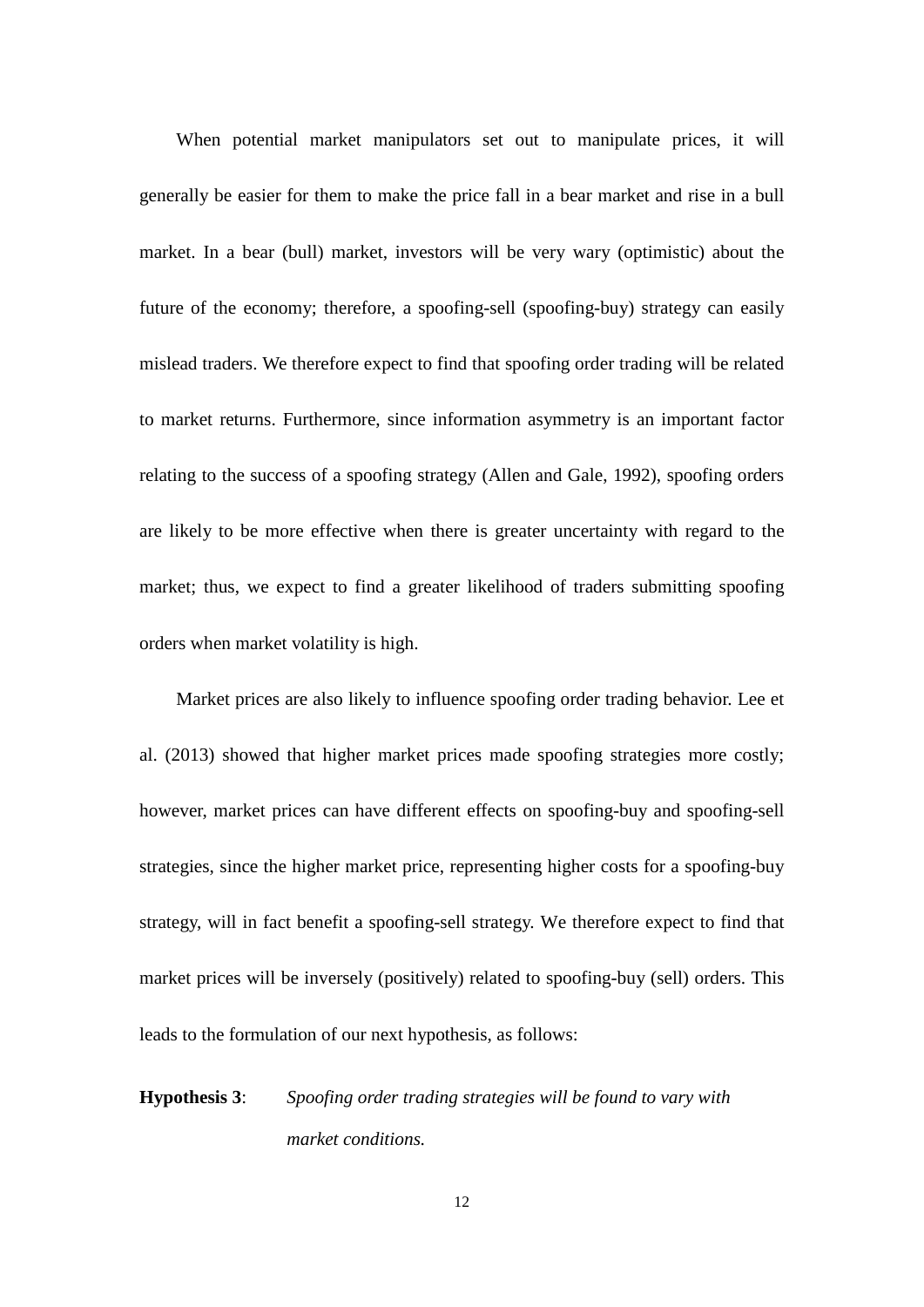Although spoofing order traders are accused of destabilizing markets, the effects and severity of spoofing order trading on the markets remain unclear. Aggarwal and Wu (2006) developed a theory on the evolution of prices, volume and volatility in cases of stock market manipulation and went on to generate testable implications. The aim of spoofing order trading is to influence prices, and in order to do so, the orders must mislead speculators and arbitrageurs and induce them to engage in trading. Thus, given that price increases caused by spoofing traders may induce buying by momentum traders, or induce selling by sophisticated investors and arbitrageurs who recognize an opportunity to profitably counteract spoofing trading, we expect to find a positive relationship between spoofing order trading and subsequent volume.

Given that the primary intention of spoofing order traders is to influence market prices, it is clearly of crucial importance to examine whether spoofing orders do indeed have direct impacts on such prices. The Aggarwal and Wu (2006) model predicts that prices will increase throughout the period of manipulation, and indeed, based upon a sample of manipulation cases, they found that manipulation was associated with higher returns, turnover and volatility. However, from an examination of the 'stock pools' of the 1920s – which stands out as a classic account of stock manipulation – Jiang et al. (2005) could find no evidence of stock pool trades driving prices to artificially high levels.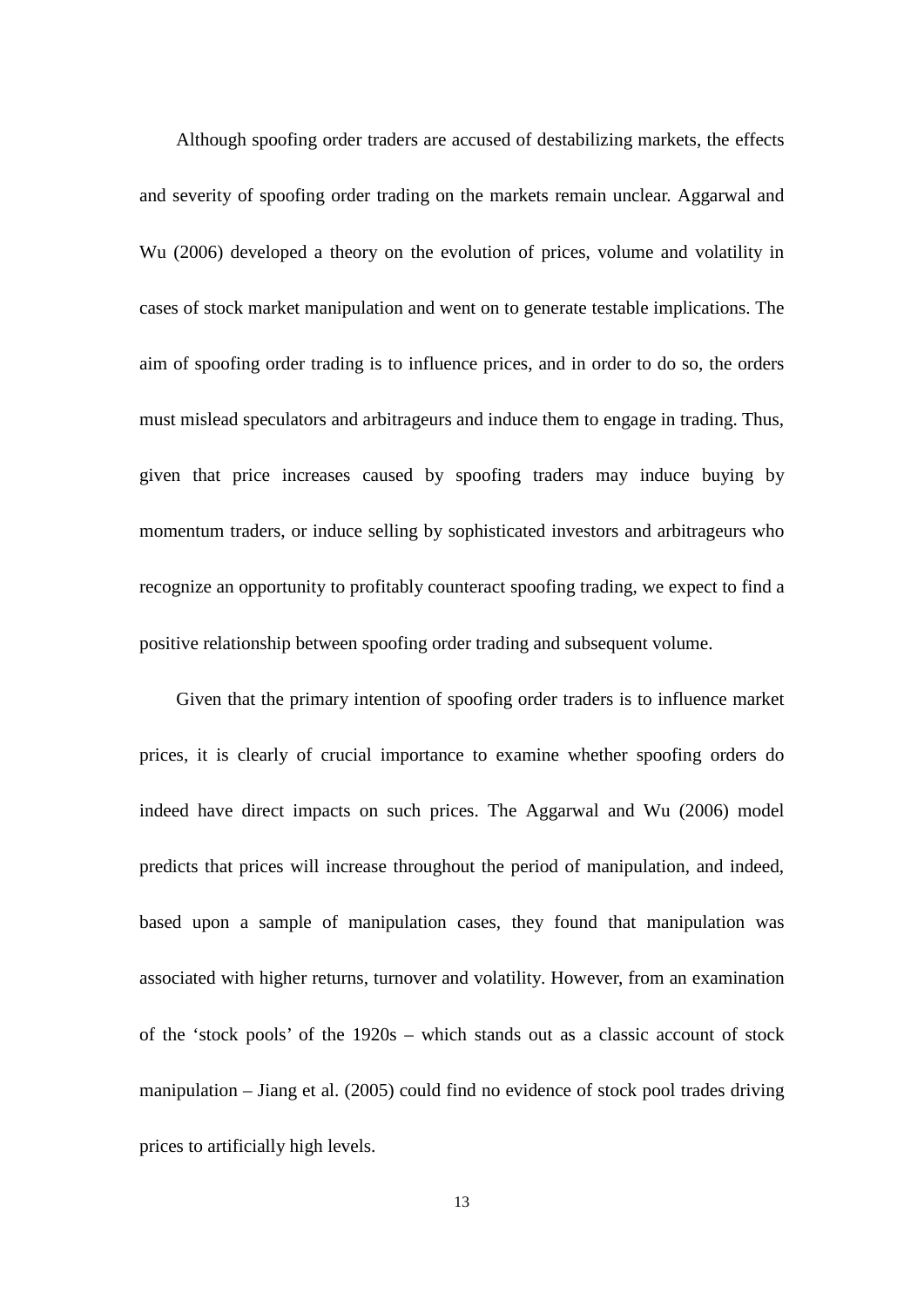It should be noted that different spoofing strategies are likely to have diverse impacts on market prices; for example, a spoofing-buy strategy will have the effect of moving the subsequent market price upwards, whereas a spoofing-sell strategy will have the effect of moving the subsequent market price downwards. In contrast to the prior studies which provide no distinction between the different strategies, in the present study, we carry out separate examinations of spoofing-buy and spoofing-sell strategies, and expect to find that a spoofing-buy strategy will have the effect of increasing subsequent market prices, whereas a spoofing-sell strategy will have the effect of reducing subsequent market prices.

In their efforts to inflate (deflate) the price to an artificial level, spoofing order traders will tend to submit large and aggressive buy (sell) orders, and given that spoofing buy (sell) orders will consume depth on the ask (bid) side of the order book by canceling the spoofing orders, thereby increasing the ask (bid) price and widening the bid-ask spread, we expect to find that spoofing order trading will widen the subsequent market spread. Furthermore, since the market is destabilized when traders attempt to inflate or deflate market prices, market volatility will also be affected; we expect to find that spoofing order trading will increase subsequent market volatility, which therefore leads on to our final hypothesis, as follows:

**Hypothesis 4**: *Spoofing order trading strategies destabilize the market*.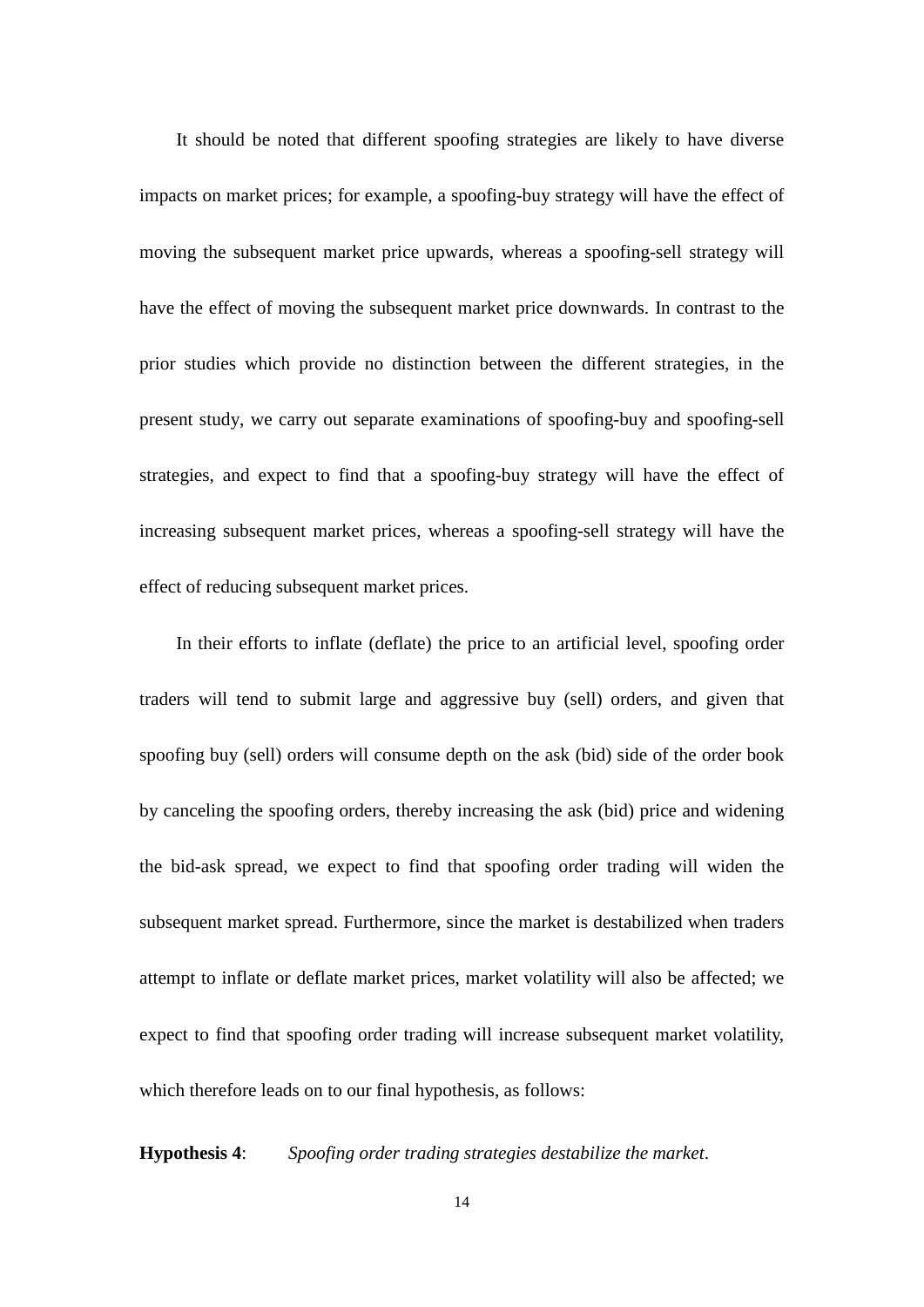#### 3. DATA AND MARKET DESCRIPTION

The TAIFEX is an order-driven electronic futures market within which there are no designated market makers, and since the index discloses 5 best buy/sell prices and quantities at those prices every 250 milliseconds, traders can instantly see orders placed by other traders. The sample adopted for this study comprises of all Taiwan Capitalization Weighted Stock Index (TAIEX) futures contracts, with the sample period running from January 2003 to December 2008; TAIEX futures are the most actively traded futures contracts on the TAIFEX, and we use the nearby contracts in our analysis essentially because they are the most liquid contracts.<sup>[8](#page-14-0)</sup>

The dataset adopted for this study, which is obtained from the TAIFEX, contains comprehensive details on all order flows and transactions undertaken within the market. The order flow data reports the date and time of the arrival of the order, its direction (buy or sell), the quantity, the price, order status (execution or cancellation), trader type identification, and most importantly, account identification. This comprehensive dataset enables us to trace the order submission records for each account, thereby also enabling us to identify spoofing orders. The identification of each trader type allows us to categorize four types of traders, foreign institutions, proprietary firms, domestic institutions and individual traders.

<span id="page-14-0"></span><sup>8</sup> During the maturity month, when the trading volume of the first deferred contract is greater than the trading volume of the nearby contract, the nearby futures prices are rolled over to the first deferred contract, with these rollovers often occurring in the middle or later parts of the maturity month.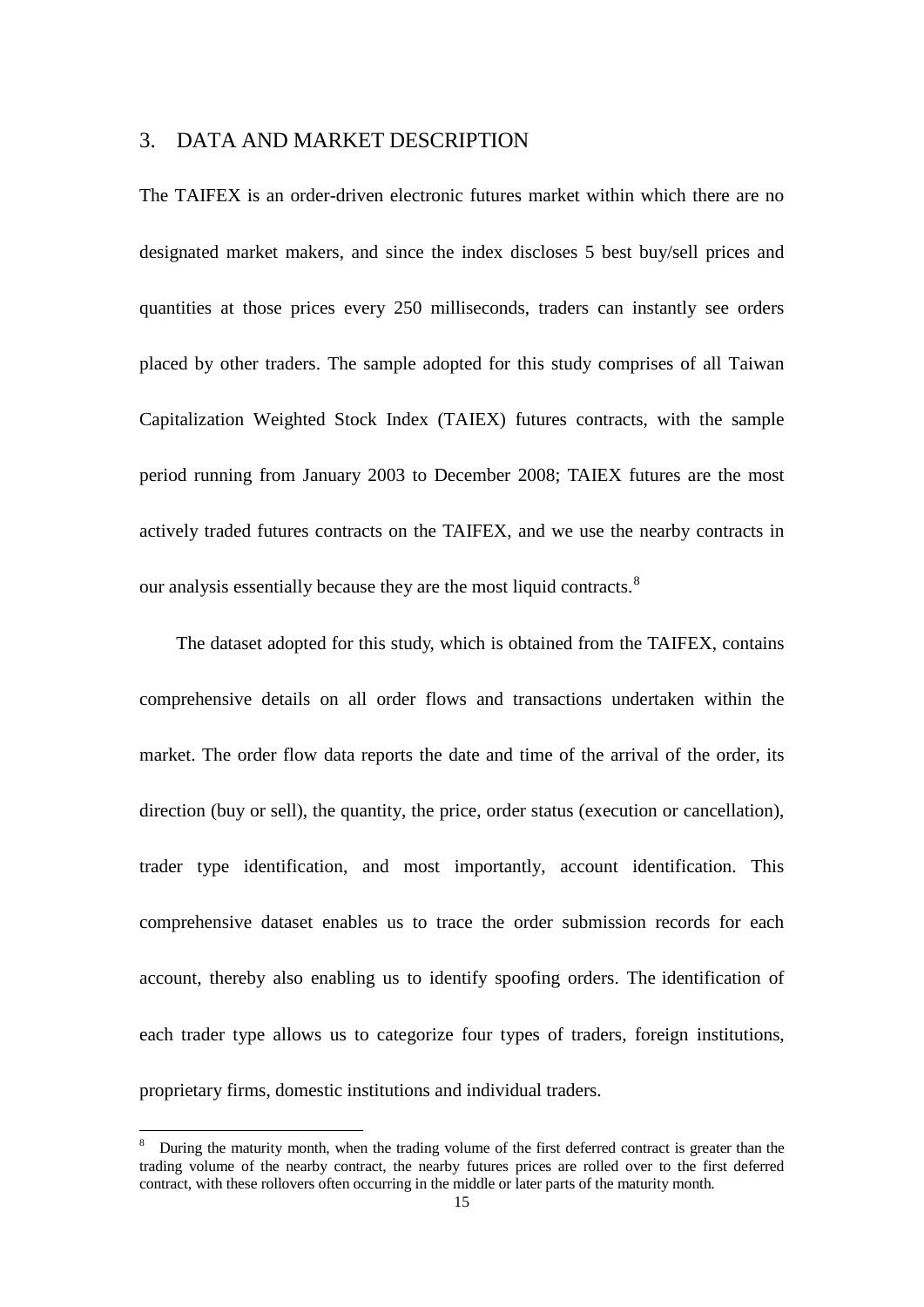The summary statistics of the mean daily order volume on the TAIFEX are presented in Table 1, where the details are reported for different types of traders comprising of foreign institutions, proprietary firms, domestic institutions and individual traders. As shown in Panel A of Table 1, the largest proportion of the total order volume is attributable to individual traders, with their trades accounting for 69.45% of the total order volume. Proprietary firms are ranked in second place, with 21.89% of the total order volume, foreign institutions are ranked in third place, accounting for 7.19%, and domestic institutions are ranked in last place, accounting for only 1.47% of the total order volume.

<Table 1 is inserted about here>

## 4. EMPIRICAL RESULTS

#### **4.1 Evidence of Spoofing Order Trading**

We begin our analysis by exploring whether the orders placed by our sample of traders are indeed spoofing orders. A 'spoofing order' is defined as an order submitted with no intention of the order being executed, but instead, with the overall aim of encouraging other investors to trade in certain contracts by injecting misleading information regarding the demand or supply of such contracts; the spoofing trader subsequently submits a real order so as to take advantage of the price change resulting from the earlier submission of the spoofing order.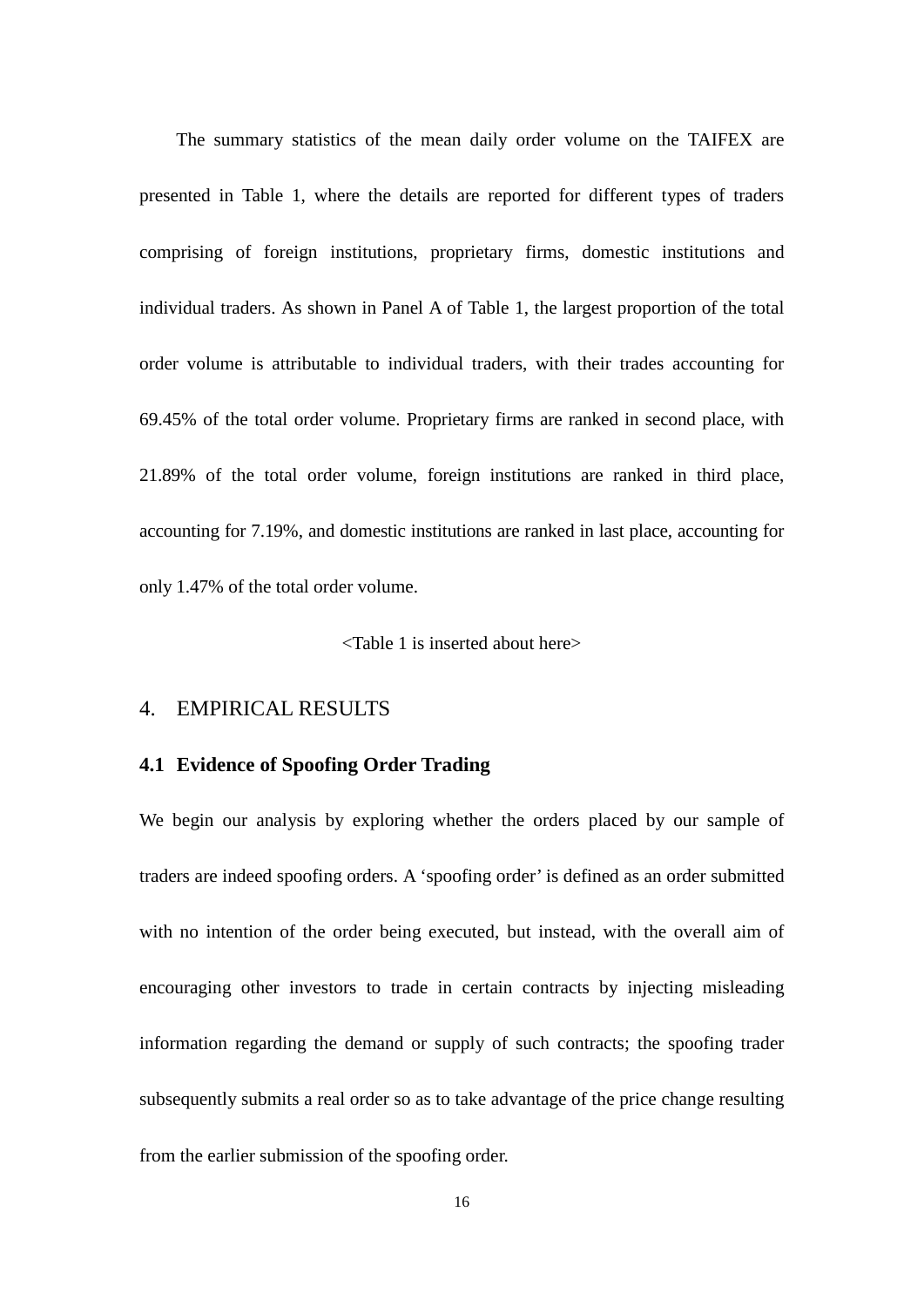Since TAIFEX discloses the 5 best buy/sell prices and quantities at those prices every 250 milliseconds, traders can refer to those order flow information to submit spoofing orders which are little chance of being executed but will be disclosed in the order book. A spoofing-buy (sell) order is further defined in this study as an order price which is higher (lower) than prior the best fifth bid (ask) price, and with their order size is larger than prior the best fifth bid (ask) quantity, quickly followed by an order on the opposite side of the market and subsequently followed by the withdrawal of the initial order.<sup>[9](#page-16-0)</sup> The summary statistics of daily spoofing orders are presented in Panel B of Table 1, from which we can see that the average daily spoofing orders involve 2,016 contracts. These results provide empirical evidence in support of the theoretical literature (Kyle, 1984; Easterbrook, 1986) and anecdotal evidence to suggest that spoofing order trading does indeed take place in the futures markets.

It should be noted that our results indicate that spoofing orders are associated with all four types of traders, with the majority of spoofing orders being submitted by individual traders; more specifically, the average daily spoofing orders are found to be 1,349 contracts for individual traders, 589 contracts for proprietary firms, 70 contracts for foreign institutions and 8 contracts for domestic institutions.

<span id="page-16-0"></span>In order to observe all spoofing orders and further enhance the robustness of our results, we also define spoofing orders by various order sizes (for example, where the order size is 80%, 60%, 40% of prior the best fifth quantity). The results, which remain very similar, are not reported here, but are available upon request.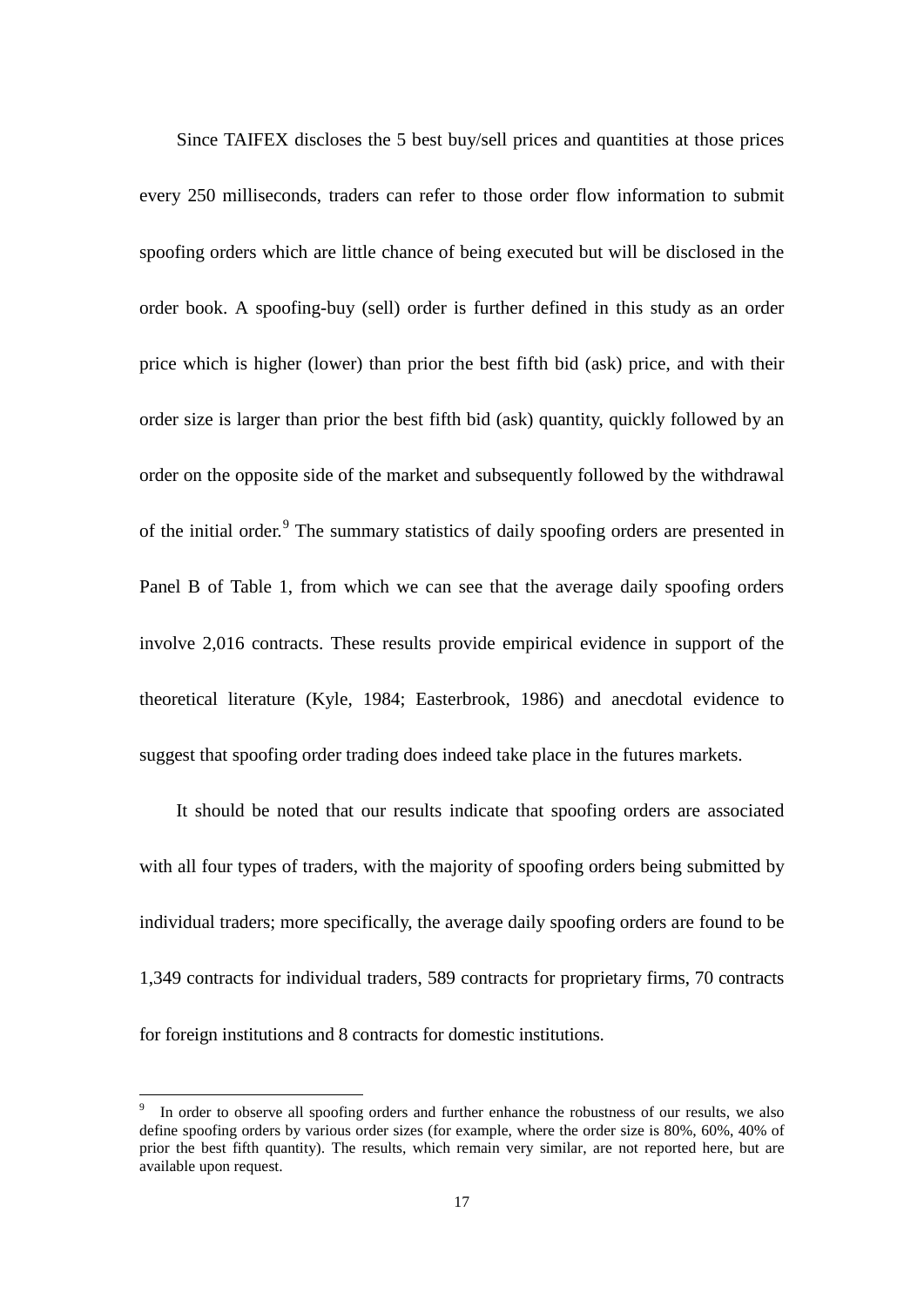Due to the short-sales constraints in the Korean stock market, the analysis in Lee et al. (2013) was limited to spoofing-buy strategies; however, given the long and short positions of futures contracts, in the present study we aim to provide a clear and comprehensive picture of different types of spoofing strategies; thus, we classify them into spoofing-buy and spoofing-sell strategies. A spoofing-buy strategy is defined as any limit-buy orders that are quickly followed by a sell order and the subsequent cancellation of the initial limit-buy order, while a spoofing-sell strategy is defined as any limit-sell orders that are quickly followed by a buy order and the subsequent cancellation of the initial limit-sell order.

Details of the daily spoofing-buy and spoofing-sell orders are presented in Panel B of Table 1, which shows that spoofing-sell orders are similar prevalent with buy orders, and this is found to be fairly consistent across the four types of investors. Taking individual traders as an example, the daily spoofing-buy (sell) orders among such traders are found to be 1,059 contracts (957 contracts). These results clearly indicate that some traders place spoofing-buy (sell) orders to inflate (deflate) the market price, with the aim of subsequently selling (buying) at a higher (lower) price.

In order to provide a good understanding of the prevalence of strategic spoofing behavior, we calculate the overall proportion of spoofing orders on the TAIFEX. As shown in Panel C of Table 1, spoofing orders account for 1.55% of all market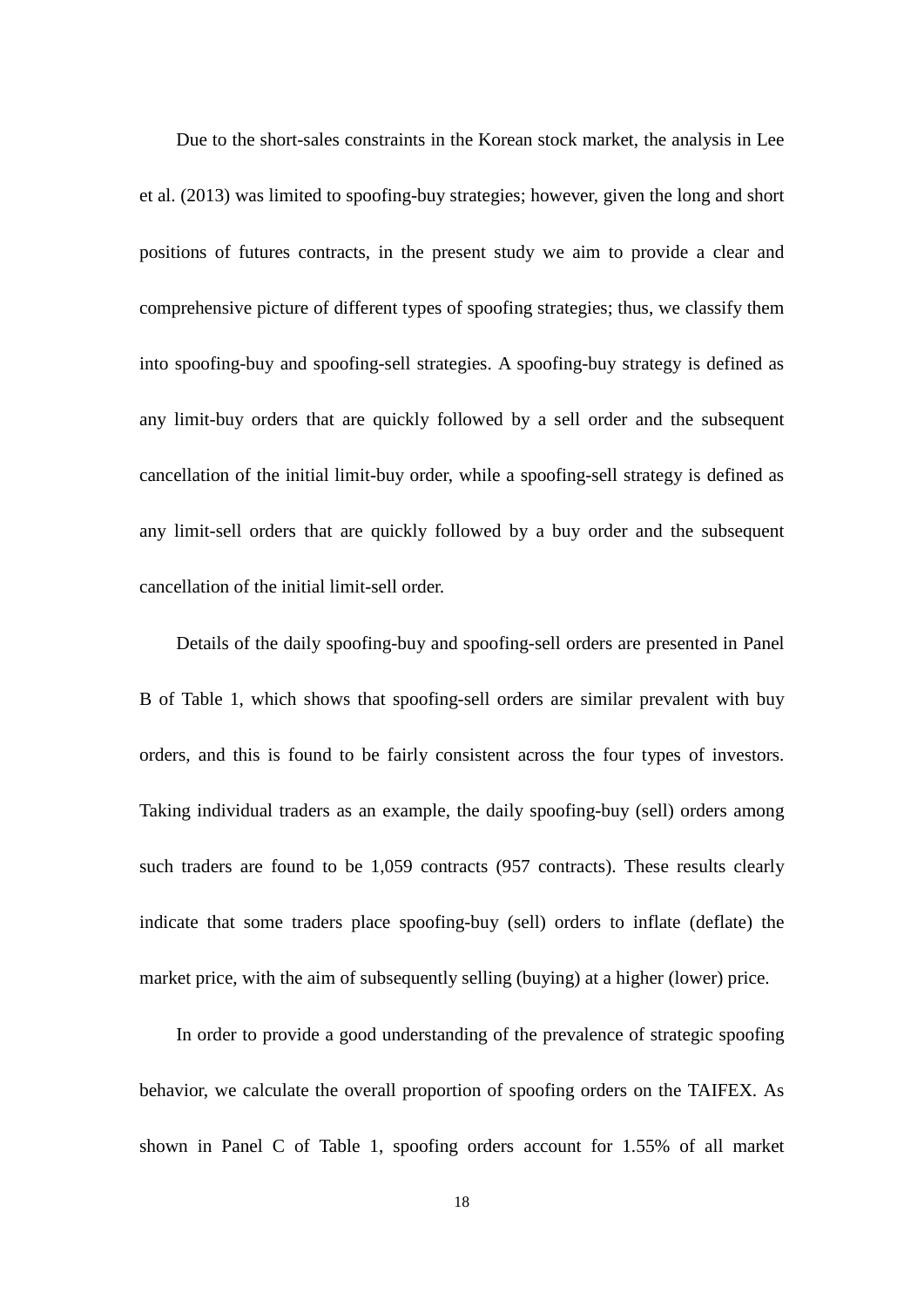contracts, which is higher than the finding of Lee et al. (2013) in the Korean stock market, where total spoofing orders accounted for less than 1%.<sup>[10](#page-18-0)</sup> We further report the proportion of spoofing orders over all cancelled orders, as shown in Panel D of Table 1, from which we can see that spoofing orders accounted for 1.13% of all cancelled orders.

Since Lee et al. (2013) noted that spoofing orders could actually be a part of a day trading strategy, we also go on to calculate the proportion of spoofing orders placed by day traders. Following Chou, Wang and Wang (2014), an account is defined as a 'day trader' account if the total amount of contracts purchased and sold on a particular day are the same. As we can see from Panel E of Table 1, the number of spoofing orders placed by day traders is found to account for only 27.50% of our sample, such that 72.50% of spoofing orders are unrelated to day trading, thereby clearly indicating that a spoofing order strategy differs from a day trading strategy.

In an attempt to determine whether spoofing orders are concentrated among certain types of traders, we present the distribution of the total number of spoofing orders per spoofing trader, by the four different types of traders. The distribution of the number of spoofing trades for each spoofing trader is reported in Table 2, which shows that among all traders, 43.26% of spoofing traders submit more than one

<span id="page-18-0"></span><sup>10</sup> According to the results reported in Table 1 of the Lee et al. (2013) study, the proportion of spoofing orders was found to be about 0.81%.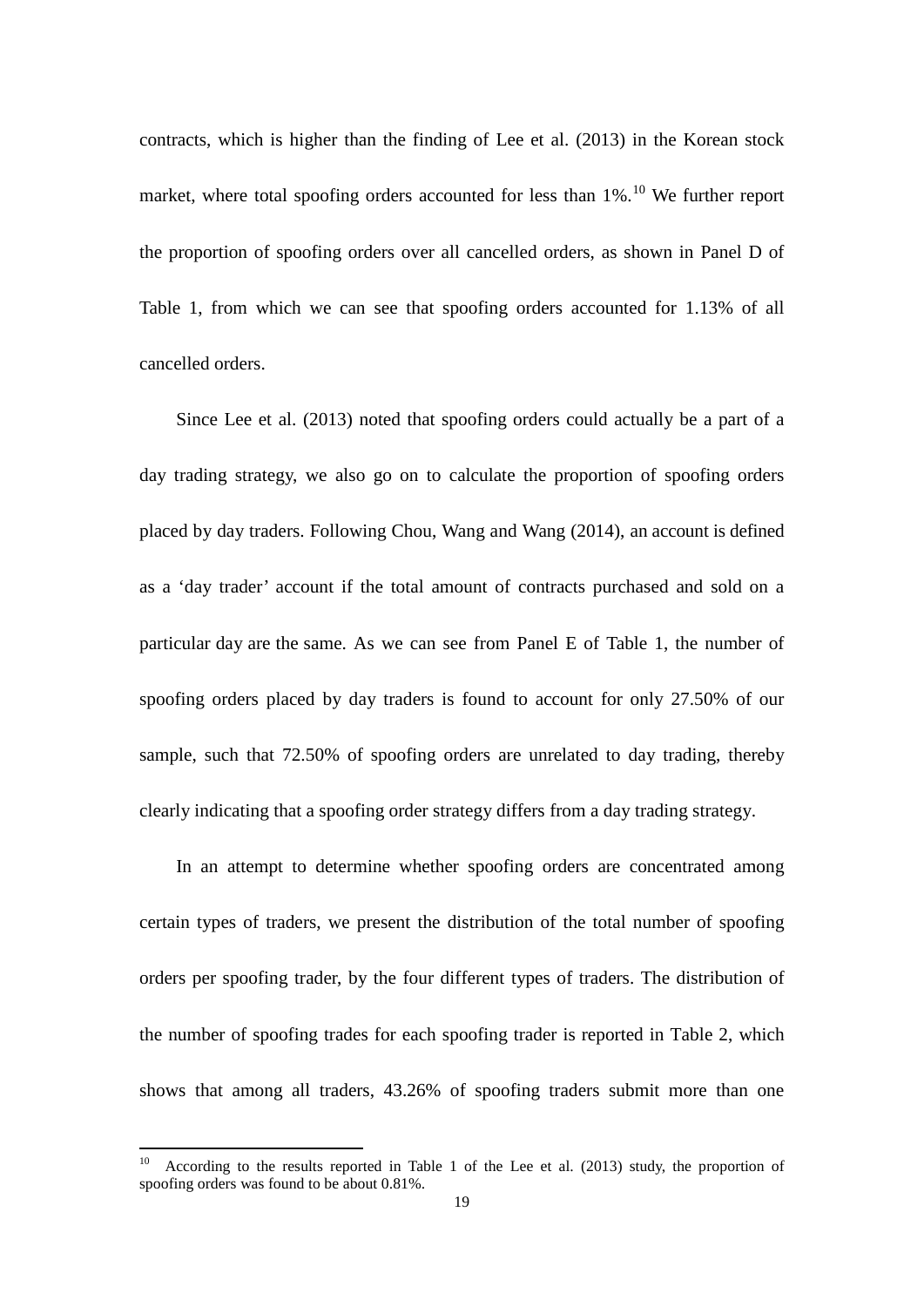spoofing order.

For specific types of traders, spoofing traders submitting more than one spoofing order account for 86.65% in foreign institutions, 100% in proprietary firms, 58.24% in domestic institutions and 42.75% in individual traders. It is also clear that there are 'frequent' spoofing traders (that is, those submitting more than 101 spoofing orders), with these being particularly discernible in proprietary firms and among individual traders.

#### <Table 2 is inserted about here>

The results presented above reveal an overall tendency among traders on the TAIFEX to engage in spoofing order trading, providing empirical evidence and support for the theoretical literature (Kyle, 1984; Easterbrook, 1986) and anecdotal evidence that spoofing trading does indeed exist in the futures markets. Both spoofing-buy and spoofing-sell strategies are found to be prevalent, and not only among institutional investors, but also among individual traders.

## **4.2 Intraday Pattern of Spoofing Order Trading**

Since our analysis provides direct evidence of the existence of spoofing order trading in the Taiwan futures market, we go on to investigate the process of spoofing order trading strategies over the course of a normal trading day, which is divided into five separate one-hour intervals, from 8:45 am to 13:45 pm. The average numbers of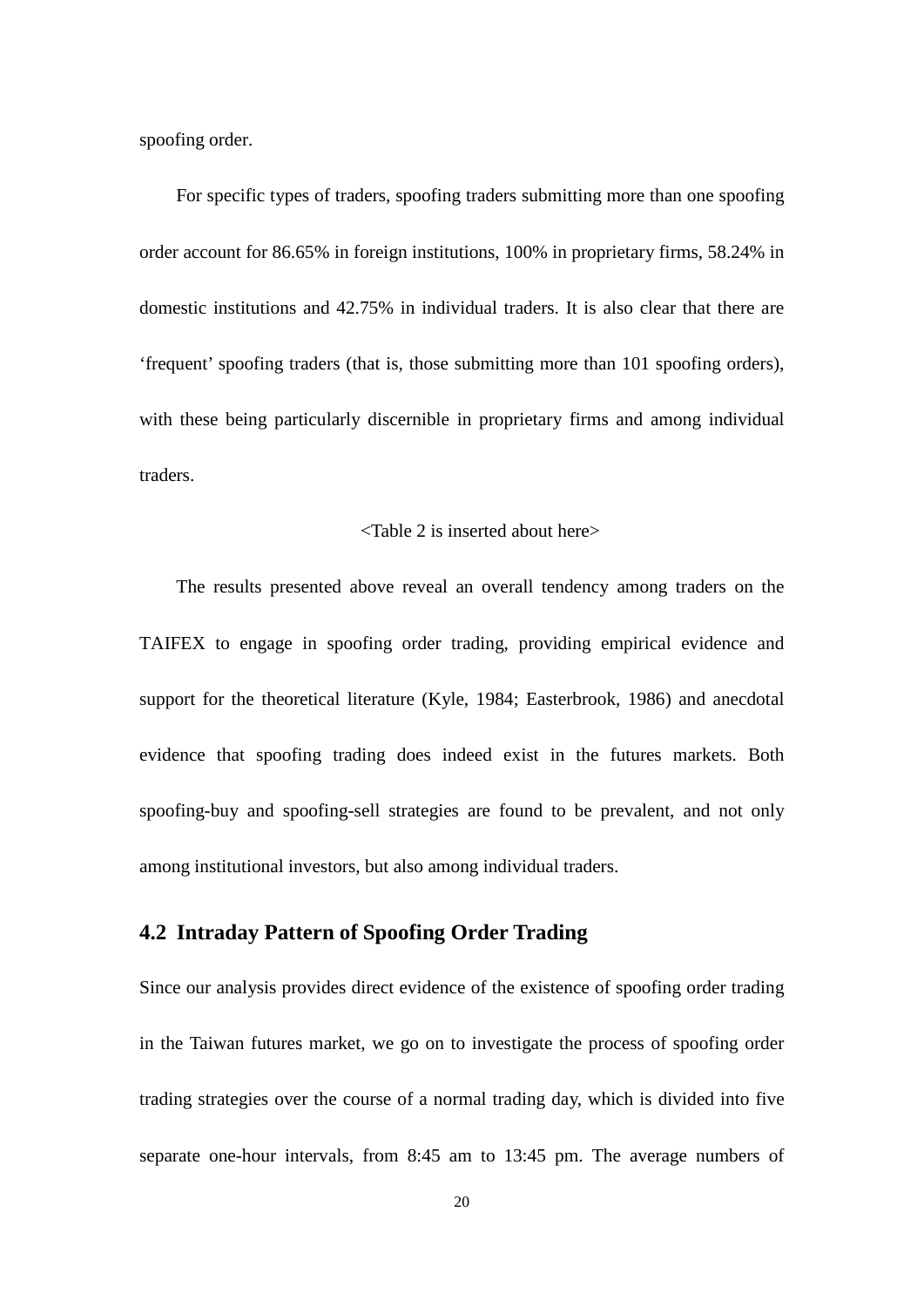spoofing-buy and spoofing-sell orders during the trading day, by the four different types of traders, are illustrated in Figure 1, which shows that spoofing orders tend to be at their highest during the market opening period.

## <Figure 1 is inserted about here>

Our finding of higher levels of spoofing orders at the market open may be attributable to the higher level of information asymmetry at the start of the trading day;  $11$  given that the purpose of spoofing orders is to mislead other investors, information asymmetry is an extremely important condition for the success of such a strategy. Another possible reason is that if traders submit spoofing orders in the early session of the trading day, there will be more opportunities to subsequently submit real orders before the market closes; and indeed, we do find a decline in spoofing orders towards the end of the trading day, a finding which is similar for all four types of traders.

In contrast to the closing price manipulation found in the equity markets, which involves manipulative trading at the end of the trading day in order to push the closing price to an artificial level,<sup>[12](#page-20-1)</sup> we can find little evidence of closing price manipulation in the futures markets. Thus, given that our findings indicate that the intraday spoofing order trading pattern in the futures market is higher (lower) at the market

<span id="page-20-0"></span> $11$  See Wood, McInish and Ord (1985), Jain and Joh (1988) and Gerety and Mulherin (1992).

<span id="page-20-1"></span><sup>&</sup>lt;sup>12</sup> See Felixson and Pelli (1999), Hillion and Suominen (2004), Comerton-Forde and Putnins (2011).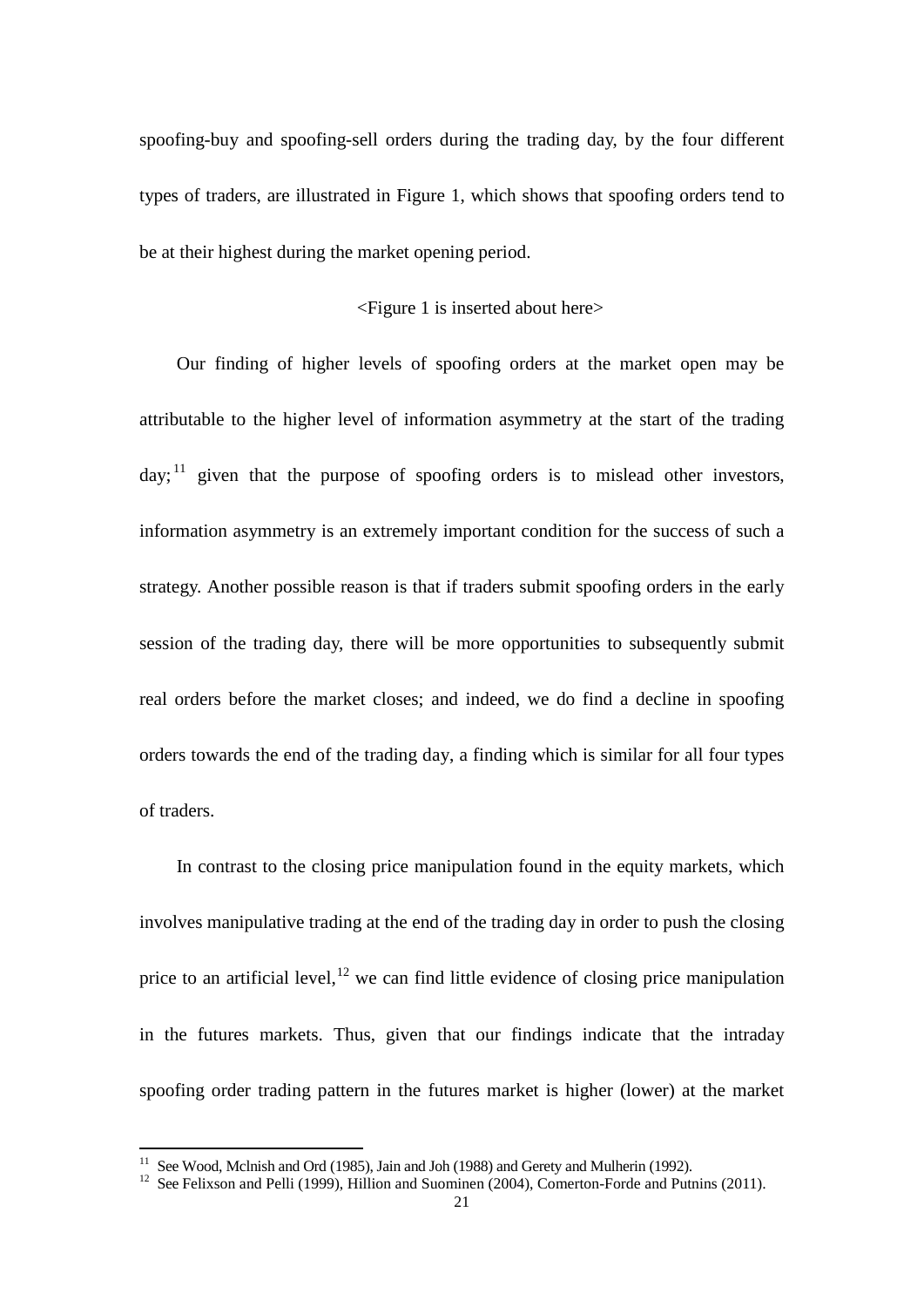open (market close), support is provided for our Hypothesis 1.

## **4.3 Profitability of Spoofing Order Trading**

In this section, we go on to measure the profitability of spoofing order trading, since this is regarded as being of great concern, both practically and academically. The profits of spoofing-buy orders are calculated as the actual selling price, net of the market selling price at the time that a spoofing-buy order is submitted, multiplied by the number of shares sold. The profits of spoofing-sell orders are calculated as the market buying price at the time that a spoofing-sell order is submitted, net of the actual buying price, multiplied by the number of shares bought; the profits are then adjusted to take transaction costs into account.<sup>[13](#page-21-0)</sup>

The spoofing-buy and spoofing-sell order profits are combined to calculate the proportion of spoofing orders with positive, zero or negative profits; as we can see from the results are reported in Table 3, most spoofing orders generate positive profits. For example, when examining all traders, we can see that the proportion of positive profits is 68.29%, with the results being similar for all four types of traders; as regards the different types of traders, foreign institutions are found to have positive profits of 51.80%, proprietary firms 76.55%, domestic institutions 61.74% and individual

<span id="page-21-0"></span><sup>&</sup>lt;sup>13</sup> Transaction costs include commission and tax; the commission varies among different brokerage houses, with the average being about NT\$ 150. During our sample period, from 1 January 2006 to 5 October 2008, the transaction tax was 1 basis point; however, on 6 October 2008, the Taiwanese government reduced the tax levied on futures transactions on the TAIFEX from 1 to 0.4 basis points.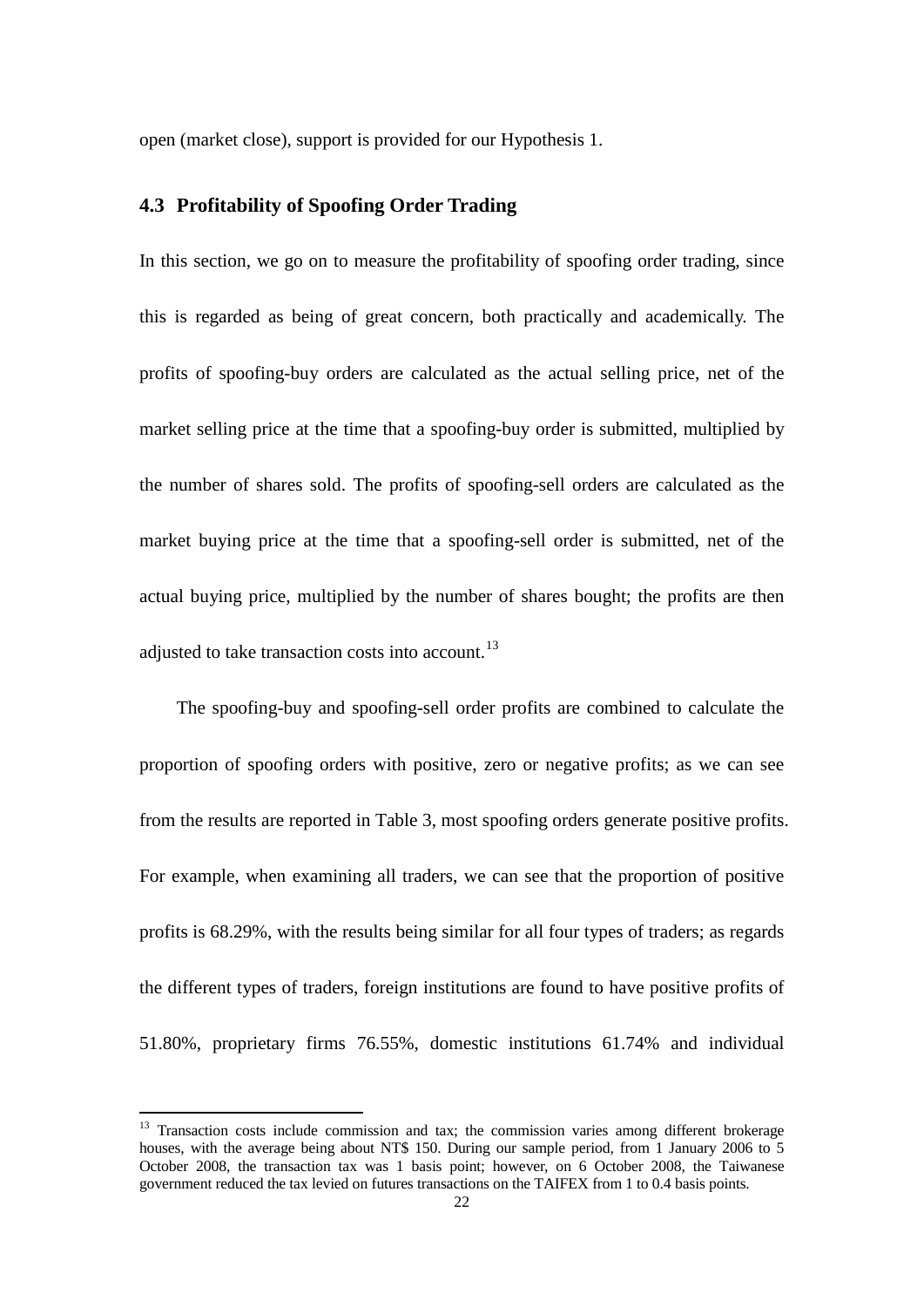traders 62.12%. These results clearly indicate that spoofing order trading is profitable, thereby providing support for our Hypothesis 2.

<Table 3 is inserted about here>

## **4.4 Determinants of Spoofing Order Trading**

We go on in this sub-section to further investigate whether the spoofing order trading strategies of investors are subject to change, depending on the previous market condition variables (*Volume*, *Return*, *Volatility* and *Price*). *Volatility*, which is measured as 'realized volatility' (Andersen, Bollerslev, Diebold and Ebens, 2001), is calculated as  $\sqrt{\sum_{t=1}^{n}}$  $\sum_{t=1}^{n} (r_t)^2$ , where  $r_t$  are the five-minute intraday returns; and *n* is the number of five-minute intraday returns.

The daily regression analyses of the influences of the market condition variables on spoofing order trading behavior among the different types of traders are reported in Table 4, where the dependent variable is the spoofing orders submitted by the different types of traders, with Panel A reporting all spoofing orders, Panel B reporting spoofing-buy orders and Panel C reporting spoofing-sell orders. Model (1) reports the results for all traders, while Models (2) to (5) report the respective results for foreign institutions, proprietary firms, domestic institutions and individual traders. The independent variables include *Volume*, *Return*, *Volatility* and *Price*, each of which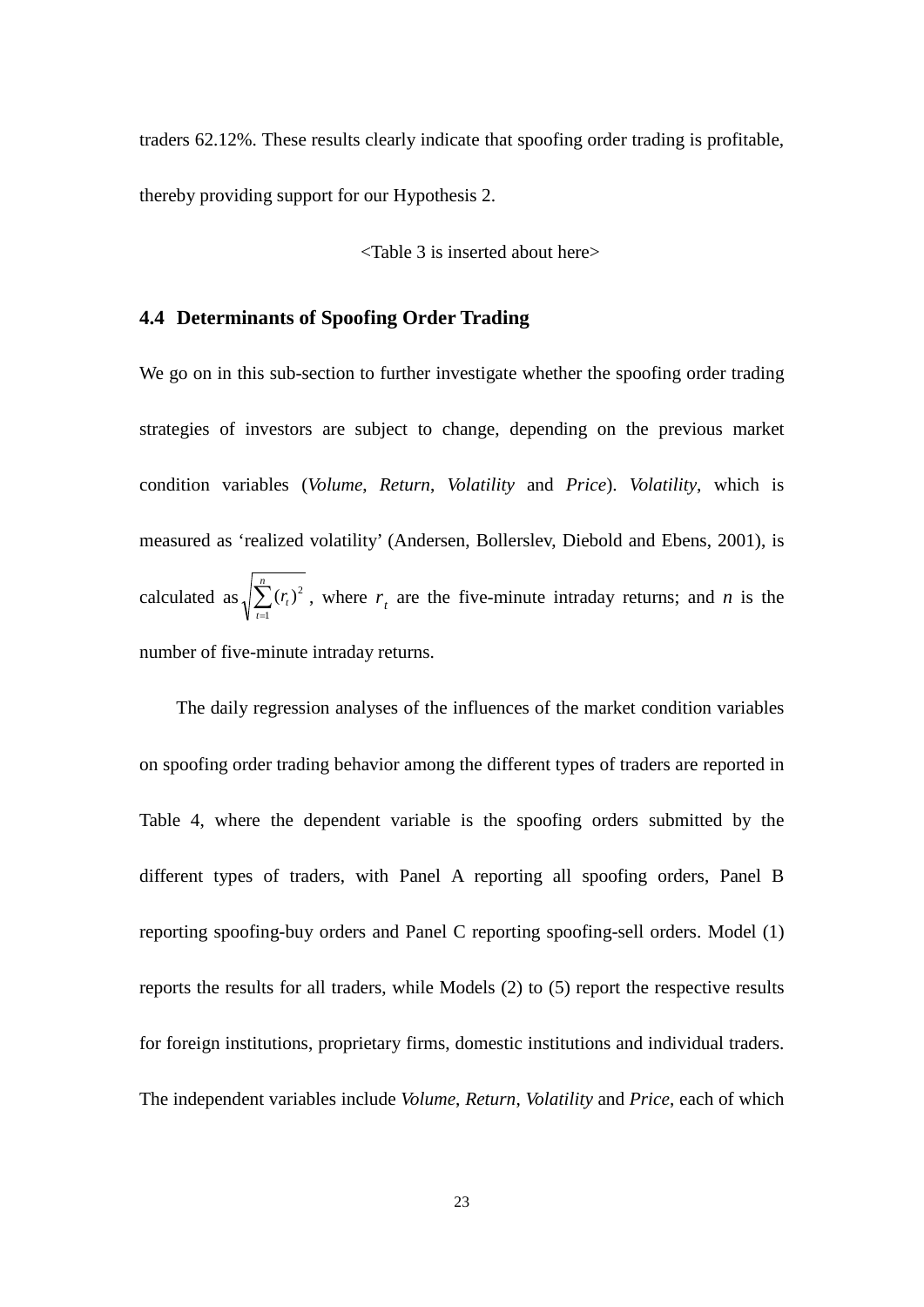is lagged by one period to avoid simultaneous equation bias. $14$ 

#### <Table 4 is inserted about here>

As we can see from the table, all of the coefficients on *Volume* are found to be significantly positive at the 5% level, at the very least, with this result being found to be fairly consistent across each of the different types of traders (Models 1 to 5) as well as for different types of spoofing strategies (Panels A to C). These results indicate that traders are more likely to submit spoofing orders when volume is high, thereby providing support for the notion that larger trading volume allows spoofing traders to better disguise their spoofing orders.

Furthermore, the coefficients on *Return* are found to be significant positive in Panel B and significant negative in Panel C, which is consistent across different types of traders (Models 1 to 5). The results indicate that traders are more likely to submit spoofing-buy (sell) orders in a bull (bear) market which they can sell (buy) later at a higher (lower) price. By examining spoofing-buy and spoofing-sell orders separately, we observe the opposite effects of market return on spoofing-buy and spoofing-sell trading.

All of the coefficients on *Volatility* are found to be significantly positive, with this being consistent across both the different types of traders (Models 1 to 5) and the

<span id="page-23-0"></span> $14$  Refer to Wang and Yau (2000) for further discussion on this issue.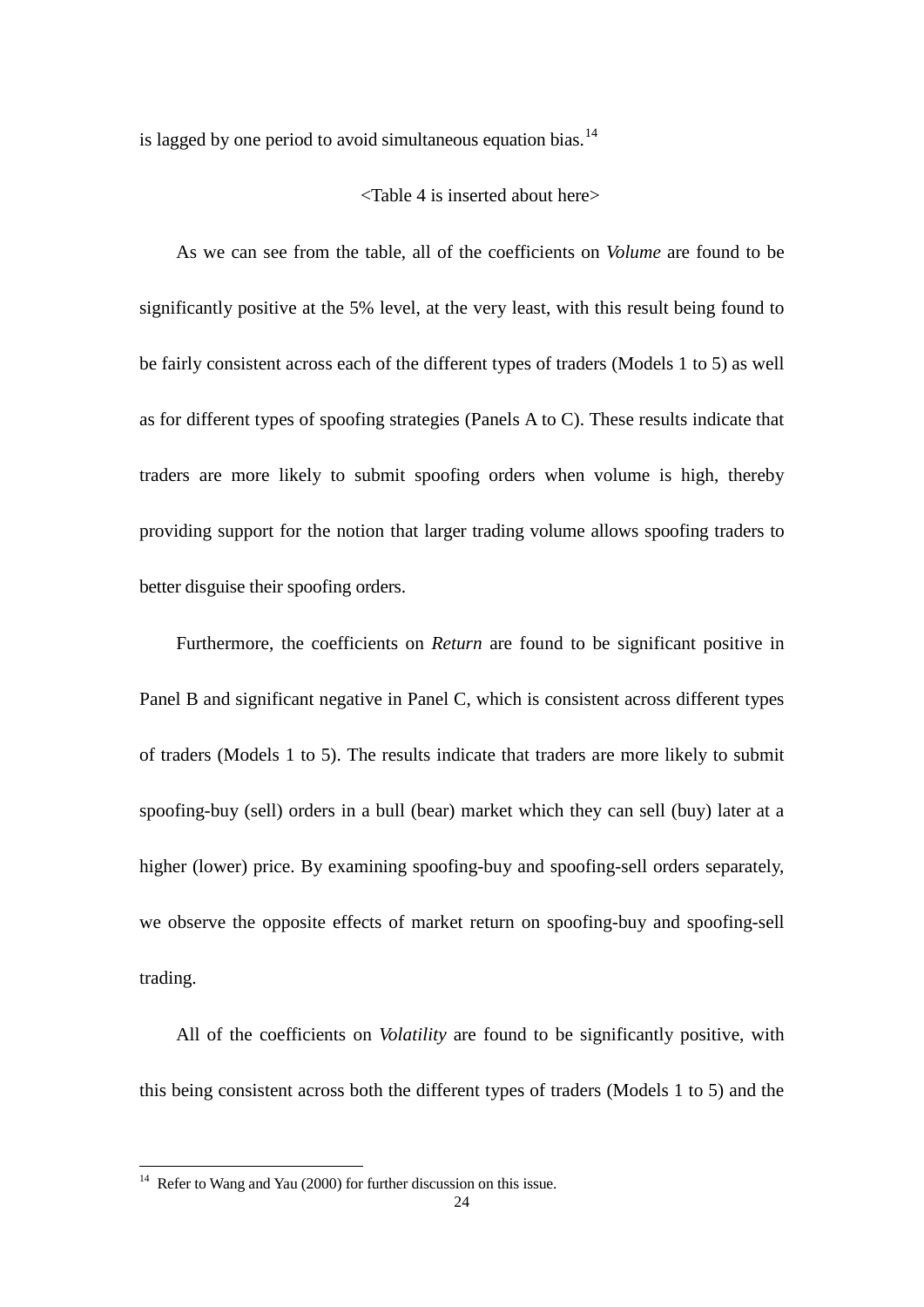different types of spoofing strategies (Panels A to C). These results appear to provide support for our suggestion in Section 4.2 that the higher proportion of spoofing orders at the market open is associated with information asymmetry. With high market volatility, traders are more likely to submit spoofing orders, essentially because spoofing orders will be more effective when there is greater uncertainty in the market.

As regards the coefficients on *Price*, those on all spoofing orders (Panel A) are found to be significantly negative in Models (1) and (5), thereby indicating that a higher market price equates to higher costs for individual traders' spoofing strategy; however, if spoofing-buy and spoofing-sell orders (Panels B and C) are considered separately, we find that market returns have a negative correlation with spoofing-buy orders, as compared to a positive correlation with spoofing-sell orders. This may be due to the fact that if their spoofing-sell strategy is successful, traders can buy back at a lower price.

In an attempt to enhance the robustness and reliability of our results, we carry out a further intraday regression analysis of the determinants of spoofing order trading. This additional analysis is similar to that undertaken above, with the exception that we observe a one-hour time interval as opposed to one day. On the one hand, since we are interested in the influence on spoofing order trading which may be attributable to short-term variations in market conditions, the time interval examined should also be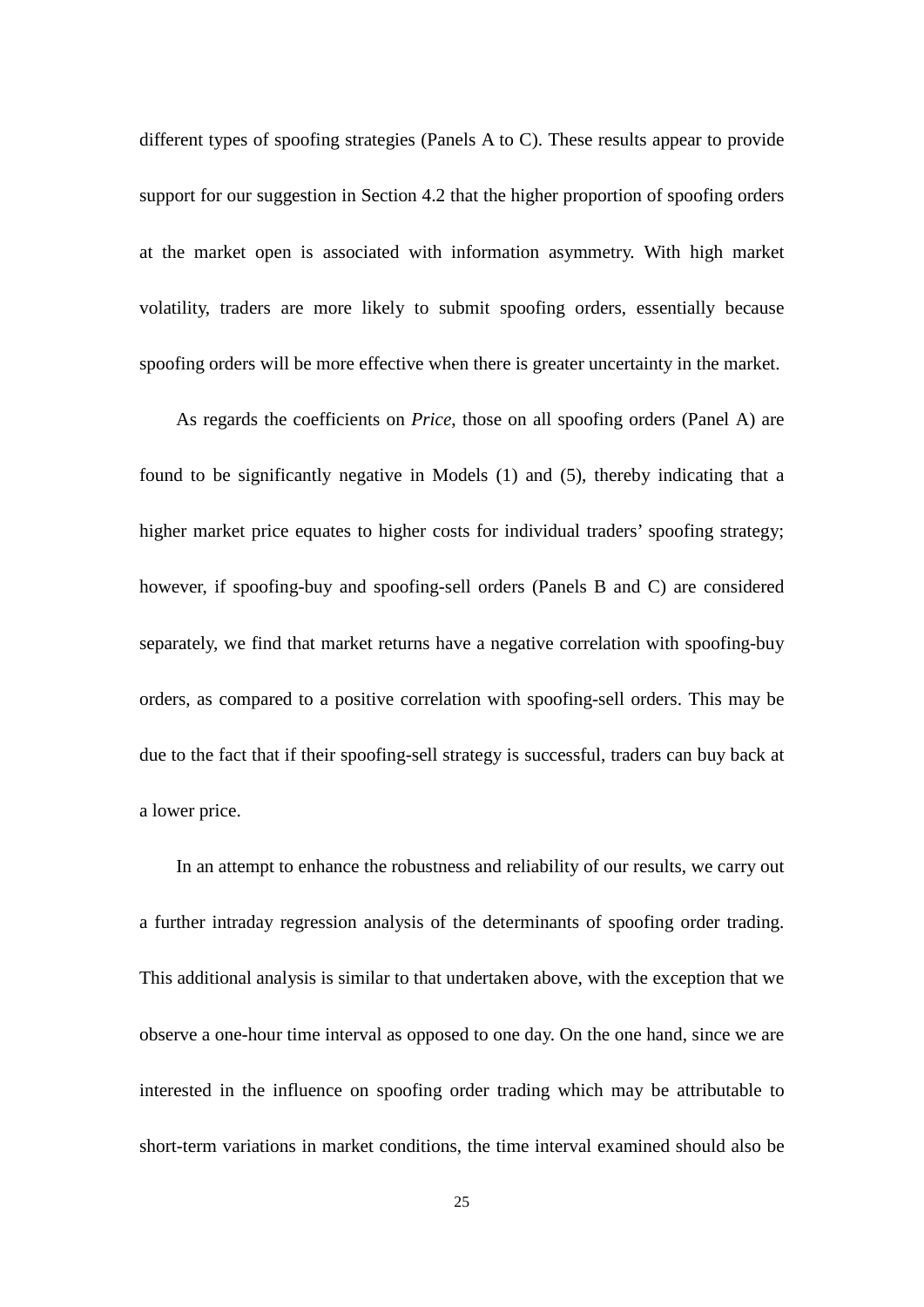suitably brief. On the other hand, however, if the time interval selected is too short, then the total number of observations may be insufficient to obtain reliable estimates. Striking a balance between these two concerns, we ultimately selected a one-hour interval for our regression analysis.

The intraday regression results on the influences of market conditions on spoofing order trading by the different types of investors are presented in Table 5. Consistent with the daily regression results reported in Table 4, the results show that traders are more likely to submit spoofing orders when both volume and volatility are high. As regards market returns, we once again find that such returns have a positive (negative) association with spoofing-buy (sell) strategies, which suggests that high market returns tend to increase (reduce) the number of spoofing-buy (sell) orders. Market prices are inversely (positively) related to spoofing-buy (sell) orders, which once again support that higher market price made spoofing-buy (sell) strategy more (less) costly.

#### <Table 5 is inserted about here>

We find most of the coefficients on the time-of-day dummies in the first hour section  $(D_{0945})$  are significantly positive for Panels A to C. This finding provides further evidence of an intraday pattern in spoofing order behavior, which is at its highest during the first hour of the day. The above results provide overall support for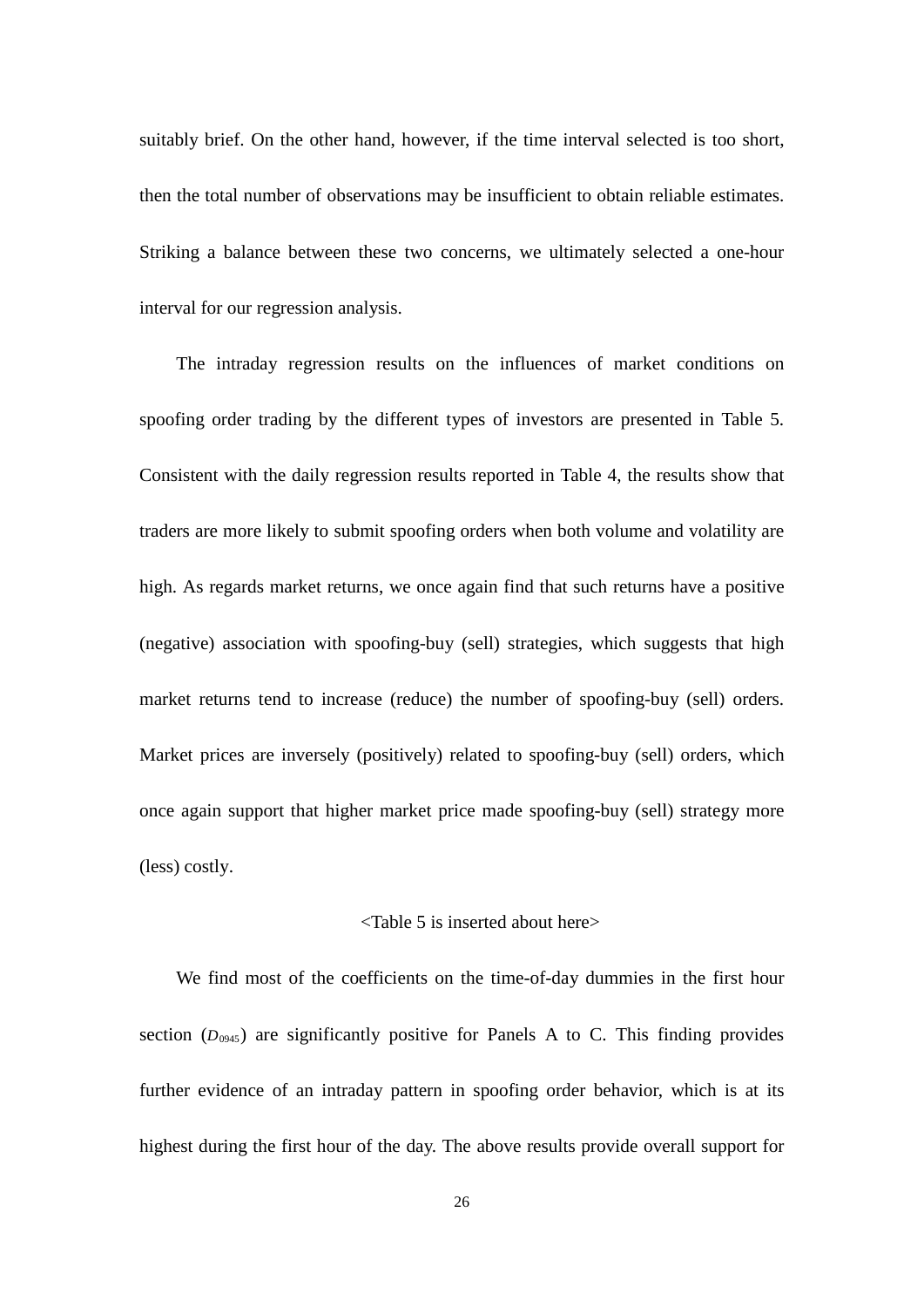our Hypothesis 3 that spoofing trading strategies will tend to vary with market conditions.

### **4.5 Effects of Spoofing Order Trading on the Markets**

The impacts of spoofing order trading on the markets are important for both regulators and the exchanges themselves; however, while spoofing order traders are accused of destabilizing the markets and impeding market efficiency, the actual effects and severity of spoofing order trading on the markets remain unclear. Thus, in this section, we attempt to determine the overall impacts of spoofing order trading, examining volume, price, bid-ask spread and volatility.[15](#page-26-0)

The results of the daily regression analyses on the market influences of the spoofing orders undertaken by the different types of traders are reported in Table 6, with Models (1) and (2) reporting the results on *Volume*, Models (3) and (4) reporting those on *Price*, Models (5) and (6) reporting those on *Spread* and Models (7) and (8) reporting those on *Volatility*.

The independent variables are the spoofing orders submitted by the different types of traders, with Panel A reporting the results for all spoofing orders, Panel B reporting those for spoofing-buy orders and Panel C reporting those for spoofing-sell orders. In order to avoid simultaneous equation bias, the independent variables are

<span id="page-26-0"></span><sup>&</sup>lt;sup>15</sup> Volatility is measured by 'realized volatility', which is defined as the sum of the squared five-minute returns. Spread is measured by 'percentage effective spread', which is defined as the ratio of effective spread to the value of the contract.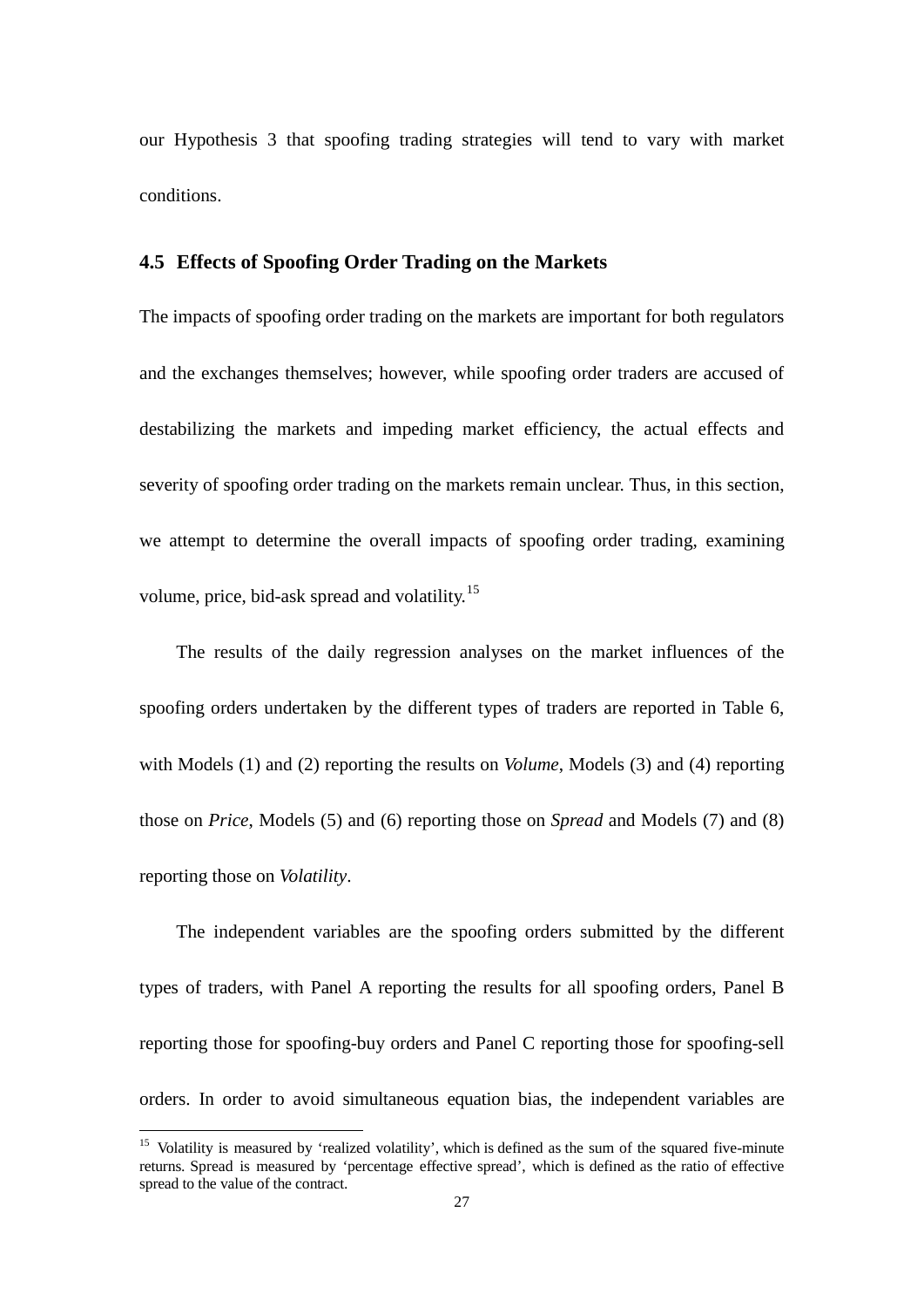lagged by one period. The control variables comprise of lagged *Volume*, lagged *Return*, lagged *Spread* and lagged *Volatility*.

#### <Table 6 is inserted about here>

As shown in Models (1) and (2) of Table 6, the coefficients on spoofing orders are all found to be significantly positive, and this is found to be fairly consistent across both the different types of investors and the different types of spoofing order trading. These findings provide support for the supposition that spoofing orders induce more trading, regardless of whether the orders are submitted by institutional or individual spoofing traders. As regards the control variables in Models (1) and (2), the significantly positive coefficients on lagged *Volume* indicate the persistence of trading volume. In contrast, the coefficients on lagged *Spread* are significantly negative, essentially because spread represents a trading cost which reduces the overall amount of trading.

The results reported in Models (3) and (4) in Table 6 show that the coefficients on spoofing-buy orders (Panels B) are significantly positive, while those on spoofing-sell orders (Panel C) are significantly negative. These results are found to be consistent across the spoofing orders of all four types of traders. We provide clear evidence to show that spoofing-buy and spoofing-sell strategies have opposite effects on market price. A spoofing-buy strategy pushes the subsequent market price up, whereas a spoofing-sell strategy pushes the subsequent market price down.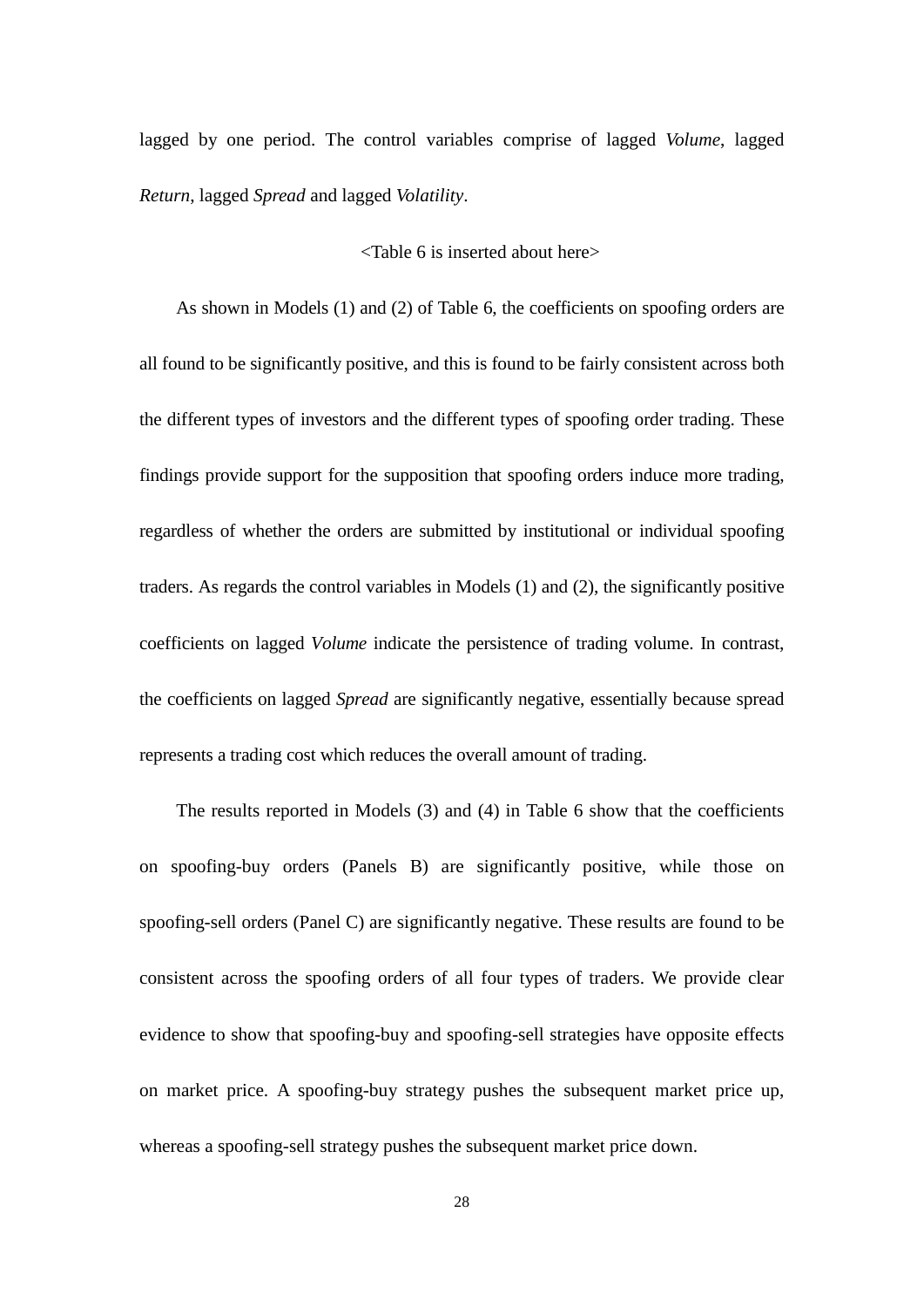The effects of spoofing orders on *Spread* are reported in Models (5) and (6) of Table 6, from which we can see that spoofing orders are found to have significantly positive effects, with the results being consistent across the different types of order spoofing strategies (Panels A to C) as well as the different types of investors. These results provide support for the argument that spoofing orders induce greater spread; indeed, the coefficients on lagged *Volatility* are found to be positively significant, a result which is expected, essentially because an increase in price volatility implies that market makers will be faced with increased inventory risk, as well as the risk of trading against informed traders, as a result of which they will tend to increase the spread.

Finally, as we can see from Models (7) and (8) of Table 6, the coefficients of spoofing orders on *Volatility* are found to be significantly positive, thereby indicating that spoofing orders increase market volatility; these results are consistent across both the different types of investors and the different types of order spoofing strategies (Panels A to C), thereby providing support for the argument that spoofing order trading generally has a destabilizing effect on the market.

In order to enhance the robustness of our results, we go on to undertake an additional intraday regression to confirm the real-time effects of spoofing orders on the markets. The regression analysis is similar to that reported in Table 6, with the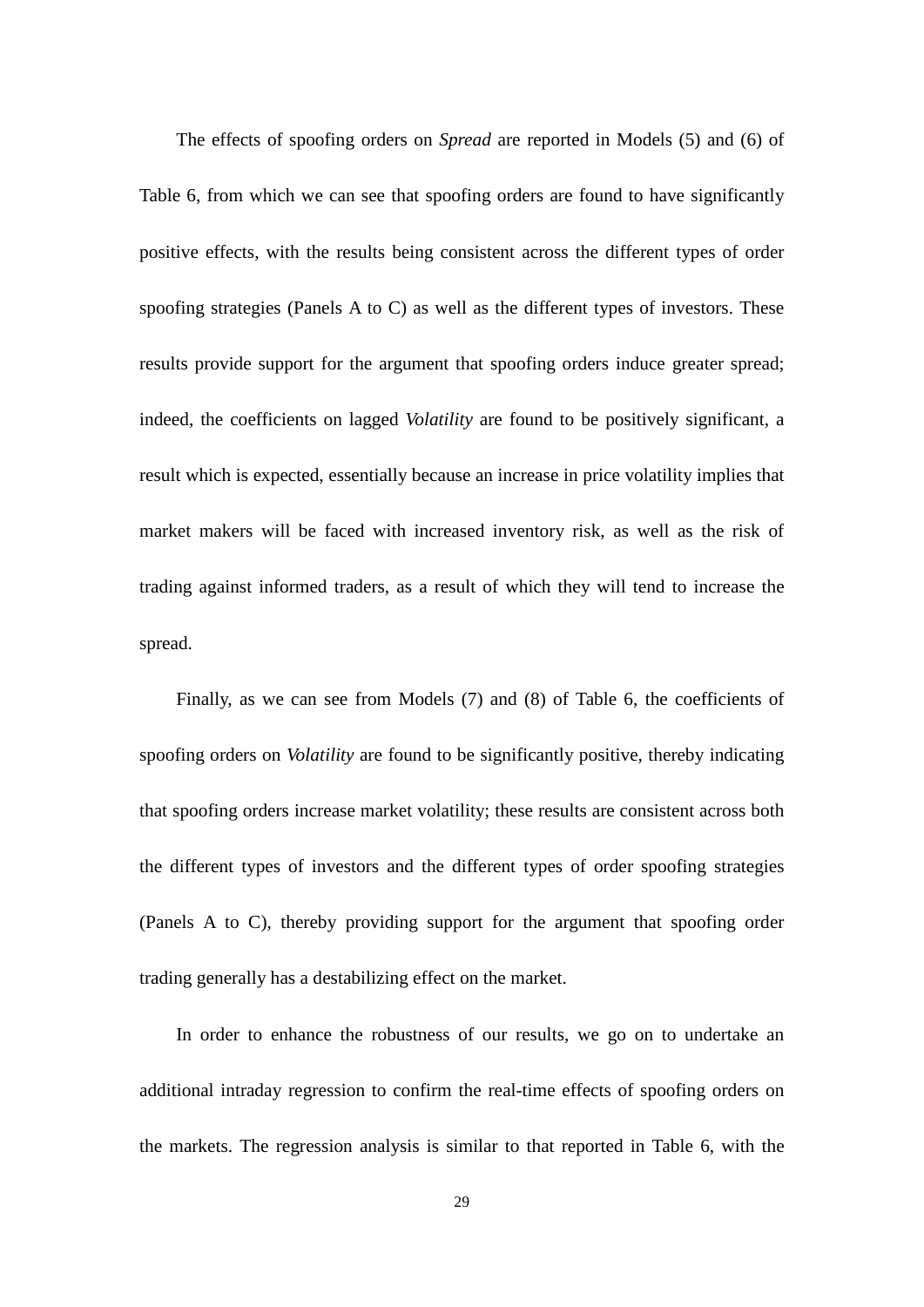exception that each day is divided into five one-hour intervals and intraday dummy variables are included to capture the intraday effects of the dependent variables.

The intraday regression results of the effects of spoofing orders on the markets are reported in Table 7, from which we can once again see that spoofing orders are associated with positive volume, spread and volatility, with spoofing-buy (sell) orders having a positive (negative) impacts on the subsequent market price.

### <Table 7 is inserted about here>

Overall, our results indicate that spoofing order trading does have direct effects on the market, including volume, price, spread and volatility, with such spoofing trading inducing subsequent volume, spread and volatility, thereby providing support for our Hypothesis 4, that spoofing trading destabilizes the market.

#### **4.6 Simultaneous Analysis**

 $\overline{a}$ 

In sub-sections 4.4 and 4.5, we examine the determinants and effects of spoofing orders separately and use lagged independent variables to avoid simultaneous equation bias. To further enhance the robustness of our results, we carry out a further VARs analysis. We explore simultaneously the intraday (hourly) relationship among spoofing orders, volatility, volume, spread, return and price within VARs system, which are presented in Table  $8^{16}$  $8^{16}$  $8^{16}$ 

<span id="page-29-0"></span><sup>&</sup>lt;sup>16</sup> To save space, only the results of spoofing-buy orders and spoofing-sell orders for all traders are reported. The results by types of traders are similar, which are available upon request.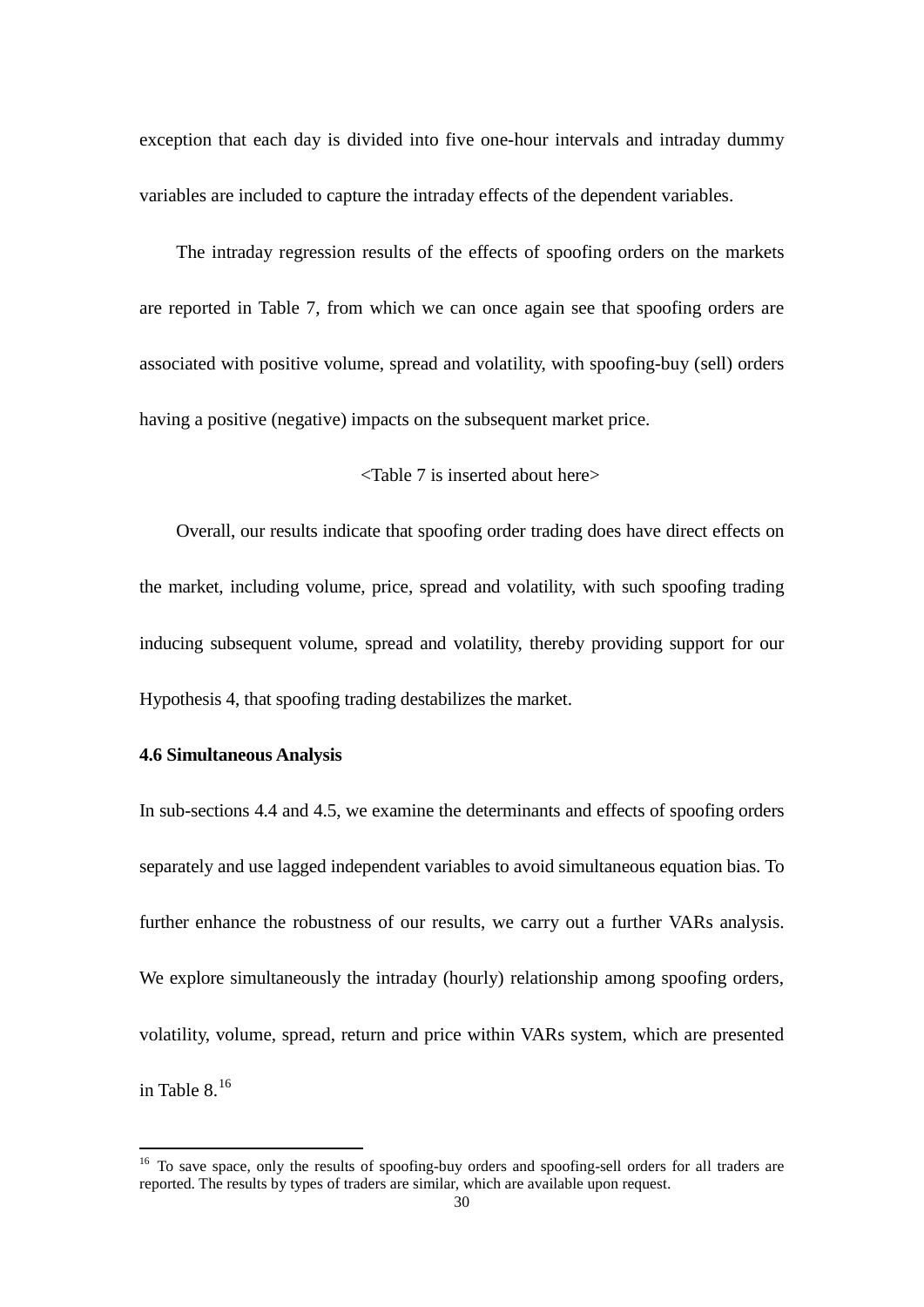#### <Table 8 is inserted about here>

From Table 8, it still shows that traders are more likely to submit spoofing orders when both volatility and volume are high, and the price for spoofing-sell (buy) orders is high (low). Meanwhile, spoofing trading induces subsequent volume, spread and volatility, and spoofing-buy (sell) orders have a positive (negative) effect on the subsequent price.

## 5. SUMMARY AND CONCLUSIONS

We set out in this study, using a unique dataset, to carry out a detailed analysis on the strategic behavior of spoofing order trading, including its characteristics, profitability, determinants and real-time impacts in the Taiwan futures market. The unique order flow dataset obtained from the TAIFEX provides detailed information on order submission records and account identification, which enables us to trace all order submissions for each account; thus, we can identify spoofing order trading behavior among different types of investors to facilitate our examination of the strategic behavior of spoofing order trading.

Our empirical results reveal a tendency among traders on the TAIFEX to submit spoofing orders, thereby providing empirical evidence in support of the theoretical literature (Kyle, 1984; Easterbrook, 1986) and anecdotal evidence to show that spoofing trading exists in the futures markets. Both spoofing-buy and spoofing-sell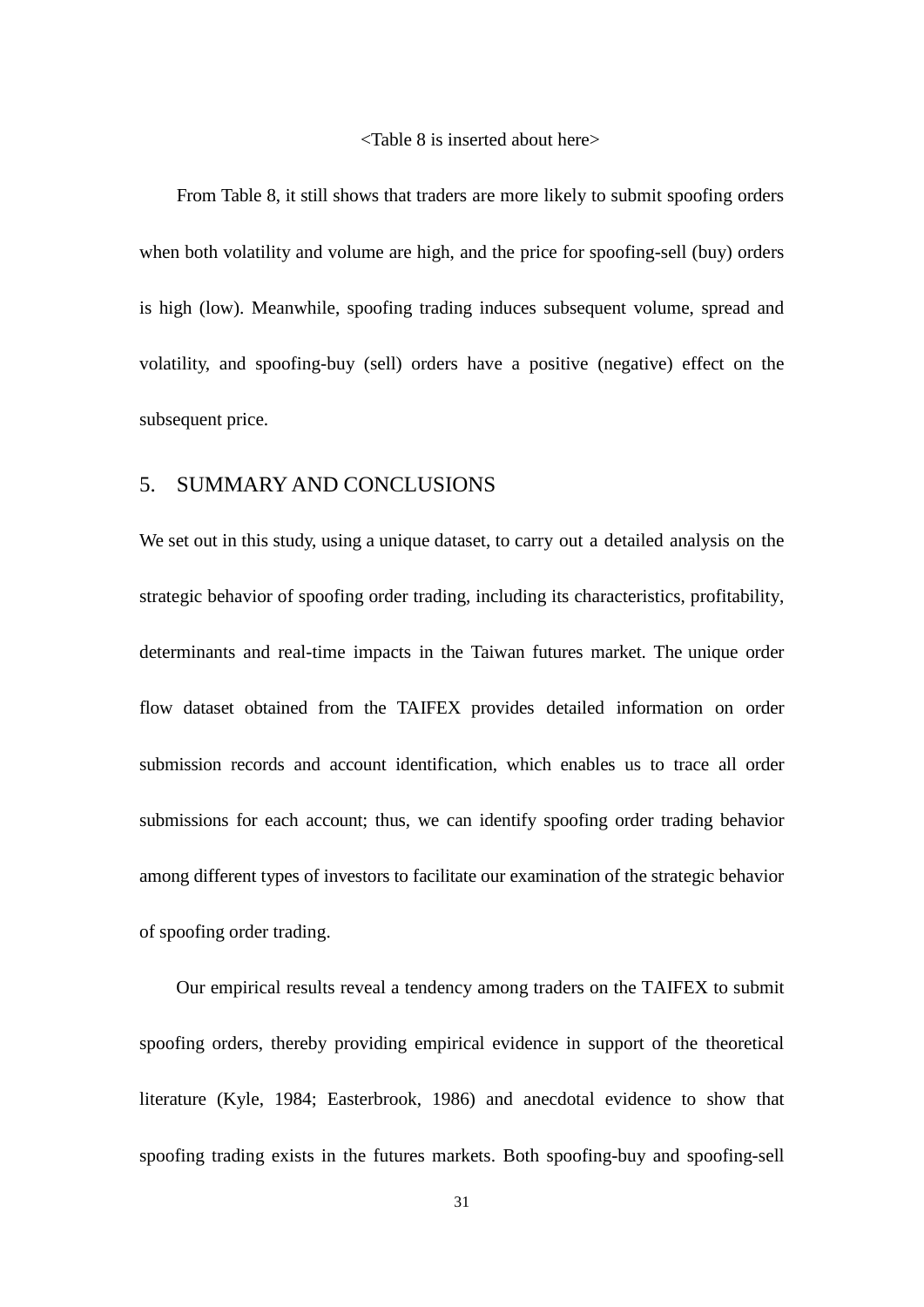strategies are discernible, not only among institutional investors, but also individual traders; we also find that spoofing order trading is profitable. Furthermore, traders are found to be more likely to submit spoofing orders when both volume and volatility are high, while market prices are found to have a negative (positive) correlation with spoofing-buy (sell) strategies, thereby suggesting that high market prices reduce (increase) the prevalence of spoofing-buy (sell) orders.

More importantly, we find that spoofing orders do indeed affect the market, including volume, price, spread and volatility, with spoofing trading inducing subsequent volume, spread and volatility, and spoofing-buy (sell) orders having positive (negative) effects on the subsequent market price. These findings provide general support for the view that spoofing order trading destabilizes the market.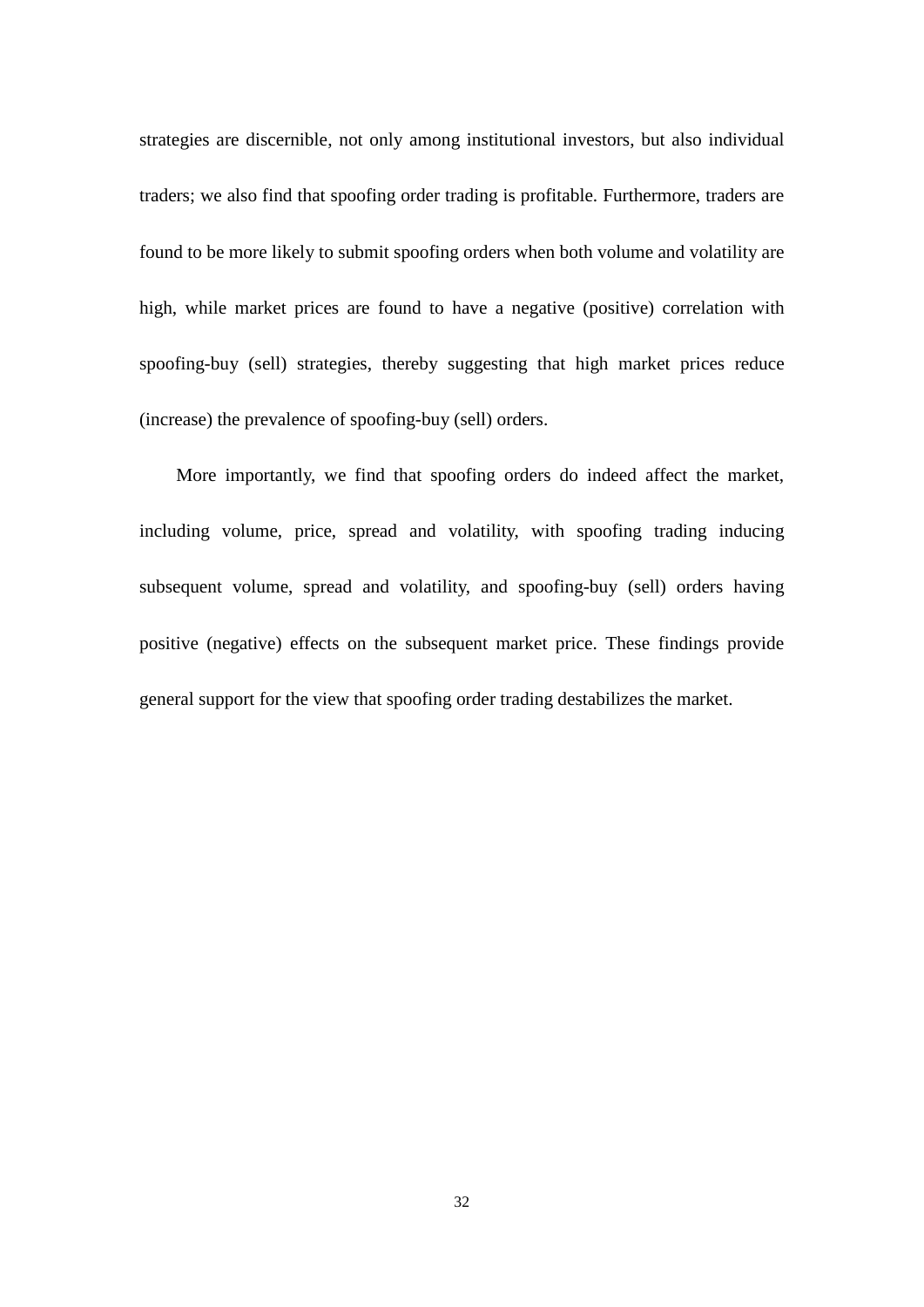#### REFERENCES

- Admati, A. and Pfleiderer, P., 1988. A theory of intraday patterns: Volume and price variability. Review of Financial Studies 1, 3-40.
- Aggarwal, R.K. and Wu, G., 2006. Stock market manipulations. Journal of Business 79, 1915-1953.
- Allen, F. and Gale, D., 1992. Stock-price manipulation. Review of Financial Studies 5, 503-529.
- Allen, F. and Gorton, G., 1992. Stock price manipulation, market microstructure and asymmetric information. European Economic Review 36, 624-630.
- Allen, F., Litox, L., and Mei, J., 2006. Large investors, price manipulation, and limits to arbitrage: An anatomy of market corners. Review of Finance 10, 645-693.
- Andersen, T.G., Bollerslev, T., Diebold, F.X., and Ebens, H., 2001. The distribution of realized stock return volatility. Journal of Financial Economics 61, 43-76.
- Biais, B. and Woolley, P., 2011. High-frequency trading. Working paper.
- Carrion, A., 2013. Very fast money: High-frequency trading on the NASDAQ. Journal of Financial Markets 16, 680-711.
- Chordia, T., Goyal, A., Lehmann, B.N., and Saar, G., 2013. High-frequency trading. Journal of Financial Markets 16, 637-645.
- Chou, R.K., Wang, G.H.K. and Wang, Y.Y., 2015. The impacts of individual day trading strategies on market liquidity and volatility: Evidence from the Taiwan index futures market. Journal of Futures Markets 35, 399-425.
- Comerton-Forde, C. and Putnins, T.J., 2011. Measuring closing price manipulation. Journal of Financial Intermediation 20, 135-158.
- Easterbrook, F.H., 1986. Monopoly, manipulation, and the regulation of futures markets. Journal of Business 59, 103-127.
- Felixson, K. and Pelli, A., 1999. Day and returns-stock price manipulation. Journal of Multinational Financial Management 9, 95-127.
- Foster, F.D. and Viswanathan, S., 1993. Variations in trading volume, return volatility, and trading costs: Evidence on recent price formation models. Journal of Finance 48, 187-211.
- Gerety, M.S. and Mulherin, J.H., 1992. Trading halts and market activity: An analysis of volume at the open and the close. Journal of Finance 47, 1765-1784.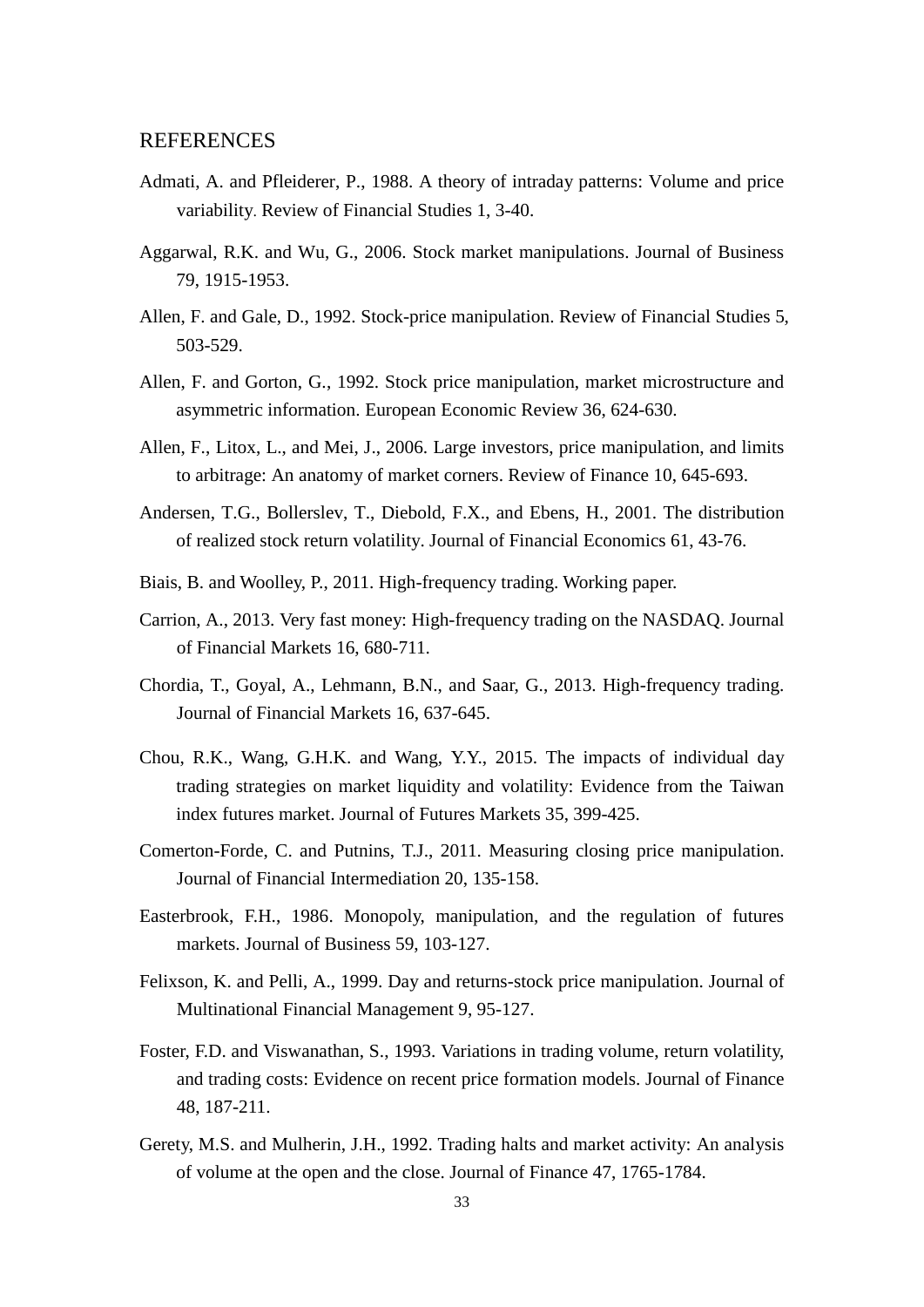- Hasbrouck, J. and Saar, G., 2013. Low-latency trading. Journal of Financial Markets 16, 646-679.
- Hillion, P. and Suominen, M., 2004. The manipulation of closing prices. Journal of Financial Markets 7, 351-375.
- Jain, P.C. and Joh, G.H., 1988. The dependence between hourly prices and trading volume. Journal of Financial and Quantitative Analysis 23, 269-283.
- Jarrow, R.A., 1992. Market manipulation, bubbles corners and short squeezes. Journal of Financial and Quantitative Analysis 27, 311-336.
- Jarrow, R.A., 1994. Derivative security markets, market manipulation, and option pricing theory. Journal of Financial and Quantitative Analysis 29, 241-261.
- Jiang, G., Mahoney, P.G., and Mei, J., 2005. Market manipulation: A comprehensive study of stock pools. Journal of Financial Economics 77, 147-170.
- Khwaja, A.I. and Mian, A., 2005. Unchecked intermediaries: Price manipulation in an emerging stock market. Journal of Financial Economics 78, 203-241.
- Kumar, P. and Seppi, J., 1992. Futures manipulation with "cash settlement." Journal of Finance 47, 1485-1502.
- Kyle, A.S., 1984. A theory of futures market manipulation, in: R.W. Anderson (Ed.), The Industrial Organization of Futures Markets, Lexington, Massachusetts.
- Lee, E.J., Eom, K.S., and Park, K.S., 2013. Microstructure-based manipulation: Strategic behavior and performance of spoofing traders. Journal of Financial Markets 16, 227-252.
- Leis, D. and Alexander, P.K., 2012. High frequency trading. Working paper.
- Pirrong, S.C., 1993. Manipulation of the commodity futures market delivery process. Journal of Business 66, 335-369.
- Pirrong, C., 2004. Manipulation of cash-settled futures contracts. Journal of Business 74, 221-244.
- Wang, G.H.K. and Yau, J., 2000. Trading volume, bid-ask spread, and price volatility in futures markets. Journal of Futures Markets 20, 943-970.
- Wood, R.A., Mclnish, T.H., and Ord, J.K., 1985. An investigation of transactions data for NYSE stock. Journal of Finance 40, 723-739.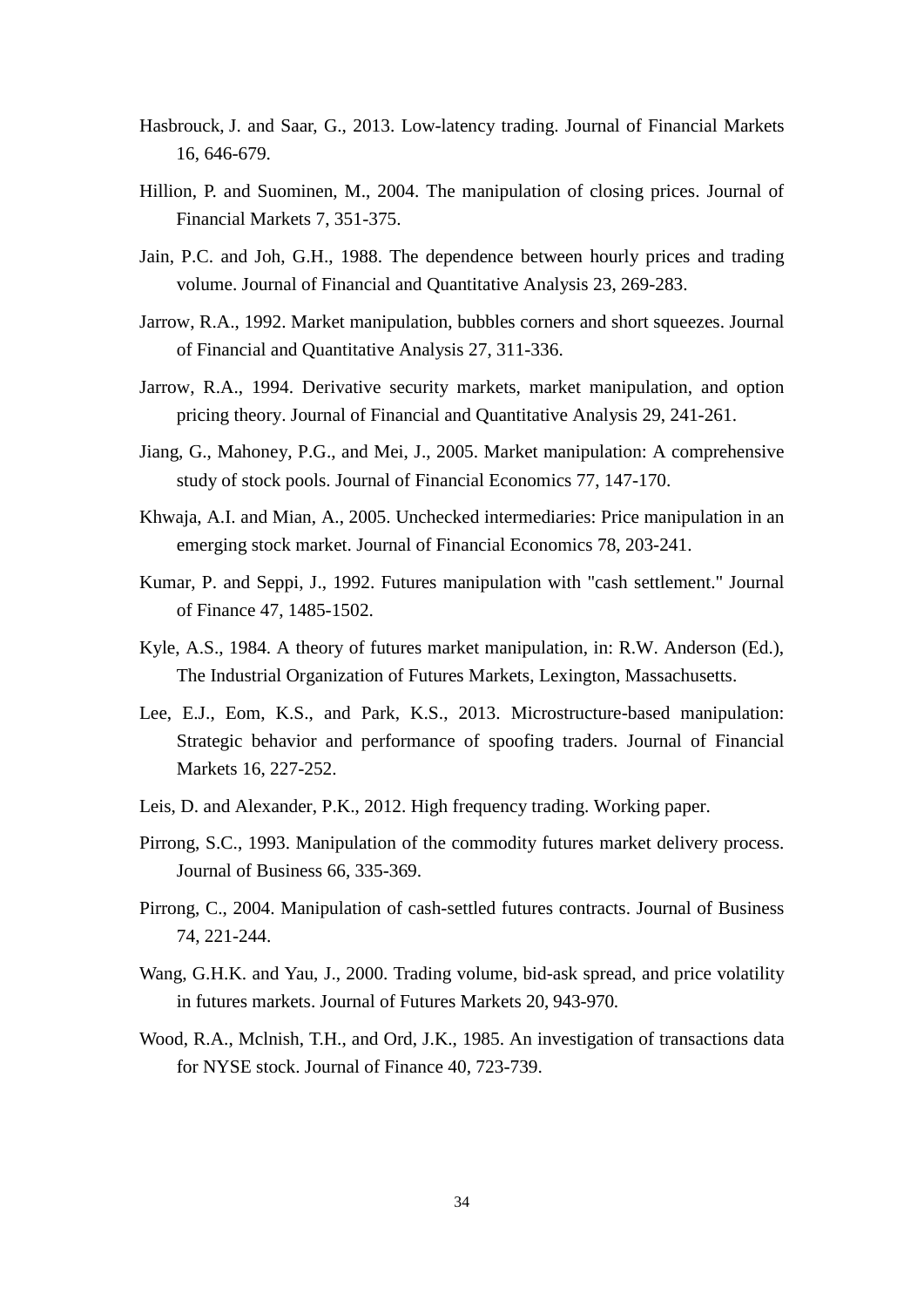

*Figure 1 Intraday pattern of spoofing order trading, by trader types*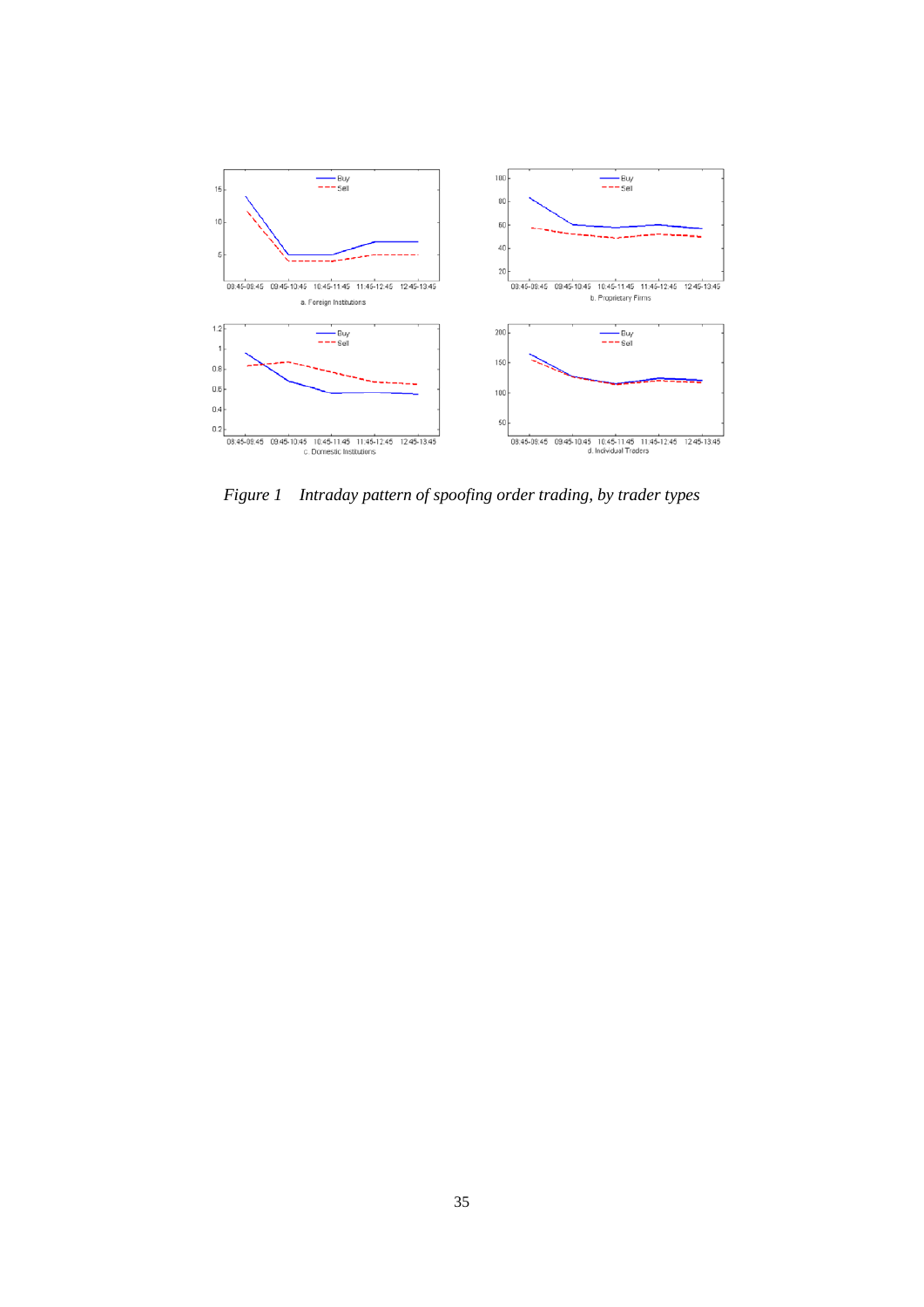#### *Table 1 Summary statistics of daily order and daily spoofing order trading, by trader types*

This table reports the summary statistics of daily order and daily spoofing order trading by the different types of traders on the TAIFEX (foreign institutions, proprietary firms, domestic institutions and individual traders). The orders are reported as the number (No.) and percentage (%) of contracts, with the sample period running from January 2003 to December 2008. A spoofing-buy (sell) order is defined as an order price which is higher (lower) than prior the best fifth bid (ask) price, and with their order size is larger than prior the best fifth bid (ask) quantity, quickly followed by an order on the opposite side of the market and subsequently followed by the withdrawal of the initial order. The proportion of spoofing orders is calculated as the total daily spoofing orders divided by the total daily orders. An account is defined as a 'day trader' account if the total amount of contracts purchased and sold on a particular day are the same.

| <b>Trader Types</b>                                          | All Orders |        | <b>Buy Orders</b> |               | Sell Orders    |               |
|--------------------------------------------------------------|------------|--------|-------------------|---------------|----------------|---------------|
|                                                              | No.        | $\%$   | No.               | $\frac{0}{0}$ | No.            | $\frac{0}{0}$ |
| Panel A: Daily orders                                        |            |        |                   |               |                |               |
| Foreign Institutions                                         | 9,349      | 7.19   | 4,528             | 6.95          | 4,821          | 7.44          |
| <b>Proprietary Firms</b>                                     | 28,458     | 21.89  | 14,267            | 21.89         | 14,191         | 21.89         |
| <b>Domestic Institutions</b>                                 | 1,911      | 1.47   | 970               | 1.49          | 941            | 1.45          |
| <b>Individual Traders</b>                                    | 90,295     | 69.45  | 45,420            | 69.68         | 44,875         | 69.22         |
| <b>All Traders</b>                                           | 130,012    | 100.00 | 65,185            | 100.00        | 64,827         | 100.00        |
| Panel B: Daily spoofing orders                               |            |        |                   |               |                |               |
| Foreign Institutions                                         | 70         | 3.46   | 38                | 3.62          | 32             | 3.30          |
| <b>Proprietary Firms</b>                                     | 589        | 29.24  | 324               | 30.65         | 265            | 27.68         |
| <b>Domestic Institutions</b>                                 | 8          | 0.39   | 4                 | 0.35          | $\overline{4}$ | 0.44          |
| <b>Individual Traders</b>                                    | 1,349      | 66.90  | 692               | 65.39         | 656            | 68.58         |
| All Traders                                                  | 2,016      | 100.00 | 1,059             | 100.00        | 957            | 100.00        |
| Panel C: Proportion of spoofing orders                       |            |        |                   |               |                |               |
| Foreign Institutions                                         |            | 0.75   |                   | 0.85          |                | 0.65          |
| <b>Proprietary Firms</b>                                     |            | 2.07   |                   | 2.27          |                | 1.87          |
| <b>Domestic Institutions</b>                                 |            | 0.42   |                   | 0.38          |                | 0.45          |
| <b>Individual Traders</b>                                    |            | 1.49   |                   | 1.52          |                | 1.46          |
| <b>All Traders</b>                                           |            | 1.55   |                   | 1.62          |                | 1.48          |
| Panel D: Proportion of spoofing orders over cancelled orders |            |        |                   |               |                |               |
| Foreign Institutions                                         |            | 0.051  |                   | 0.065         |                | 0.036         |
| <b>Proprietary Firms</b>                                     |            | 0.526  |                   | 0.655         |                | 0.387         |
| <b>Domestic Institutions</b>                                 |            | 0.005  |                   | 0.005         |                | 0.005         |
| <b>Individual Traders</b>                                    |            | 0.549  |                   | 0.593         |                | 0.501         |
| All Traders                                                  |            | 1.130  |                   | 1.318         |                | 0.929         |
| Panel E: Proportion of spoofing orders placed by day traders |            |        |                   |               |                |               |
| Foreign Institutions                                         |            | 1.02   |                   | 1.03          |                | 1.57          |
| <b>Proprietary Firms</b>                                     |            | 0.21   |                   | 0.20          |                | 0.31          |
| <b>Domestic Institutions</b>                                 |            | 0.14   |                   | 0.11          |                | 0.16          |
| <b>Individual Traders</b>                                    |            | 26.14  |                   | 24.00         |                | 36.61         |
| All Traders                                                  |            | 27.50  |                   | 25.34         |                | 38.65         |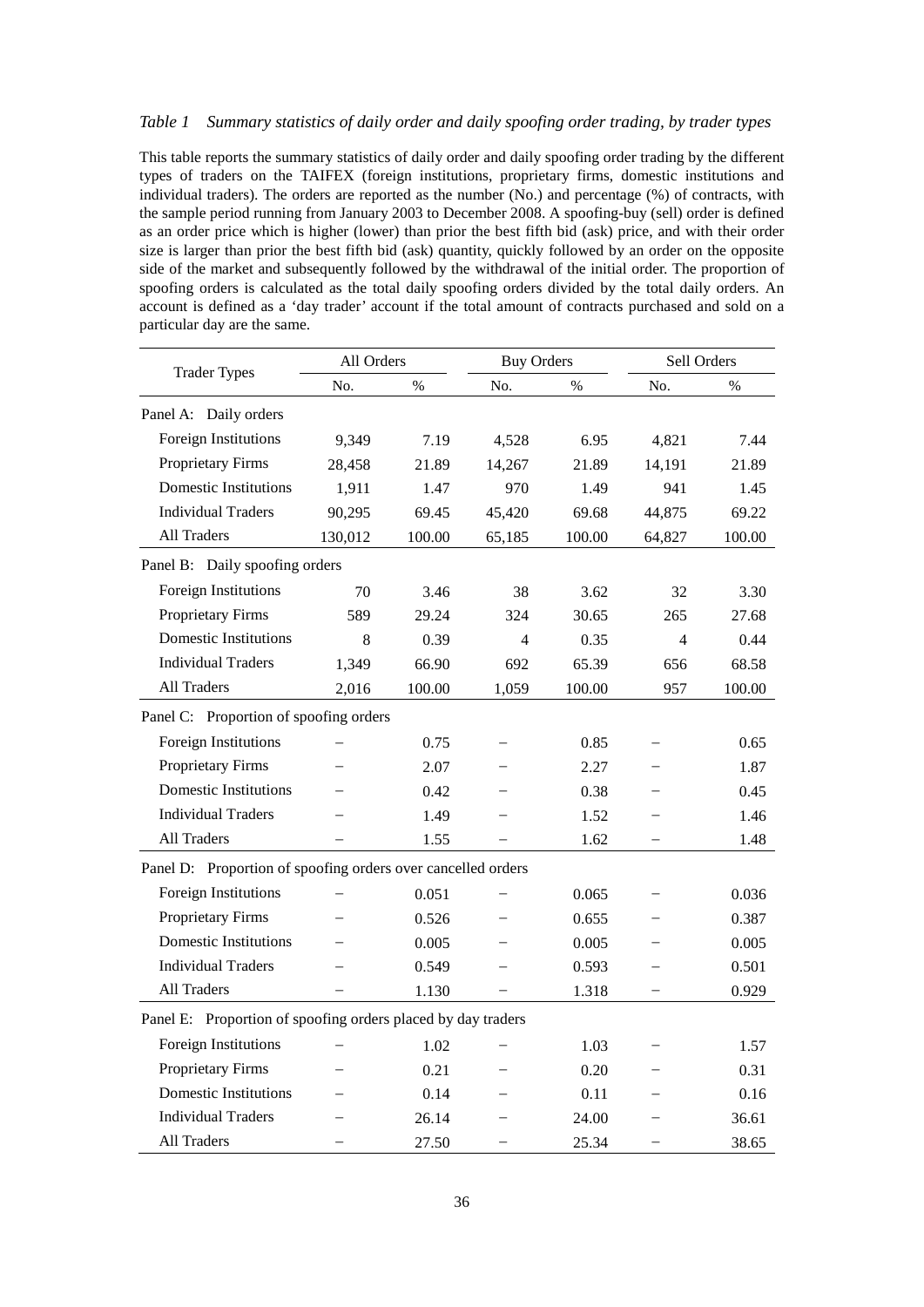#### *Table 2 Distribution of spoofing orders for each spoofing trader, by trader types*

This table describes the distribution of the number of spoofing orders for each spoofing trader ('spoofer'), by the different types of traders (foreign institutions, proprietary firms, domestic institutions and individual traders), with the sample period running from January 2003 to December 2008. A spoofing-buy (sell) order is defined as an order price which is higher (lower) than prior the best fifth bid (ask) price, and with their order size is larger than prior the best fifth bid (ask) quantity, quickly followed by an order on the opposite side of the market and subsequently followed by the withdrawal of the initial order.

|                              |                |       |                             |              |                      | Distribution of Spoofing Traders |                          |       |       |                       |
|------------------------------|----------------|-------|-----------------------------|--------------|----------------------|----------------------------------|--------------------------|-------|-------|-----------------------|
| No. of<br>Spoofing<br>Orders | All<br>Traders |       | Foreign<br>Institutions     |              | Proprietary<br>Firms |                                  | Domestic<br>Institutions |       |       | Individual<br>Traders |
|                              | No.            | $\%$  | No.                         | $\%$         | No.                  | $\%$                             | No.                      | $\%$  | No.   | $\%$                  |
| $\sqrt{2}$                   | 2,710          | 15.78 | $\tau$                      | 9.33         | $\overline{2}$       | 4.17                             | 28                       | 16.47 | 2,673 | 15.84                 |
| 3                            | 1,285          | 7.48  | 6                           | 8.00         | $\mathbf{1}$         | 2.08                             | 18                       | 10.59 | 1,260 | 7.47                  |
| $\overline{4}$               | 745            | 4.34  | $\overline{c}$              | 2.67         | $\boldsymbol{0}$     | 0.00                             | 13                       | 7.65  | 730   | 4.33                  |
| 5                            | 453            | 2.64  | $\sqrt{6}$                  | 8.00         | $\mathbf{1}$         | 2.08                             | $\boldsymbol{7}$         | 4.12  | 439   | 2.60                  |
| $\sqrt{6}$                   | 339            | 1.97  | $\boldsymbol{0}$            | 0.00         | $\boldsymbol{0}$     | 0.00                             | $\sqrt{5}$               | 2.94  | 334   | 1.98                  |
| $\boldsymbol{7}$             | 254            | 1.48  | $\mathbf 1$                 | 1.33         | $\boldsymbol{0}$     | 0.00                             | $\overline{\mathbf{4}}$  | 2.35  | 249   | 1.48                  |
| $8\,$                        | 179            | 1.04  | $\sqrt{2}$                  | 2.67         | $\mathbf{1}$         | 2.08                             | $\boldsymbol{0}$         | 0.00  | 176   | 1.04                  |
| 9                            | 144            | 0.84  | $\mathbf 1$                 | 1.33         | $\boldsymbol{0}$     | 0.00                             | $\boldsymbol{0}$         | 0.00  | 140   | 0.83                  |
| $10\,$                       | 116            | 0.68  | $\mathbf 1$                 | 1.33         | $\boldsymbol{0}$     | $0.00\,$                         | $\sqrt{6}$               | 3.53  | 109   | 0.65                  |
| $11 - 15$                    | 352            | 2.05  | $\boldsymbol{7}$            | 9.33         | $\boldsymbol{0}$     | 0.00                             | $\overline{4}$           | 2.35  | 341   | 2.02                  |
| 16-20                        | 177            | 1.03  | $\ensuremath{\mathfrak{Z}}$ | 4.00         | $\mathbf 1$          | 2.08                             | $\,2$                    | 1.18  | 171   | 1.01                  |
| $21 - 30$                    | 184            | 1.07  | $\overline{4}$              | 5.33         | 3                    | 6.25                             | 3                        | 1.76  | 174   | 1.03                  |
| $31 - 40$                    | 110            | 0.64  | $\overline{4}$              | 5.33         | $\mathbf{1}$         | 2.08                             | 5                        | 2.94  | 100   | 0.59                  |
| $41 - 50$                    | 66             | 0.38  | $\ensuremath{\mathfrak{Z}}$ | 4.00         | $\overline{2}$       | 4.17                             | $\boldsymbol{0}$         | 0.00  | 60    | 0.36                  |
| 51-100                       | 116            | 0.68  | $\sqrt{5}$                  | 6.67         | $\sqrt{2}$           | 4.17                             | $\,2$                    | 1.18  | 107   | 0.63                  |
| $>101$                       | 199            | 1.16  | 13                          | 17.33        | 34                   | 70.84                            | $\,2$                    | 1.18  | 150   | 0.89                  |
| Total                        | 7,429          | 43.26 | 65                          | 86.65        | 48                   | 100.00                           | 99                       | 58.24 | 7,213 | 42.75                 |
| Mean                         | 16.70          |       |                             | 170.55       |                      | 2,779                            |                          | 6.88  |       | 8.25                  |
| <b>STD</b>                   | 460.21         |       |                             | 774.27       |                      | 8,125.86                         |                          | 19.64 |       | 84.03                 |
| Min                          | $\mathbf{1}$   |       |                             | $\mathbf{1}$ |                      | $\sqrt{2}$                       |                          | 1     |       | $\mathbf{1}$          |
| Max                          | 45,566         |       |                             | 6,557        |                      | 45,566                           |                          | 210   |       | 4,284                 |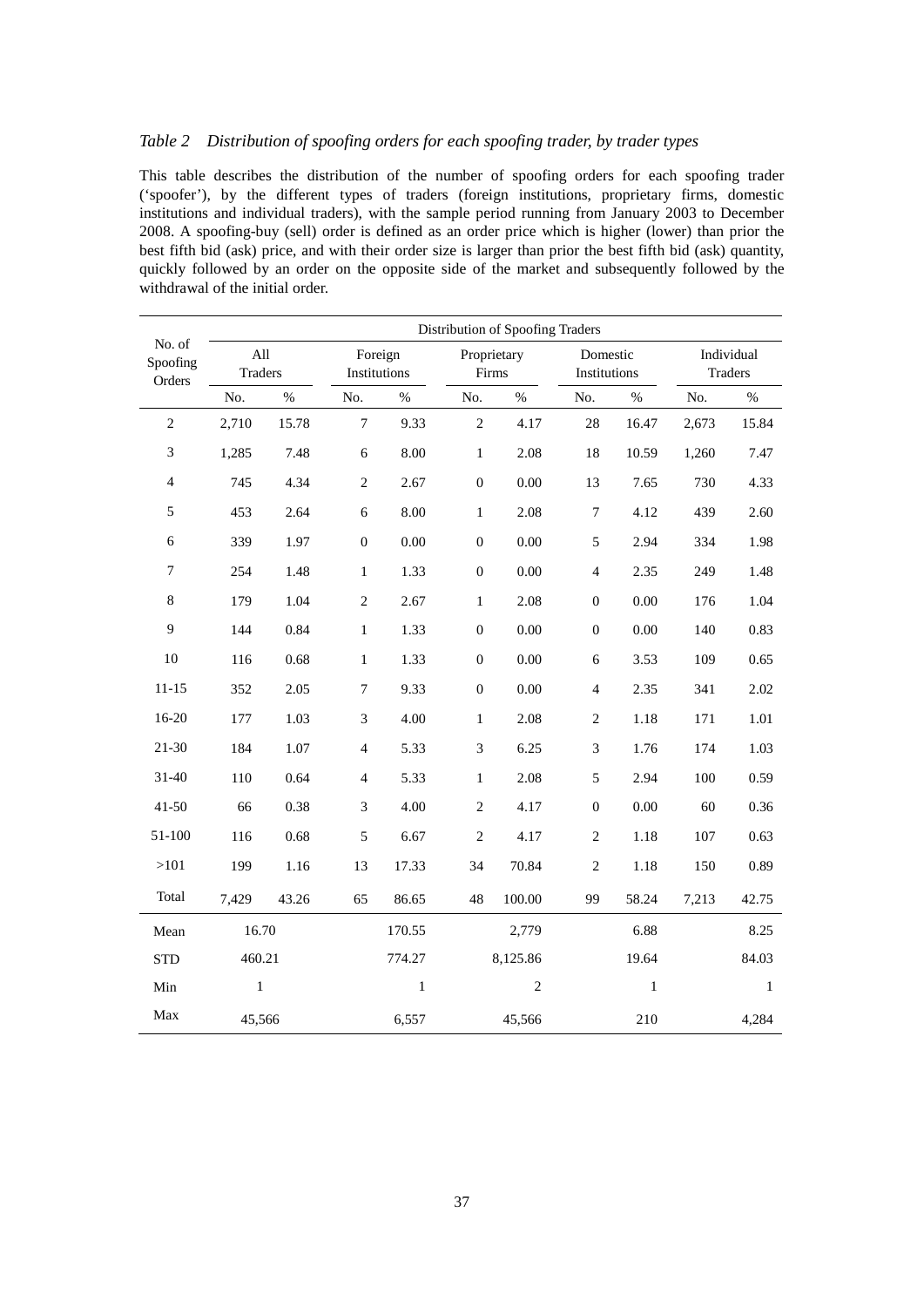#### *Table 3 Profitability of spoofing order trading*

This table reports the proportion of spoofing orders under three categories of spoofing profits, which are positive, zero or negative. A spoofing-buy (sell) order is defined as an order price which is higher (lower) than prior the best fifth bid (ask) price, and with their order size is larger than prior the best fifth bid (ask) quantity, quickly followed by an order on the opposite side of the market and subsequently followed by the withdrawal of the initial order. The profits of spoofing buy orders are calculated as the actual sell price net of the market sell price at the time when a spoofing buy order is submitted, multiplied by the number of shares sold; the profits of spoofing sell orders are calculated as the market buy price at the time that a spoofing sell order is submitted net of the actual buy price, multiplied by the number of shares bought. Traders comprise of foreign institutions, proprietary firms, domestic institutions and individual traders, with the sample period running from January 2003 to December 2008. All figures are expressed in percentage terms.

| <b>Profits</b> | All<br><b>Traders</b> | Foreign<br><b>Institutions</b> | Proprietary<br>Firms | Domestic<br>Institutions | Individual<br><b>Traders</b> |
|----------------|-----------------------|--------------------------------|----------------------|--------------------------|------------------------------|
| Positive       | 68.29                 | 51.80                          | 76.55                | 61.74                    | 62.12                        |
| Zero           | 9.55                  | 30.32                          | 7.67                 | 10.04                    | 11.06                        |
| Negative       | 22.16                 | 17.88                          | 15.77                | 28.22                    | 26.82                        |
| Total          | 100.00                | 100.00                         | 100.00               | 100.00                   | 100.00                       |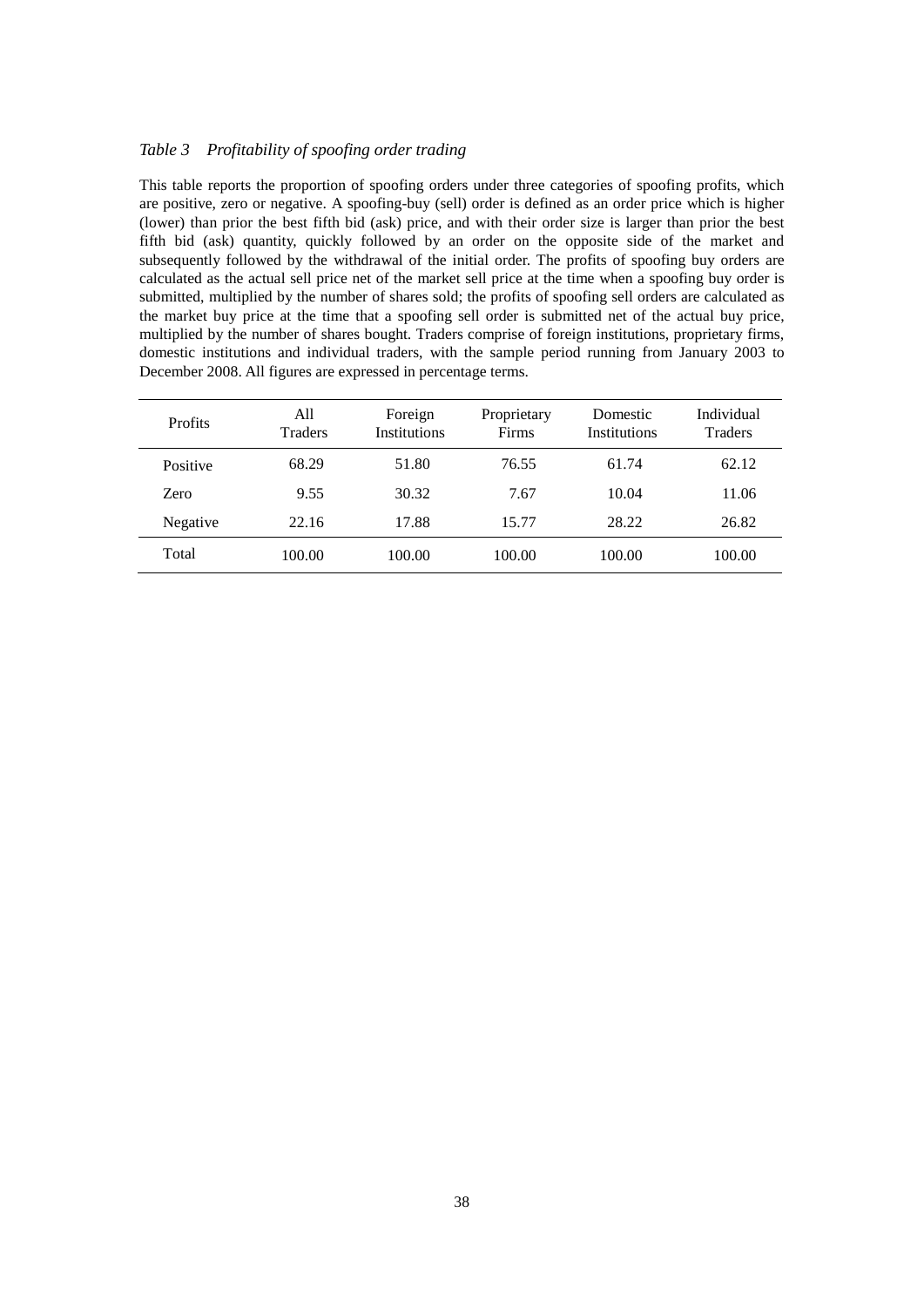#### *Table 4 Daily regression analysis on the determinants of spoofing orders*

This table describes the effects of trading volume, returns, return volatility and price on spoofing order trading, with the sample period running from January 2003 to December 2008. A spoofing-buy (sell) order is defined as an order price which is higher (lower) than prior the best fifth bid (ask) price, and with their order size is larger than prior the best fifth bid (ask) quantity, quickly followed by an order on the opposite side of the market and subsequently followed by the withdrawal of the initial order. The dependent variable is the proportion of spoofing orders, by different types of traders, comprising of foreign institutions, proprietary firms, domestic institutions and individual traders. Volatility, which is measured by 'realized volatility', is defined as the sum of the squared five-minute returns. Model (1) refers to All Traders; Model (2) refers to Foreign Institutions; Model (3) refers to Proprietary Firms; Model (4) refers to Domestic Institutions; and Model (5) refers to Individual Traders. \*\*\* indicates significance at the 1% level; \*\* indicates significance at the 5% level; and \* indicates significance at the 10% level.

| Variables                    | Model $(1)$ |         |                | Model $(2)$<br>Model $(3)$ |              | Model $(4)$ |               | Model $(5)$ |             |         |
|------------------------------|-------------|---------|----------------|----------------------------|--------------|-------------|---------------|-------------|-------------|---------|
|                              | Coeff.      | t-stat. | Coeff.         | $t$ -stat.                 | Coeff.       | $t$ -stat.  | Coeff.        | t-stat.     | Coeff.      | t-stat. |
| Panel A: All spoofing orders |             |         |                |                            |              |             |               |             |             |         |
| Intercept                    | $-1.370**$  | $-2.03$ | $-111.728$ *** | $-26.77$                   | $-7.047$ *** | $-5.21$     | $-56.301$ *** | $-8.50$     | 0.035       | 0.04    |
| Volume <sub>t-1</sub>        | $0.137***$  | 3.44    | $3.662***$     | 16.68                      | $0.267***$   | 2.92        | $2.407***$    | 7.48        | $0.132***$  | 2.88    |
| $Return_{t-1}$               | $-0.003$    | $-0.31$ | $-0.086$       | $-0.94$                    | 0.017        | 1.17        | $-0.004$      | $-0.05$     | $-0.012$    | $-1.02$ |
| Volatility $_{t-1}$          | $0.055*$    | 1.80    | $0.094**$      | 1.97                       | $0.089***$   | 4.90        | $0.309***$    | 3.22        | $0.039*$    | 1.84    |
| $Price_{t-1}$                | $-0.209**$  | $-2.24$ | $-0.836$       | $-1.58$                    | 0.027        | 0.21        | 0.137         | 1.36        | $-0.685***$ | $-7.65$ |
| Adj. $R^2$ (%)               | 7.86        |         | 35.03          |                            | 6.48         |             | 13.16         |             | 5.56        |         |
| <i>F</i> -statistics         | $12.00***$  |         | $106.52***$    |                            | $12.06***$   |             | $30.67***$    |             | 12.52***    |         |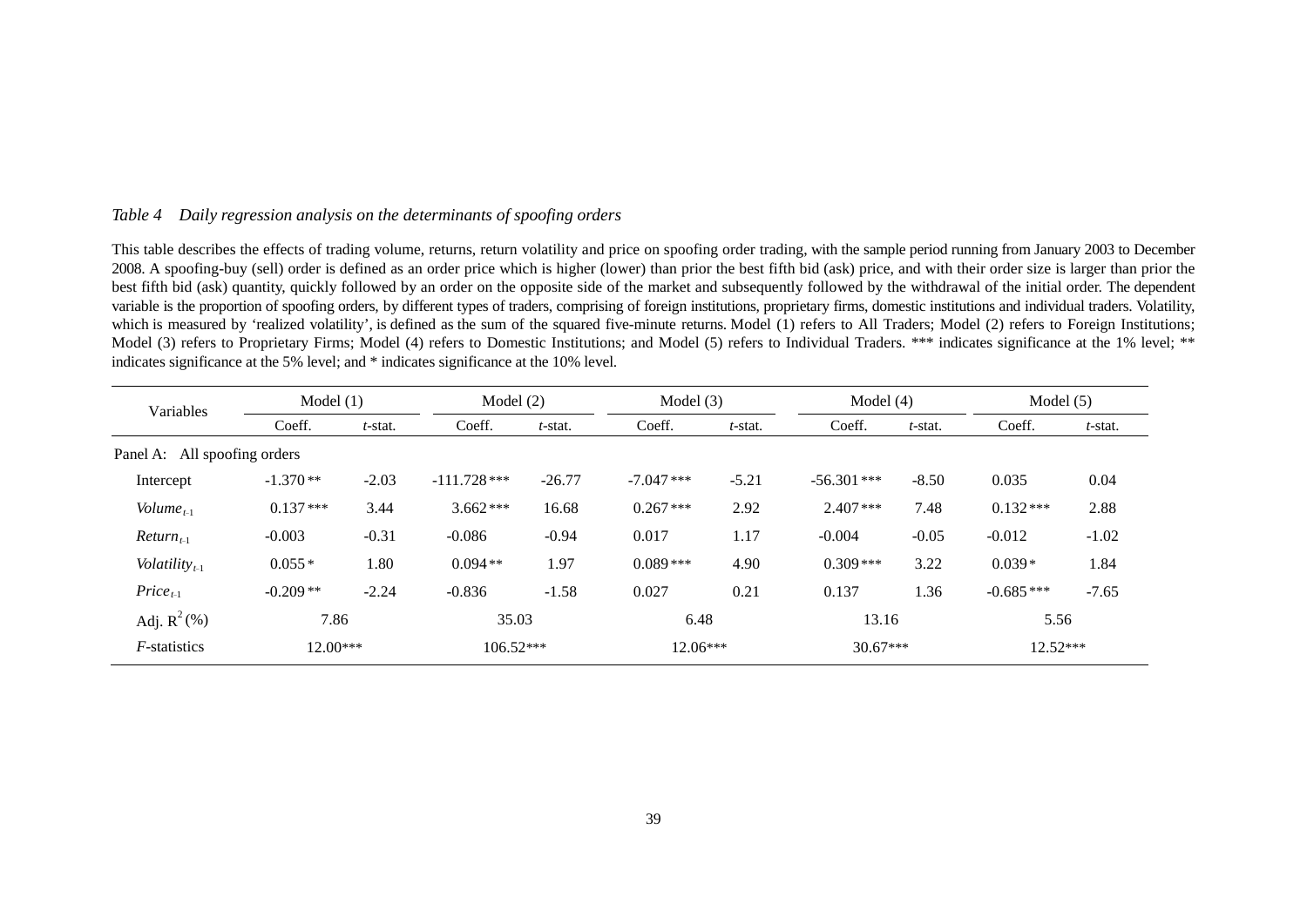| Variables                     | Model $(1)$  |            | Model $(2)$   |            | Model $(3)$   |            | Model $(4)$   |               | Model $(5)$  |            |
|-------------------------------|--------------|------------|---------------|------------|---------------|------------|---------------|---------------|--------------|------------|
|                               | Coeff.       | $t$ -stat. | Coeff.        | $t$ -stat. | Coeff.        | $t$ -stat. | Coeff.        | $t$ -stat.    | Coeff.       | $t$ -stat. |
| Panel B: Spoofing-buy orders  |              |            |               |            |               |            |               |               |              |            |
| Intercept                     | $-2.253$ *** | $-2.97$    | $-104.516***$ | $-21.28$   | $-9.796***$   | $-3.90$    | $-45.516***$  | $-6.85$       | $-1.675*$    | $-1.94$    |
| Volume $_{t-1}$               | $0.269***$   | 6.12       | 4.080***      | 17.88      | $0.781***$    | 5.32       | $1.800***$    | 5.39          | $0.234***$   | 4.52       |
| $Return_{t-1}$                | $0.034***$   | 2.77       | $0.107*$      | 1.89       | $0.070**$     | 2.49       | $0.103*$      | 1.77          | $0.030**$    | 2.06       |
| Volatility $t_{t-1}$          | $0.051*$     | 1.90       | $0.136***$    | 2.58       | $0.118***$    | 3.85       | $0.295***$    | 2.78          | $0.055*$     | 1.94       |
| $Price_{t-1}$                 | $-0.557$ *** | $-6.33$    | $-5.489***$   | $-9.00$    | $-0.320*$     | $-1.90$    | $-1.680**$    | $-1.99$       | $-0.596***$  | $-6.01$    |
| Adj. $R^2$ (%)                | 9.76         |            | 35.19         |            | 6.49          |            |               | 19.79<br>5.67 |              |            |
| $F$ -statistics               | 22.16***     |            | 106.77***     |            | 14.59***      |            | $32.24***$    |               | 12.76***     |            |
| Panel C: Spoofing-sell orders |              |            |               |            |               |            |               |               |              |            |
| Intercept                     | $-2.237**$   | $-2.31$    | $-100.383***$ | $-18.84$   | $-23.151$ *** | $-7.08$    | $-48.168$ *** | $-7.97$       | $-0.193$     | $-0.17$    |
| Volume <sub>t-1</sub>         | $0.318**$    | 2.34       | 3.495***      | 14.02      | $0.501***$    | 3.06       | $1.858***$    | 5.60          | $0.158**$    | 1.99       |
| $Return_{t-1}$                | $-0.051$ *** | $-4.41$    | $-0.092*$     | $-1.95$    | $-0.035*$     | $-1.87$    | $-0.210**$    | $-2.36$       | $-0.067$ *** | $-4.31$    |
| Volatility $t_{t-1}$          | $0.048*$     | 1.66       | $0.156***$    | 2.59       | $0.119***$    | 3.53       | $0.328***$    | 3.11          | $0.041*$     | 1.73       |
| $Price_{t-1}$                 | $0.248**$    | 2.14       | $4.661***$    | 8.30       | 1.484 ***     | 5.18       | $1.681**$     | 2.09          | $0.514***$   | 4.90       |
| Adj. $R^2$ (%)                | 8.31         |            | 37.92         |            | 5.01          |            | 20.66         |               | 6.86         |            |
| $F$ -statistics               | $13.63***$   |            | 125.48***     |            | $11.33***$    |            | 34.36***      |               | $12.86***$   |            |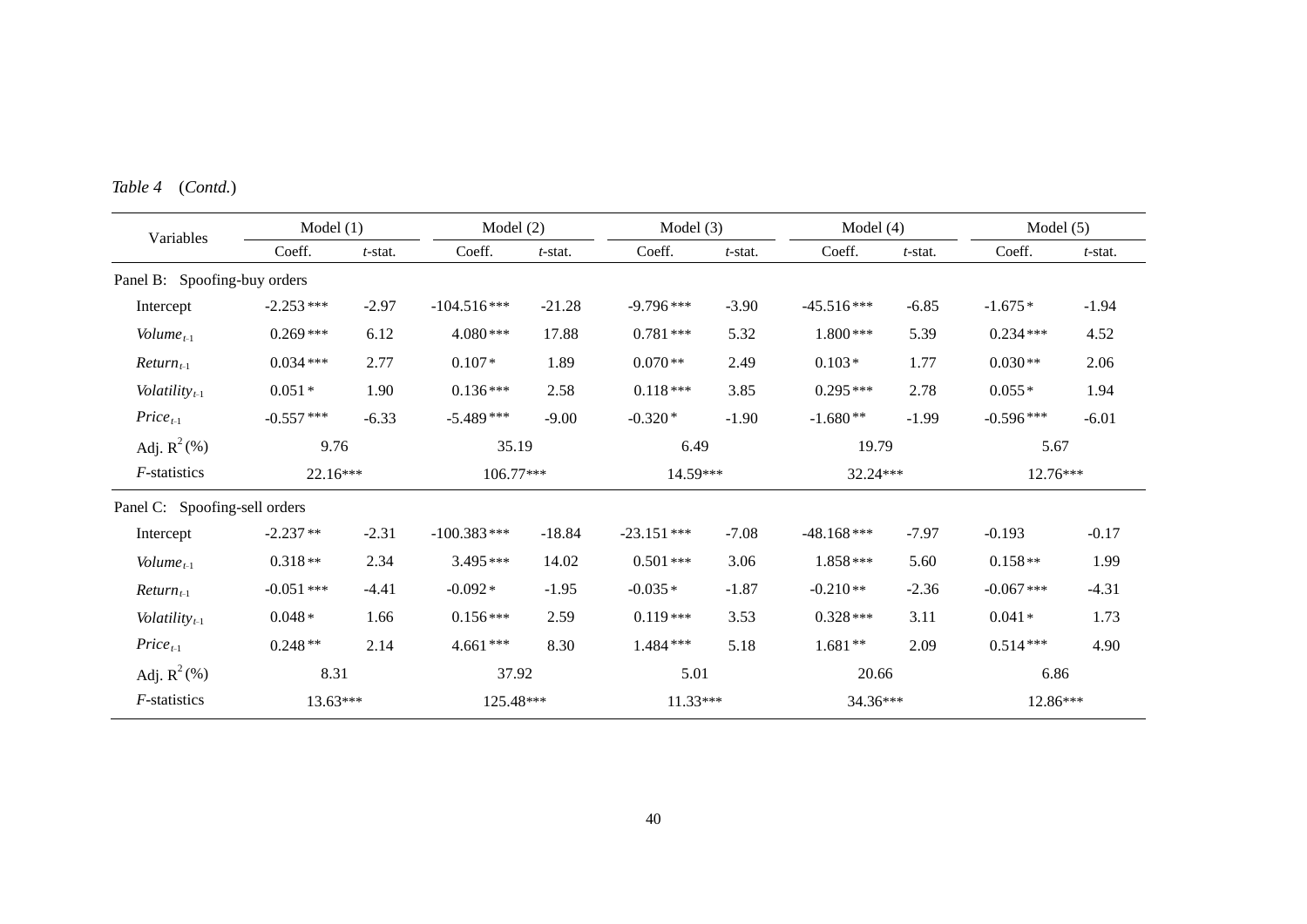#### *Table 5 Intraday* (*hourly*) *regression analysis on the determinants of spoofing orders*

This table describes the effects of trading volume, returns, return volatility and price on spoofing order trading for one-hour periods, with the sample period running from January 2003 to December 2008. A spoofing-buy (sell) order is defined as an order price which is higher (lower) than prior the best fifth bid (ask) price, and with their order size is larger than prior the best fifth bid (ask) quantity, quickly followed by an order on the opposite side of the market and subsequently followed by the withdrawal of the initial order. The dependent variable is the proportion of spoofing orders over a one-hour period placed by different types of traders, comprising of foreign institutions, proprietary firms, domestic institutions and individual traders. *Volume* refers to the market trading volume during the one-hour period and *Volatility* is measured by the absolute value of the hourly returns, with a 'time of day' dummy being included for each one-hour period. Model (1) refers to All Traders; Model (2) refers to Foreign Institutions; Model (3) refers to Proprietary Firms; Model (4) refers to Domestic Institutions; and Model (5) refers to Individual Traders. \*\*\* indicates significance at the 1% level; \*\* indicates significance at the 5% level; and \* indicates significance at the 10% level.

| Variables                    | Model (1)   |            | Model (2)    |            | Model $(3)$   |            | Model $(4)$   |          |             | Model $(5)$ |
|------------------------------|-------------|------------|--------------|------------|---------------|------------|---------------|----------|-------------|-------------|
|                              | Coeff.      | $t$ -stat. | Coeff.       | $t$ -stat. | Coeff.        | $t$ -stat. | Coeff.        | t-stat.  | Coeff.      | $t$ -stat.  |
| Panel A: All spoofing orders |             |            |              |            |               |            |               |          |             |             |
| Intercept                    | $-2.265***$ | $-2.72$    | $-58.330***$ | $-11.45$   | $-34.562$ *** | $-8.44$    | $-33.409$ *** | $-13.60$ | $-0.792$    | $-0.79$     |
| Volume <sub>t-1</sub>        | $0.215***$  | 2.31       | $2.517***$   | 10.26      | $0.860***$    | 3.57       | $0.341**$     | 2.15     | $0.187**$   | 2.22        |
| $Return_{t-1}$               | $-0.036**$  | $-2.09$    | $-0.103***$  | $-2.83$    | $-0.018$      | $-0.43$    | $-0.048$      | $-1.43$  | $-0.050**$  | $-2.48$     |
| Volatility $_{t-1}$          | $0.794***$  | 9.37       | $0.528**$    | 2.18       | $1.132***$    | 4.37       | $0.720***$    | 3.76     | $1.033***$  | 12.11       |
| $Price_{t-1}$                | $-0.319***$ | $-3.17$    | $-0.105***$  | $-3.40$    | 1.053         | 1.61       | 0.382         | 1.59     | $-0.332***$ | $-2.81$     |
| $D_{0945}$                   | $0.182***$  | 3.20       | $0.734***$   | 3.58       | $0.194*$      | 1.88       | 0.169         | 1.40     | $0.104*$    | 1.90        |
| $D_{1045}$                   | $-0.098$    | $-1.35$    | $-0.304*$    | $-1.73$    | $-0.134$      | $-0.75$    | $-0.180$      | $-1.27$  | $-0.048$    | $-0.52$     |
| $D_{1245}$                   | $-0.038$    | $-0.50$    | 0.116        | 0.69       | $-0.107$      | $-0.59$    | 0.182         | 1.28     | $-0.034$    | $-0.35$     |
| $D_{1345}$                   | 0.065       | 0.62       | 0.130        | 1.23       | 0.062         | 1.31       | 0.109         | 1.45     | 0.092       | 0.68        |
| Adj. $R^2$ (%)               | 9.78        |            | 23.64        |            | 16.15         |            | 7.22          |          | 9.32        |             |
| <i>F</i> -statistics         | 48.20***    |            | 133.26***    |            | 84.89***      |            | 34.89***      |          | 45.74***    |             |
| Panel B: Spoofing-buy orders |             |            |              |            |               |            |               |          |             |             |
| Intercept                    | $-8.250***$ | $-5.60$    | $-46.665***$ | $-12.70$   | $-40.378$ *** | $-8.37$    | $-26.421$ *** | $-12.34$ | $-7.963***$ | $-4.85$     |
| Volume <sub>t-1</sub>        | $0.185*$    | 1.90       | $2.585***$   | 12.83      | $1.200***$    | 4.14       | $0.263**$     | 2.41     | $0.235**$   | 2.04        |
| $Return_{t-1}$               | $0.096$ **  | 2.23       | $0.071*$     | 1.93       | $0.083**$     | 2.07       | $0.035*$      | 1.81     | $0.078*$    | 1.66        |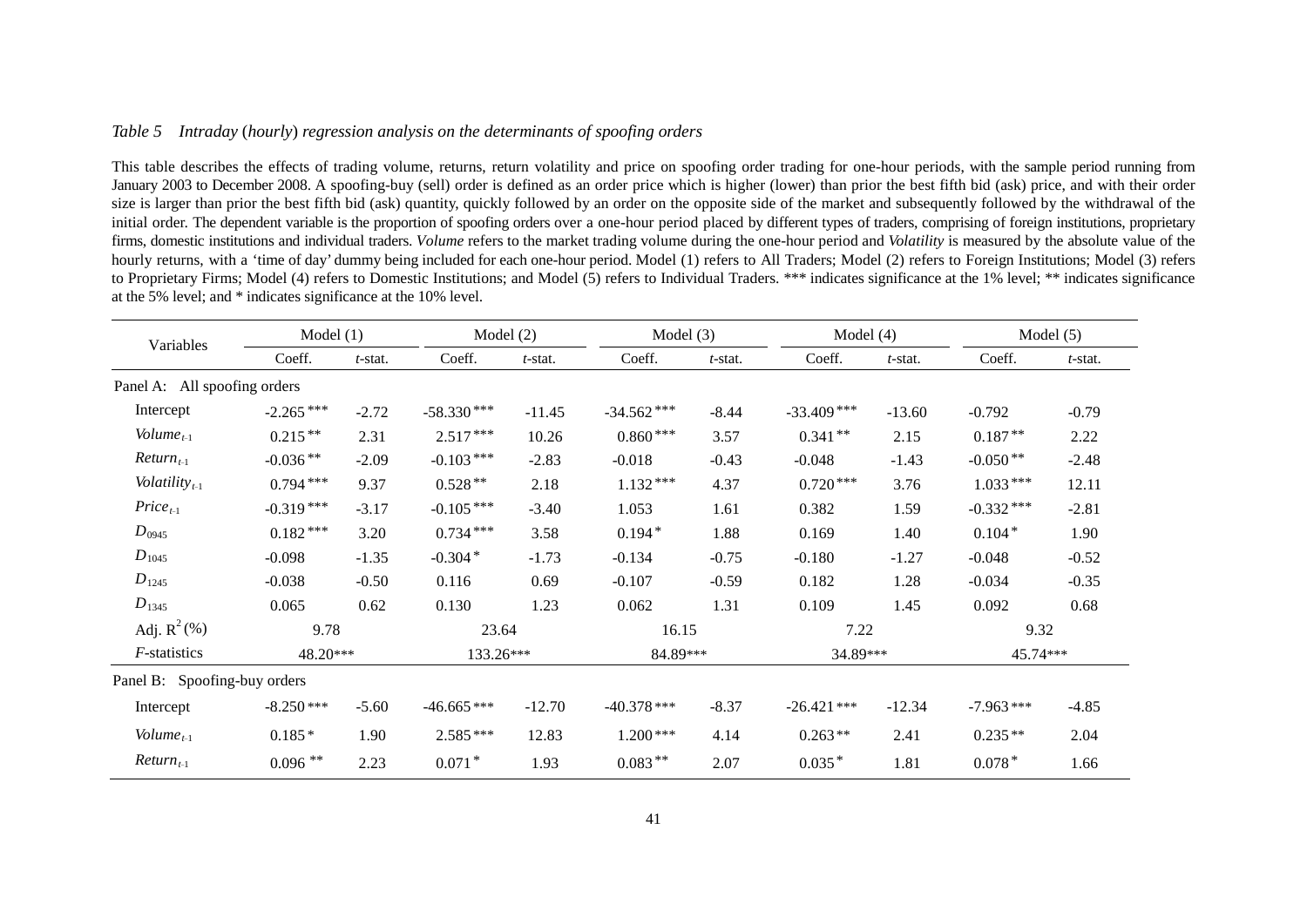| Variables<br>Volatility $t_{t-1}$<br>$Price_{t-1}$<br>$D_{0945}$<br>$D_{1045}$<br>$D_{1245}$<br>$D_{1345}$<br>Adj. $R^2$ (%)<br>$F$ -statistics<br>Intercept<br>Volume <sub><math>t-1</math></sub><br>$Return_{t-1}$<br>Volatility $_{t-1}$<br>$Price_{t-1}$<br>$D_{0945}$<br>$D_{1045}$<br>$D_{1245}$ | Model (1)   |            | Model $(2)$  |            | Model $(3)$   |            | Model $(4)$   |            | Model $(5)$  |            |
|--------------------------------------------------------------------------------------------------------------------------------------------------------------------------------------------------------------------------------------------------------------------------------------------------------|-------------|------------|--------------|------------|---------------|------------|---------------|------------|--------------|------------|
|                                                                                                                                                                                                                                                                                                        | Coeff.      | $t$ -stat. | Coeff.       | $t$ -stat. | Coeff.        | $t$ -stat. | Coeff.        | $t$ -stat. | Coeff.       | $t$ -stat. |
| Panel B: Spoofing-buy orders (Contd.)                                                                                                                                                                                                                                                                  |             |            |              |            |               |            |               |            |              |            |
|                                                                                                                                                                                                                                                                                                        | $1.056***$  | 11.09      | $0.381*$     | 1.90       | $1.922***$    | 5.92       | $0.736***$    | 4.13       | $1.159***$   | 9.82       |
|                                                                                                                                                                                                                                                                                                        | $-0.643***$ | $-4.36$    | $-0.409**$   | $-2.49$    | $-0.725***$   | $-3.86$    | $-0.866$ ***  | $-4.20$    | $-0.683***$  | $-3.91$    |
|                                                                                                                                                                                                                                                                                                        | $0.129*$    | 1.84       | $0.967***$   | 4.74       | $0.346*$      | 1.70       | 0.082         | 1.54       | $0.148*$     | 1.66       |
|                                                                                                                                                                                                                                                                                                        | $-0.046$    | $-0.41$    | $-0.410**$   | $-2.37$    | 0.078         | 0.38       | $-0.051$      | $-0.43$    | $-0.067$     | $-0.51$    |
|                                                                                                                                                                                                                                                                                                        | 0.101       | 0.85       | $-0.011$     | $-0.06$    | 0.306         | 1.49       | $0.270**$     | 2.15       | 0.014        | 0.10       |
|                                                                                                                                                                                                                                                                                                        | 0.032       | 0.93       | 0.077        | 0.84       | 0.049         | 0.78       | 0.033         | 0.91       | 0.043        | 0.79       |
|                                                                                                                                                                                                                                                                                                        | 12.91       |            | 21.37        |            | 21.15         |            | 5.13          |            | 13.01        |            |
|                                                                                                                                                                                                                                                                                                        | 65.56***    |            | 113.10***    |            | $117.67***$   | 24.46***   |               |            | 66.13***     |            |
| Panel C: Spoofing-sell orders                                                                                                                                                                                                                                                                          |             |            |              |            |               |            |               |            |              |            |
|                                                                                                                                                                                                                                                                                                        | $-6.238***$ | $-3.36$    | $-36.365***$ | $-10.50$   | $-58.452$ *** | $-9.39$    | $-23.709$ *** | $-10.82$   | $-5.526***$  | $-2.80$    |
|                                                                                                                                                                                                                                                                                                        | $0.252**$   | 2.39       | $1.729***$   | 9.75       | $1.381***$    | 4.19       | $0.294**$     | 2.54       | $0.157*$     | 1.92       |
|                                                                                                                                                                                                                                                                                                        | $-0.119***$ | $-4.28$    | $-0.135***$  | $-3.41$    | $-0.143***$   | $-2.92$    | $-0.086*$     | $-1.88$    | $-0.171$ *** | $-5.19$    |
|                                                                                                                                                                                                                                                                                                        | $1.112***$  | 7.90       | $0.435**$    | 2.43       | $1.100***$    | 3.12       | $0.298**$     | 2.44       | $1.418***$   | 9.92       |
|                                                                                                                                                                                                                                                                                                        | $0.355***$  | 3.28       | $1.060**$    | 2.16       | 4.945 ***     | 4.75       | $1.032***$    | 3.01       | $0.537***$   | 2.89       |
|                                                                                                                                                                                                                                                                                                        | $0.180*$    | 1.93       | $0.571***$   | 2.88       | $0.430*$      | 1.72       | $0.279**$     | 1.99       | $0.352***$   | 2.62       |
|                                                                                                                                                                                                                                                                                                        | 0.023       | 0.17       | $-0.196$     | $-1.16$    | $-0.302$      | $-1.34$    | $-0.240**$    | $-2.12$    | 0.226        | 1.43       |
|                                                                                                                                                                                                                                                                                                        | $-0.188$    | $-1.34$    | 0.151        | 0.91       | $-0.307$      | $-1.40$    | $-0.132$      | $-1.19$    | $-0.070$     | $-0.41$    |
| $D_{1345}$                                                                                                                                                                                                                                                                                             | 0.029       | 0.55       | 0.088        | 0.50       | 0.109         | 1.13       | 0.023         | 0.75       | 0.113        | 0.96       |
| Adj. $R^2$ (%)                                                                                                                                                                                                                                                                                         | 9.18        |            | 24.34        |            | 17.13         |            | 7.20          |            | 9.30         |            |
| $F$ -statistics                                                                                                                                                                                                                                                                                        | 46.67***    |            | 125.02***    |            | 91.00***      |            | 35.31***      |            | 45.62***     |            |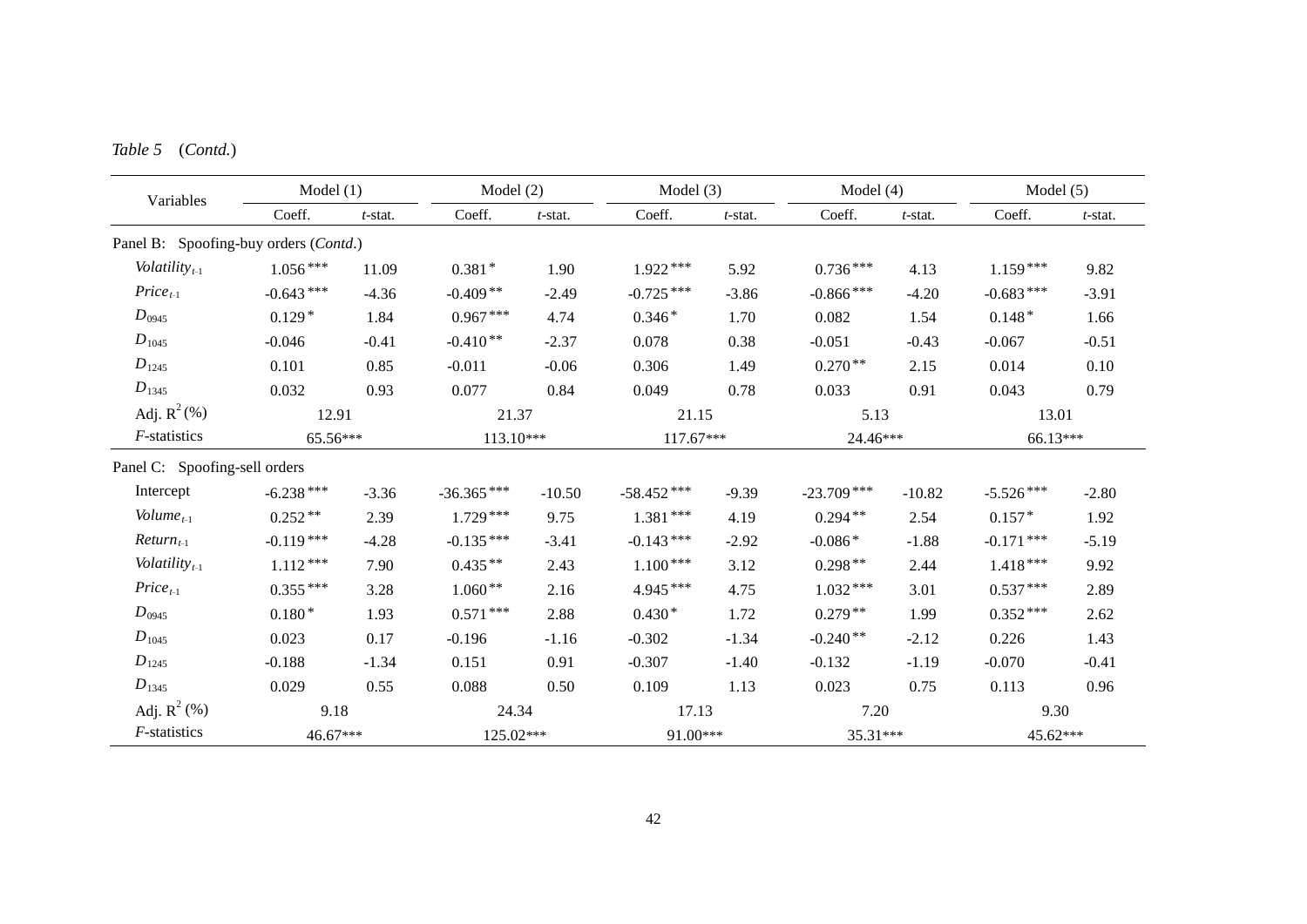#### *Table 6 Daily regression analysis on the effects of spoofing order trading on the market*

This table describes the effects of spoofing order trading on the market by different types of traders, comprising of trading volume, price, spread and volatility, with the sample period running from January 2003 to December 2008. A spoofing-buy (sell) order is defined as an order price which is higher (lower) than prior the best fifth bid (ask) price, and with their order size is larger than prior the best fifth bid (ask) quantity, quickly followed by an order on the opposite side of the market and subsequently followed by the withdrawal of the initial order. Traders are classified into four types: foreign institutions (*FI*), proprietary firms (*PF*), domestic institutions (*DI*) and individual traders (*IT*), with the regression including control variables comprising of lagged volume, lagged return, lagged volatility and lagged spread. Volatility is measured by 'realized volatility', which is defined as the sum of the squared five-minute returns. Spread is measured by 'percentage effective spread', which is the ratio of the effective spread to the value of the contract. \*\*\* indicates significance at the 1% level; \*\* indicates significance at the 5% level; and \* indicates significance at the 10% level.

|                                                                                                                                                                                                                                                                                                                                                           |              |                          | Volume                   |                          |                          |                   | Price                    |                          |
|-----------------------------------------------------------------------------------------------------------------------------------------------------------------------------------------------------------------------------------------------------------------------------------------------------------------------------------------------------------|--------------|--------------------------|--------------------------|--------------------------|--------------------------|-------------------|--------------------------|--------------------------|
|                                                                                                                                                                                                                                                                                                                                                           | All traders  |                          | By trader types          |                          | All traders              |                   | By trader types          |                          |
| Variables<br>Panel A: All spoofing orders<br>Intercept<br>$SO_{\text{Total},t-1}$<br>$SO_{FI,t-1}$<br>$SO_{PF,t-1}$<br>$SO_{DI,t-1}$<br>$SO_{IT,t-1}$<br>Volume <sub>t-1</sub> $(10^{-1})$<br>$Return_{t-1}$<br>$S$ <i>pread</i> <sub><math>t-1</math></sub><br>Volatility $t_{t-1}$<br>Adj. $R^2$ (%)<br>$F$ -statistics<br>Panel B: Spoofing-buy orders | Model(1)     |                          | Model $(2)$              |                          | Model $(3)$              |                   | Model $(4)$              |                          |
|                                                                                                                                                                                                                                                                                                                                                           | Coeff.       | $t$ -stat.               | Coeff.                   | $t$ -stat.               | Coeff.                   | $t$ -stat.        | Coeff.                   | $t$ -stat.               |
|                                                                                                                                                                                                                                                                                                                                                           |              |                          |                          |                          |                          |                   |                          |                          |
|                                                                                                                                                                                                                                                                                                                                                           | $17,862***$  | 3.39                     | 28,293***                | 5.23                     | $6,840***$               | 49.95             | $6,821***$               | 48.60                    |
|                                                                                                                                                                                                                                                                                                                                                           | 204,626*     | 1.76                     | $\qquad \qquad -$        | $\qquad \qquad -$        | $4,807***$               | 7.25              | $\overline{\phantom{0}}$ | $\qquad \qquad -$        |
|                                                                                                                                                                                                                                                                                                                                                           |              |                          | 65,849*                  | 1.74                     | -                        |                   | $1,900**$                | 2.27                     |
|                                                                                                                                                                                                                                                                                                                                                           |              |                          | 91,899**                 | 2.08                     | —                        | —                 | $1,643**$                | 2.01                     |
|                                                                                                                                                                                                                                                                                                                                                           |              |                          | $16,030*$                | 1.73                     | —                        | $\qquad \qquad -$ | $1,841**$                | 1.99                     |
|                                                                                                                                                                                                                                                                                                                                                           |              | $\overline{\phantom{0}}$ | 75,089*                  | 1.89                     | $\overline{\phantom{0}}$ | —                 | $1,789***$               | 11.00                    |
|                                                                                                                                                                                                                                                                                                                                                           | $8.215***$   | 26.04                    | $8.181***$               | 25.49                    | $0.031***$               | 3.71              | $0.026***$               | 3.22                     |
|                                                                                                                                                                                                                                                                                                                                                           | $-44,598$    | $-0.42$                  | $-58,439$                | $-0.56$                  | 3,086                    | 0.99              | 3,041                    | 1.03                     |
|                                                                                                                                                                                                                                                                                                                                                           | $-274,941**$ | $-2.23$                  | $-267,615**$             | $-2.19$                  | $-11,749**$              | $-2.37$           | $-11,883**$              | $-2.55$                  |
|                                                                                                                                                                                                                                                                                                                                                           | $167*$       | 1.86                     | $229*$                   | 1.91                     | $117***$                 | 10.80             | 94***                    | 8.53                     |
|                                                                                                                                                                                                                                                                                                                                                           | 75.84        |                          | 75.87                    |                          | 10.10                    |                   | 16.66                    |                          |
|                                                                                                                                                                                                                                                                                                                                                           | 570.51***    |                          | 357.04***                |                          | 21.38***                 |                   | 23.66***                 |                          |
|                                                                                                                                                                                                                                                                                                                                                           |              |                          |                          |                          |                          |                   |                          |                          |
| Intercept                                                                                                                                                                                                                                                                                                                                                 | $17,300***$  | 3.92                     | 26,891***                | 5.01                     | $6,559***$               | 50.32             | 6,784***                 | 50.44                    |
| $SO_{\text{Total},t-1}$                                                                                                                                                                                                                                                                                                                                   | 141,846**    | 2.28                     | $\overline{\phantom{0}}$ | $\overline{\phantom{0}}$ | $17,794$ ***             | 4.29              | $\qquad \qquad -$        | $\overline{\phantom{m}}$ |
| $SO_{FI,t-1}$                                                                                                                                                                                                                                                                                                                                             |              |                          | 38,455**                 | 2.01                     |                          |                   | $5,643***$               | 2.86                     |
| $SO_{PF,t-1}$                                                                                                                                                                                                                                                                                                                                             |              | $\overline{\phantom{0}}$ | 42,797*                  | 1.86                     | $\overline{\phantom{0}}$ |                   | $4,355***$               | 2.10                     |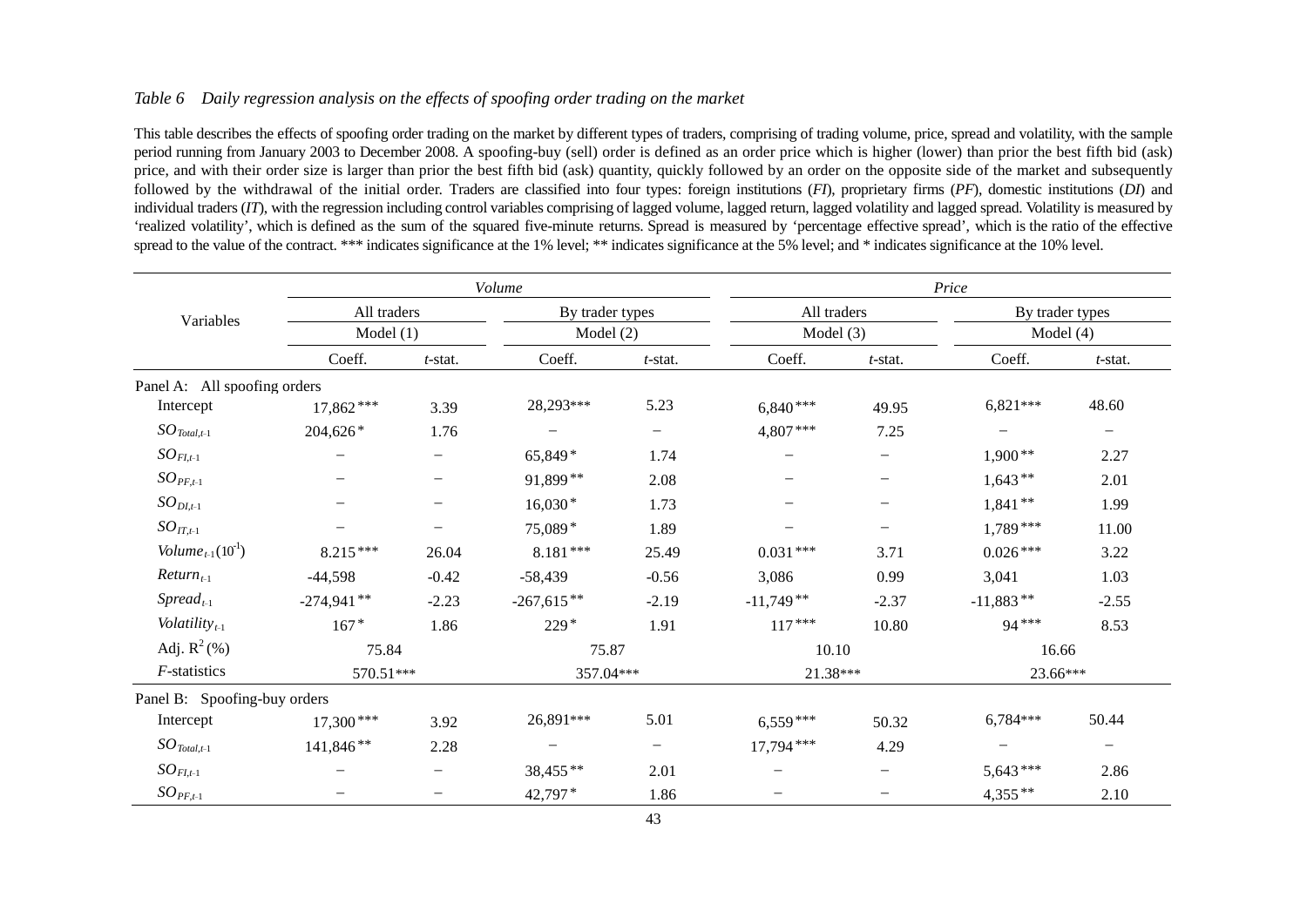|                                              |               |                          | Volume          |            |              |                          | Price           |            |
|----------------------------------------------|---------------|--------------------------|-----------------|------------|--------------|--------------------------|-----------------|------------|
| Variables                                    | All traders   |                          | By trader types |            | All traders  |                          | By trader types |            |
|                                              | Model(1)      |                          | Model (2)       |            | Model $(3)$  |                          | Model $(4)$     |            |
|                                              | Coeff.        | $t$ -stat.               | Coeff.          | $t$ -stat. | Coeff.       | $t$ -stat.               | Coeff.          | $t$ -stat. |
| Panel B: Spoofing-buy orders (Contd.)        |               |                          |                 |            |              |                          |                 |            |
| $SO_{DI,t-1}$                                |               |                          | $9,595*$        | 1.71       |              |                          | $2,929***$      | 3.17       |
| $SO_{IT,t-1}$                                |               |                          | 38,306*         | 1.86       |              |                          | $6,359***$      | 6.76       |
| Volume <sub>t-1</sub> $(10^{-1})$            | $8.143***$    | 25.88                    | $8.227***$      | 2.59       | $0.034***$   | 3.97                     | $0.025***$      | 2.78       |
| $Return_{t-1}$                               | $-35,661$     | $-0.34$                  | $-42,345$       | $-1.26$    | 3,275        | 1.05                     | $5,390*$        | 1.71       |
| $Spread_{t-1}$                               | $-265,626***$ | $-5.20$                  | $-272,330***$   | $-5.34$    | $-10,900**$  | $-2.17$                  | $-11,144$ **    | $-2.39$    |
| Volatility $_{t-1}$                          | 126           | 1.06                     | 193             | 1.39       | $115***$     | 10.17                    | $100***$        | 8.54       |
| Adj. $R^2$ (%)                               | 75.94         |                          | 75.66           |            | 8.74         |                          | 14.75           |            |
| $F$ -statistics                              | 573.68***     |                          | 349.47***       |            | 18.37***     |                          | 20.42***        |            |
| Panel C: Spoofing-sell orders                |               |                          |                 |            |              |                          |                 |            |
| Intercept                                    | 24,695***     | 5.23                     | 27,031***       | 5.22       | $6,721***$   | 48.37                    | $6,720$ ***     | 49.19      |
| $SO_{\text{Total},t-1}$                      | $115,519*$    | 1.94                     |                 |            | $-12,988***$ | $-5.74$                  |                 |            |
| $SO_{FI,t-1}$                                |               | $\overline{\phantom{0}}$ | 39,208 *        | 1.74       | $-$          | $\overline{\phantom{0}}$ | $-4,193**$      | $-1.99$    |
| $SO_{PF,t-1}$                                |               | -                        | 47,746**        | 2.27       |              | $\overline{\phantom{m}}$ | $-2,165***$     | $-5.41$    |
| $SO_{DI,t-1}$                                |               |                          | $6,940*$        | 1.79       |              | $\overline{\phantom{0}}$ | $-1,818*$       | $-1.94$    |
| $SO_{IT,t-1}$                                |               | $\overline{\phantom{0}}$ | $40,235*$       | 1.73       |              | -                        | $-5,658***$     | $-11.81$   |
| Volume <sub>t-1</sub> $(10^{-1})$            | $8.214***$    | 25.78                    | $8.122***$      | 24.83      | $0.026***$   | 3.18                     | $0.023***$      | 3.05       |
| $Return_{t-1}$                               | $-57,067$     | $-0.54$                  | $-61,963$       | $-0.56$    | 3,780        | 1.22                     | 1,594           | 0.54       |
| $S$ <i>pread</i> <sub><math>t-1</math></sub> | $-263,879**$  | $-2.18$                  | $-266,303**$    | $-2.18$    | $-12,277**$  | $-2.45$                  | $-11,874$ ***   | $-2.65$    |
| Volatility $_{t-1}$                          | $180*$        | 1.66                     | $245*$          | 1.75       | $113***$     | 10.96                    | $90***$         | 8.96       |
| Adj. $R^2$ (%)                               | 75.80         |                          | 75.49           |            | 9.44         |                          | 16.40           |            |
| $F$ -statistics                              | 569.21***     |                          | 338.35***       |            | 19.90***     |                          | 22.51***        |            |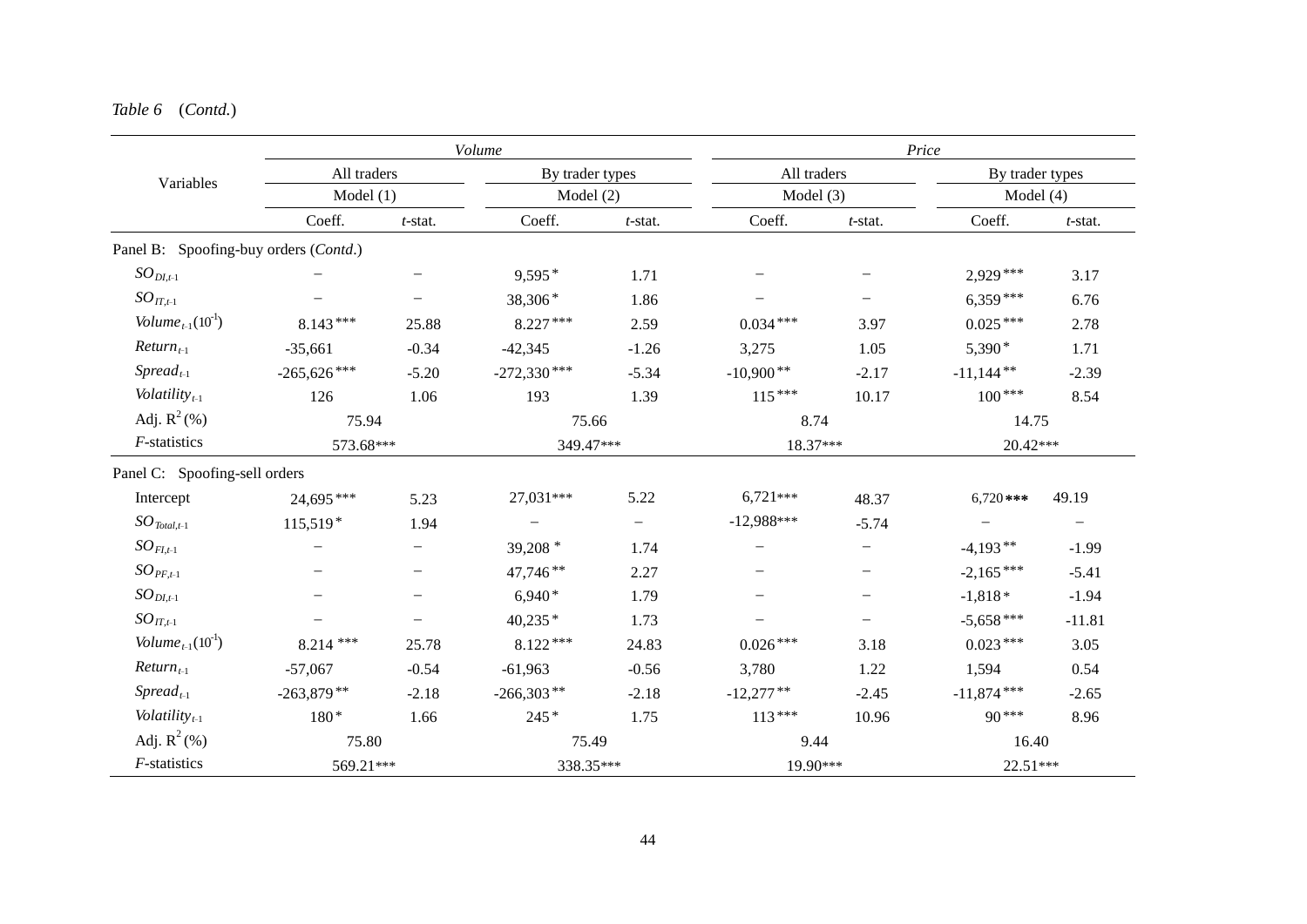|                                              |                          |                          | Spread                   |                          |                          |                          | Volatility               |                          |
|----------------------------------------------|--------------------------|--------------------------|--------------------------|--------------------------|--------------------------|--------------------------|--------------------------|--------------------------|
| Variables                                    | All traders              |                          | By trader types          |                          | All traders              |                          | By trader types          |                          |
|                                              | Model $(5)$              |                          | Model $(6)$              |                          | Model $(7)$              |                          | Model(8)                 |                          |
|                                              | Coeff.                   | $t$ -stat.               | Coeff.                   | $t$ -stat.               | Coeff.                   | $t$ -stat.               | Coeff.                   | $t$ -stat.               |
| Panel D: All spoofing orders                 |                          |                          |                          |                          |                          |                          |                          |                          |
| Intercept                                    | $-0.010$                 | $-0.57$                  | $-0.002$                 | $-0.18$                  | $0.455***$               | 2.69                     | $0.367***$               | 2.64                     |
| $SO_{\text{Total},t-1}$                      | $0.672**$                | 2.39                     | $\overline{\phantom{m}}$ | $\overline{\phantom{0}}$ | 8.713**                  | 1.98                     | $\overline{\phantom{m}}$ | $\overline{\phantom{0}}$ |
| $SO_{FI,t-1}$                                |                          | $\overline{\phantom{0}}$ | $0.291*$                 | 1.93                     | $\qquad \qquad -$        |                          | $1.985*$                 | 1.74                     |
| $SO_{PF,t-1}$                                |                          |                          | $0.127*$                 | 1.89                     | $\overline{\phantom{0}}$ |                          | $1.766*$                 | 1.83                     |
| $SO_{DI,t-1}$                                |                          |                          | $0.072*$                 | 1.78                     | $\qquad \qquad -$        | $\overline{\phantom{0}}$ | $1.541*$                 | 1.76                     |
| $SO_{IT,t-1}$                                |                          |                          | $0.223**$                | 1.98                     | $\overline{\phantom{0}}$ | $\overline{\phantom{0}}$ | $2.215**$                | 2.45                     |
| Volume <sub>t-1</sub> $(10^6)$               | $-0.077**$               | $-2.35$                  | $-0.084$ ***             | $-2.63$                  | $1.330*$                 | 1.89                     | $1.520**$                | 1.98                     |
| $Return_{t-1}$                               | $0.183**$                | 1.98                     | $0.195**$                | 2.09                     | $-7.953$                 | $-1.57$                  | $-7.983$                 | $-1.61$                  |
| $S$ <i>pread</i> <sub><math>t-1</math></sub> | 0.152                    | 1.27                     | 0.163                    | 1.30                     | 19.953                   | 1.09                     | 20.056                   | 1.10                     |
| Volatility $_{t-1}$                          | $0.083*$                 | 1.78                     | $0.083*$                 | 1.78                     | $0.689***$               | 6.15                     | $0.681***$               | 6.05                     |
| Adj. $R^2$ (%)                               | 1.48                     |                          | 1.14                     |                          | 49.24                    |                          | 49.30                    |                          |
| $F$ -statistics                              | $3.72***$                |                          | $2.31***$                |                          | 174.62***                |                          | 109.78***                |                          |
| Panel E: Spoofing-buy orders                 |                          |                          |                          |                          |                          |                          |                          |                          |
| Intercept                                    | $-0.032$                 | $-1.51$                  | $-0.008$                 | $-1.01$                  | $0.313**$                | 2.15                     | $0.394***$               | 2.94                     |
| $SO_{\text{Total},t-1}$                      | $0.299**$                | 2.25                     | $\overline{\phantom{m}}$ | $\overline{\phantom{0}}$ | $2.862**$                | 2.11                     | $\overline{\phantom{m}}$ | $\overline{\phantom{0}}$ |
| $SO_{FI,t-1}$                                | $\overline{\phantom{0}}$ | $\qquad \qquad -$        | $0.198**$                | 1.99                     | -                        | $\overline{\phantom{0}}$ | $0.812*$                 | 1.88                     |
| $SO_{PF,t-1}$                                |                          | $\overline{\phantom{0}}$ | $0.104*$                 | 1.92                     | $\overline{\phantom{0}}$ | $\overline{\phantom{0}}$ | $0.513*$                 | 1.70                     |
| $SO_{DI,t-1}$                                |                          |                          | $0.024*$                 | 1.68                     | $\overline{\phantom{0}}$ |                          | $0.538*$                 | 1.93                     |
| $SO_{IT,t-1}$                                |                          |                          | $0.120*$                 | 1.88                     | $\overline{\phantom{0}}$ | $\overline{\phantom{0}}$ | $0.738**$                | 2.09                     |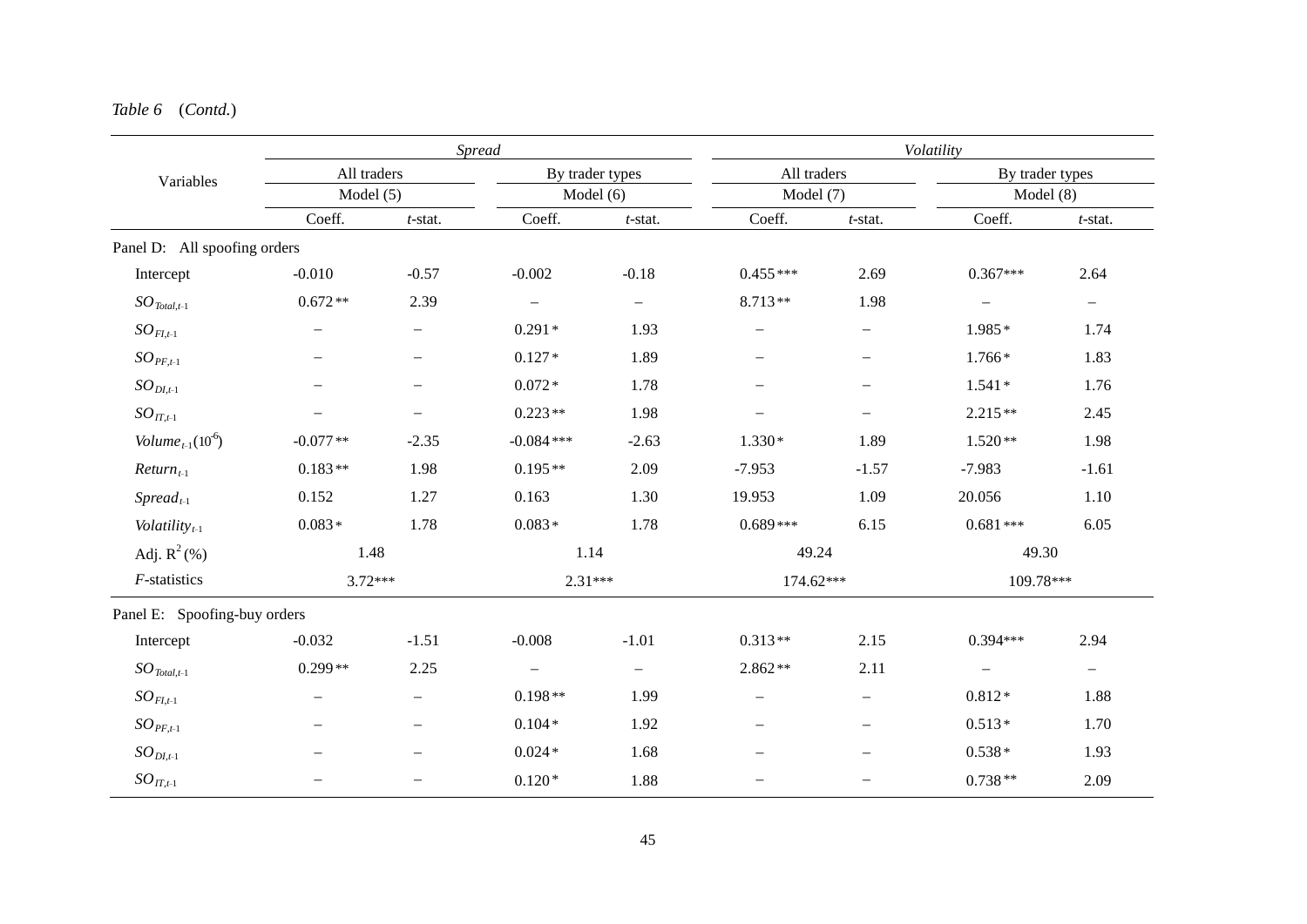|                                              |                          | <b>Spread</b>            |                          |            |                          |                          | Volatility      |            |
|----------------------------------------------|--------------------------|--------------------------|--------------------------|------------|--------------------------|--------------------------|-----------------|------------|
| Variables                                    | All traders              |                          | By trader types          |            | All traders              |                          | By trader types |            |
|                                              | Model $(5)$              |                          | Model $(6)$              |            | Model $(7)$              |                          | Model(8)        |            |
|                                              | Coeff.                   | $t$ -stat.               | Coeff.                   | $t$ -stat. | Coeff.                   | $t$ -stat.               | Coeff.          | $t$ -stat. |
| Panel E: Spoofing-buy orders (Contd.)        |                          |                          |                          |            |                          |                          |                 |            |
| Volume <sub>t-1</sub> $(10^6)$               | $-0.090*$                | $-1.87$                  | $-0.083*$                | $-1.77$    | $1.390*$                 | 1.93                     | $1.500*$        | 1.85       |
| $Return_{t-1}$                               | 0.093                    | 0.89                     | $0.200**$                | 1.97       | $-7.623$                 | $-1.52$                  | $-7.076$        | $-1.40$    |
| $S$ <i>pread</i> <sub><math>t-1</math></sub> | $0.187*$                 | 1.91                     | $0.167*$                 | 1.82       | 20.089                   | 1.10                     | 19.708          | 1.08       |
| Volatility $_{t-1}$                          | $0.103**$                | 2.17                     | $0.103**$                | 2.16       | $0.688***$               | 6.12                     | $0.683***$      | 6.11       |
| Adj. $R^2$ (%)                               |                          | 5.50                     | 4.19                     |            | 49.20                    |                          | 49.22           |            |
| $F$ -statistics                              |                          | $11.53***$               | 9.35***                  |            | 174.38***                |                          | 108.35***       |            |
| Panel F: Spoofing-sell orders                |                          |                          |                          |            |                          |                          |                 |            |
| Intercept                                    | 0.013                    | 0.82                     | 0.002                    | 0.29       | $0.516***$               | 2.87                     | $0.339**$       | 2.30       |
| $SO_{\text{Total},t-1}$                      | $0.239**$                | 2.45                     | $\overline{\phantom{m}}$ | $-$        | 5.399**                  | 2.44                     |                 | $-$        |
| $SO_{FI,t-1}$                                |                          | $\qquad \qquad -$        | $0.169*$                 | 1.89       | $\overline{\phantom{0}}$ | $\qquad \qquad -$        | $1.101*$        | 1.78       |
| $SO_{PF,t-1}$                                |                          | $\overline{\phantom{0}}$ | $0.107*$                 | 1.68       | $\overline{\phantom{0}}$ | $\overline{\phantom{0}}$ | $1.314*$        | 1.87       |
| $SO_{DI,t-1}$                                |                          |                          | $0.065*$                 | 1.83       |                          | $\overline{\phantom{m}}$ | $1.016*$        | 1.72       |
| $SO_{IT,t-1}$                                | $\overline{\phantom{0}}$ | $\overline{\phantom{0}}$ | $0.115**$                | 2.46       |                          |                          | $1.409**$       | 2.21       |
| Volume <sub>t-1</sub> $(10^6)$               | $-0.082*$                | $-1.92$                  | $-0.072**$               | $-2.09$    | $1.500**$                | 2.08                     | $1.310*$        | 1.73       |
| $Return_{t-1}$                               | $-0.216**$               | $-2.17$                  | $-0.232**$               | $-2.25$    | $-7.907$                 | $-1.57$                  | $-8.301$        | $-1.60$    |
| $S$ <i>pread</i> <sub><math>t-1</math></sub> | 0.102                    | 1.46                     | 0.140                    | 1.34       | 19.539                   | 1.07                     | 20.081          | 1.10       |
| Volatility $_{t-1}$                          | $0.195**$                | 2.16                     | $0.190**$                | 2.13       | $0.690***$               | 6.17                     | $0.682***$      | 6.07       |
| Adj. $R^2$ (%)                               |                          | 5.17                     | 4.10                     |            | 49.30                    |                          | 49.24           |            |
| $F$ -statistics                              |                          | $10.01***$               | 4.21***                  |            | 175.03***                |                          | 105.90***       |            |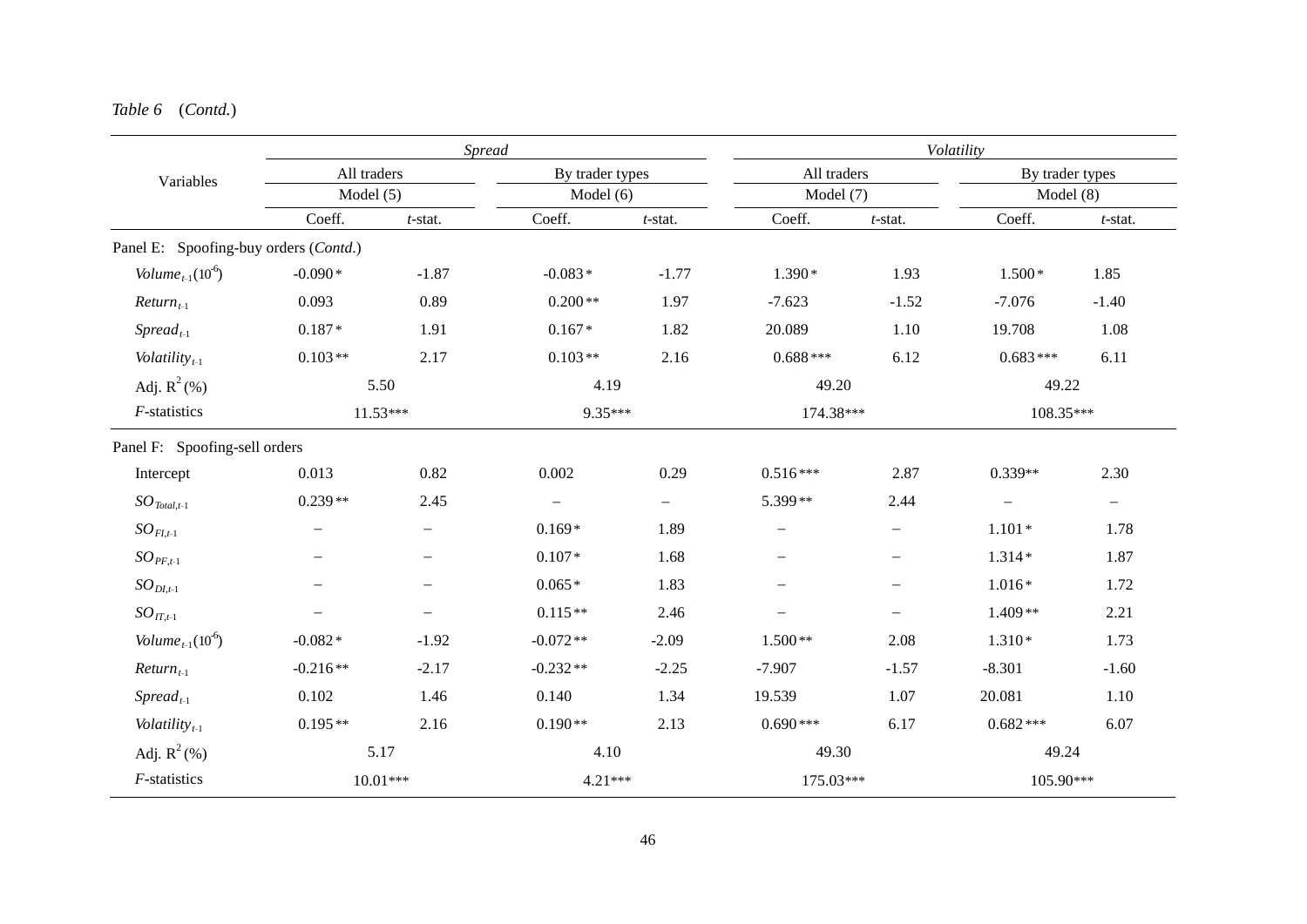#### *Table 7 Intraday* (*hourly*) *regression analysis on the effects of spoofing order trading on the market*

This table describes the effects of spoofing order trading on the market by different types of traders, including trading volume, price, spread and volatility, with the sample period running from January 2003 to December 2008. A spoofing-buy (sell) order is defined as an order price which is higher (lower) than prior the best fifth bid (ask) price, and with their order size is larger than prior the best fifth bid (ask) quantity, quickly followed by an order on the opposite side of the market and subsequently followed by the withdrawal of the initial order. Traders are classified into four types: foreign institutions (*FI*), proprietary firms (*PF*), domestic institutions (*DI*), and individual traders (*IT*), with the regression including control variables of lagged volume, lagged return, lagged volatility, lagged spread, and intraday dummy variables. Volatility is measured by 'Realized Volatility', which is defined as the sum of the squared five-minute returns. Spread is measured by 'Percentage Effective Spread', which is the ratio of effective spread to the value of the contract. \*\*\* indicates significance at the 1% level; \*\* indicates significance at the 5% level; and \* indicates significance at the 10% level.

|                                                                                                                                                                                                                                                                                                                                                              |                          | Volume                   |                 |                   |                   |                          | Price           |                          |  |  |
|--------------------------------------------------------------------------------------------------------------------------------------------------------------------------------------------------------------------------------------------------------------------------------------------------------------------------------------------------------------|--------------------------|--------------------------|-----------------|-------------------|-------------------|--------------------------|-----------------|--------------------------|--|--|
| Variables<br>Panel A: All spoofing orders<br>Intercept<br>$SO_{\text{Total},t-1}$<br>$SO_{FI,t-1}$<br>$SO_{PF,t-1}$<br>$SO_{DI,t-1}$<br>$SO_{IT,t-1}$<br>Volume $_{t-1}$<br>$Return_{t-1}$<br>$S$ <i>pread</i> <sub><math>t-1</math></sub><br>Volatility $t_{t-1}$<br>$D_{0945}$<br>$D_{1045}$<br>$D_{1245}$<br>$D_{1345}$<br>Adj. $R^2$ (%)<br>F-statistics | All traders              |                          | By trader types |                   | All traders       |                          | By trader types |                          |  |  |
|                                                                                                                                                                                                                                                                                                                                                              | Model(1)                 |                          | Model $(2)$     |                   | Model $(3)$       |                          | Model $(4)$     |                          |  |  |
|                                                                                                                                                                                                                                                                                                                                                              | Coeff.<br>$t$ -stat.     |                          | Coeff.          | $t$ -stat.        | Coeff.            | $t$ -stat.               |                 | $t$ -stat.               |  |  |
|                                                                                                                                                                                                                                                                                                                                                              |                          |                          |                 |                   |                   |                          |                 |                          |  |  |
|                                                                                                                                                                                                                                                                                                                                                              | $2,142***$               | 8.55                     | 1,797***        | 6.71              | $6,423***$        | 12.82                    | 6,649***        | 13.01                    |  |  |
|                                                                                                                                                                                                                                                                                                                                                              | $14,245**$               | 2.05                     | —               | $\qquad \qquad -$ | 2,202             | 1.62                     |                 | $\overline{\phantom{0}}$ |  |  |
|                                                                                                                                                                                                                                                                                                                                                              | $\overline{\phantom{0}}$ | $\qquad \qquad -$        | $3,163**$       | 2.55              |                   | -                        | 1,671           | 0.89                     |  |  |
|                                                                                                                                                                                                                                                                                                                                                              |                          | $\overline{\phantom{0}}$ | $2,944**$       | 2.29              | $\qquad \qquad -$ | $\qquad \qquad -$        | 714             | 1.10                     |  |  |
|                                                                                                                                                                                                                                                                                                                                                              |                          | -                        | $1,428**$       | 2.08              |                   | $\overline{\phantom{0}}$ | 644             | 0.61                     |  |  |
|                                                                                                                                                                                                                                                                                                                                                              |                          | $\overline{\phantom{0}}$ | $6,558**$       | 2.27              |                   | -                        | 1,441           | 1.43                     |  |  |
|                                                                                                                                                                                                                                                                                                                                                              | $0.751***$               | 49.38                    | $0.750***$      | 48.45             | $0.088^{\,***}$   | 3.16                     | $0.082***$      | 2.97                     |  |  |
|                                                                                                                                                                                                                                                                                                                                                              | 1,040                    | 0.85                     | 2,183           | 1.10              | $-15,884$         | $-0.42$                  | $-15,884$       | $-0.41$                  |  |  |
|                                                                                                                                                                                                                                                                                                                                                              | $-2,707$ ***             | $-3.20$                  | $-1,129***$     | $-2.73$           | $-200$            | $-0.46$                  | $-397$          | $-0.70$                  |  |  |
|                                                                                                                                                                                                                                                                                                                                                              | $50,730**$               | 2.53                     | 53,504***       | 2.60              | $-154,769$ ***    | $-3.25$                  | $-149,529***$   | $-3.14$                  |  |  |
|                                                                                                                                                                                                                                                                                                                                                              | $9,016***$               | 35.97                    | $9,001***$      | 35.69             | 156               | 0.21                     | 186             | 0.24                     |  |  |
|                                                                                                                                                                                                                                                                                                                                                              | $-2,800***$              | $-12.24$                 | $-2,786***$     | $-12.09$          | $-321$            | $-0.46$                  | $-328$          | $-0.47$                  |  |  |
|                                                                                                                                                                                                                                                                                                                                                              | $1,410***$               | 6.49                     | $1,428***$      | 6.46              | 135               | 0.38                     | 150             | 0.49                     |  |  |
|                                                                                                                                                                                                                                                                                                                                                              | 113                      | 1.28                     | 109             | 1.25              | 87                | 0.15                     | 85              | 0.14                     |  |  |
|                                                                                                                                                                                                                                                                                                                                                              | 60.25                    |                          | 60.18           |                   | 2.08              |                          | 2.06            |                          |  |  |
|                                                                                                                                                                                                                                                                                                                                                              | 1,115.92***              |                          | 795.23***       |                   | 4.89***           |                          | $4.66***$       |                          |  |  |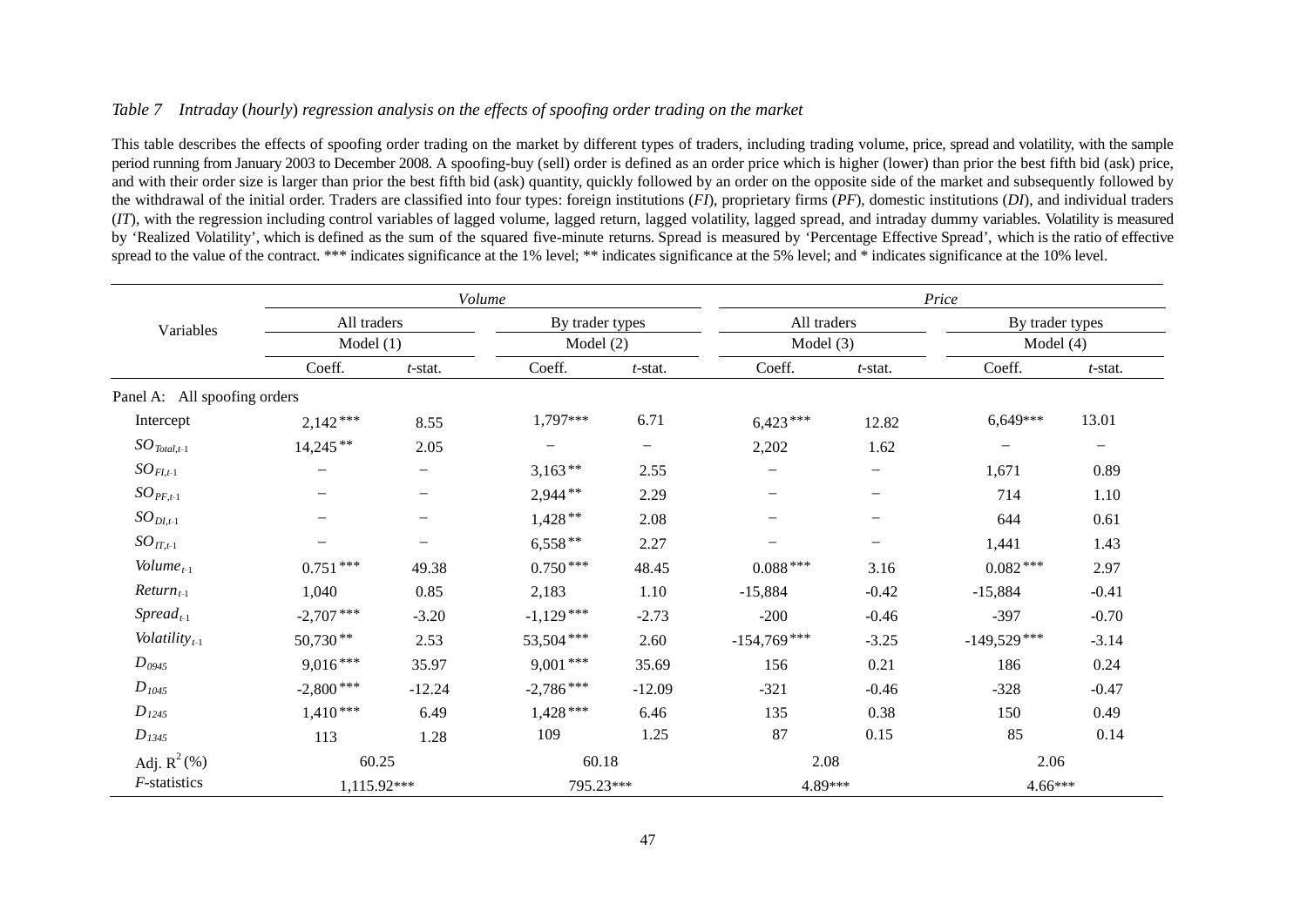|                                                                                                                                                                                                                                                                                                                                                                                                                                                                                                                                                                                                                                                                                                                                                                                     | Volume          |                   |                          |               |                                                                                                                                                                                                                                                                                                                                                                                                                                                                     |            |         |  |
|-------------------------------------------------------------------------------------------------------------------------------------------------------------------------------------------------------------------------------------------------------------------------------------------------------------------------------------------------------------------------------------------------------------------------------------------------------------------------------------------------------------------------------------------------------------------------------------------------------------------------------------------------------------------------------------------------------------------------------------------------------------------------------------|-----------------|-------------------|--------------------------|---------------|---------------------------------------------------------------------------------------------------------------------------------------------------------------------------------------------------------------------------------------------------------------------------------------------------------------------------------------------------------------------------------------------------------------------------------------------------------------------|------------|---------|--|
| All traders<br>Variables<br>Model $(1)$<br>Coeff.<br>$t$ -stat.<br>Panel B: Spoofing-buy orders<br>$1,821***$<br>7.63<br>Intercept<br>8,328***<br>3.24<br>$SO_{\text{Total},t-1}$<br>$SO_{FI,t-1}$<br>$\overline{\phantom{m}}$<br>$\qquad \qquad -$<br>$SO_{PF,t-1}$<br>—<br>$SO_{DI,t-1}$<br>$\overline{\phantom{0}}$<br>-<br>$SO_{IT,t-1}$<br>—<br>$\qquad \qquad -$<br>$Volume_{t-1}$<br>$0.751***$<br>49.50<br>2,055<br>1.09<br>$Return_{t-1}$<br>$-2,635***$<br>$-2.67$<br>$S$ <i>pread</i> <sub><math>t-1</math></sub><br>2.35<br>Volatility $_{t-1}$<br>54,789**<br>$9.057***$<br>36.24<br>$D_{0945}$<br>$-2,778$ ***<br>$-12.13$<br>$D_{1045}$<br>1,388 ***<br>6.39<br>$D_{1245}$<br>102<br>1.05<br>$D_{1345}$<br>Adj. $R^2$ (%)<br>60.24<br>$F$ -statistics<br>1,115.46*** | By trader types |                   |                          |               |                                                                                                                                                                                                                                                                                                                                                                                                                                                                     |            |         |  |
|                                                                                                                                                                                                                                                                                                                                                                                                                                                                                                                                                                                                                                                                                                                                                                                     |                 | Model (2)         |                          |               |                                                                                                                                                                                                                                                                                                                                                                                                                                                                     |            |         |  |
|                                                                                                                                                                                                                                                                                                                                                                                                                                                                                                                                                                                                                                                                                                                                                                                     |                 | Coeff.            | $t$ -stat.               | Coeff.        | Price<br>All traders<br>By trader types<br>Model $(3)$<br>Model $(4)$<br>Coeff.<br>$t$ -stat.<br>6,608***<br>9.36<br>2.78<br>$\overline{\phantom{0}}$<br>$6,132**$<br>$2,014**$<br>—<br>$1,443**$<br>$\overline{\phantom{0}}$<br>5,896**<br>$\overline{\phantom{0}}$<br>3.27<br>$0.079***$<br>$-0.41$<br>$-15,232$<br>$-0.65$<br>$-506$<br>$-3.24$<br>$-148,900$ ***<br>0.24<br>193<br>$-0.42$<br>$-317$<br>0.15<br>167<br>0.12<br>135<br>4.01<br>3.97<br>$6.93***$ | $t$ -stat. |         |  |
|                                                                                                                                                                                                                                                                                                                                                                                                                                                                                                                                                                                                                                                                                                                                                                                     |                 |                   |                          |               |                                                                                                                                                                                                                                                                                                                                                                                                                                                                     |            |         |  |
|                                                                                                                                                                                                                                                                                                                                                                                                                                                                                                                                                                                                                                                                                                                                                                                     |                 | 1,790***          | 6.96                     | $6,199***$    |                                                                                                                                                                                                                                                                                                                                                                                                                                                                     |            | 14.57   |  |
|                                                                                                                                                                                                                                                                                                                                                                                                                                                                                                                                                                                                                                                                                                                                                                                     |                 | $\qquad \qquad -$ | $\overline{\phantom{0}}$ | 14,134 ***    |                                                                                                                                                                                                                                                                                                                                                                                                                                                                     |            | -       |  |
|                                                                                                                                                                                                                                                                                                                                                                                                                                                                                                                                                                                                                                                                                                                                                                                     |                 | 2,925***          | 2.76                     |               |                                                                                                                                                                                                                                                                                                                                                                                                                                                                     |            | 2.42    |  |
|                                                                                                                                                                                                                                                                                                                                                                                                                                                                                                                                                                                                                                                                                                                                                                                     |                 | $1,330**$         | 2.23                     |               |                                                                                                                                                                                                                                                                                                                                                                                                                                                                     |            | 2.37    |  |
|                                                                                                                                                                                                                                                                                                                                                                                                                                                                                                                                                                                                                                                                                                                                                                                     |                 | $1,051**$         | 2.17                     |               |                                                                                                                                                                                                                                                                                                                                                                                                                                                                     |            | 2.54    |  |
|                                                                                                                                                                                                                                                                                                                                                                                                                                                                                                                                                                                                                                                                                                                                                                                     |                 | 3,868***          | 2.68                     |               |                                                                                                                                                                                                                                                                                                                                                                                                                                                                     |            | 2.43    |  |
|                                                                                                                                                                                                                                                                                                                                                                                                                                                                                                                                                                                                                                                                                                                                                                                     |                 | $0.748***$        | 47.88                    | $0.087***$    |                                                                                                                                                                                                                                                                                                                                                                                                                                                                     |            | 3.03    |  |
|                                                                                                                                                                                                                                                                                                                                                                                                                                                                                                                                                                                                                                                                                                                                                                                     |                 | 1,284             | 0.91                     | $-15,647$     |                                                                                                                                                                                                                                                                                                                                                                                                                                                                     |            | $-0.39$ |  |
|                                                                                                                                                                                                                                                                                                                                                                                                                                                                                                                                                                                                                                                                                                                                                                                     |                 | $-1,748**$        | $-2.26$                  | $-299$        |                                                                                                                                                                                                                                                                                                                                                                                                                                                                     |            | $-0.64$ |  |
|                                                                                                                                                                                                                                                                                                                                                                                                                                                                                                                                                                                                                                                                                                                                                                                     |                 | 52,358**          | 2.24                     | $-157,713***$ |                                                                                                                                                                                                                                                                                                                                                                                                                                                                     |            | $-3.17$ |  |
|                                                                                                                                                                                                                                                                                                                                                                                                                                                                                                                                                                                                                                                                                                                                                                                     |                 | 8,998 ***         | 34.71                    | 181           |                                                                                                                                                                                                                                                                                                                                                                                                                                                                     |            | 0.24    |  |
|                                                                                                                                                                                                                                                                                                                                                                                                                                                                                                                                                                                                                                                                                                                                                                                     |                 | $-2,811***$       | $-11.99$                 | $-299$        |                                                                                                                                                                                                                                                                                                                                                                                                                                                                     |            | $-0.44$ |  |
|                                                                                                                                                                                                                                                                                                                                                                                                                                                                                                                                                                                                                                                                                                                                                                                     |                 | $1,462***$        | 6.43                     | 116           |                                                                                                                                                                                                                                                                                                                                                                                                                                                                     |            | 0.21    |  |
|                                                                                                                                                                                                                                                                                                                                                                                                                                                                                                                                                                                                                                                                                                                                                                                     |                 | 115               | 1.09                     | 98            |                                                                                                                                                                                                                                                                                                                                                                                                                                                                     |            | 0.24    |  |
|                                                                                                                                                                                                                                                                                                                                                                                                                                                                                                                                                                                                                                                                                                                                                                                     |                 | 59.95             |                          |               |                                                                                                                                                                                                                                                                                                                                                                                                                                                                     | $6.62***$  |         |  |
|                                                                                                                                                                                                                                                                                                                                                                                                                                                                                                                                                                                                                                                                                                                                                                                     |                 | 762.99***         |                          |               |                                                                                                                                                                                                                                                                                                                                                                                                                                                                     |            |         |  |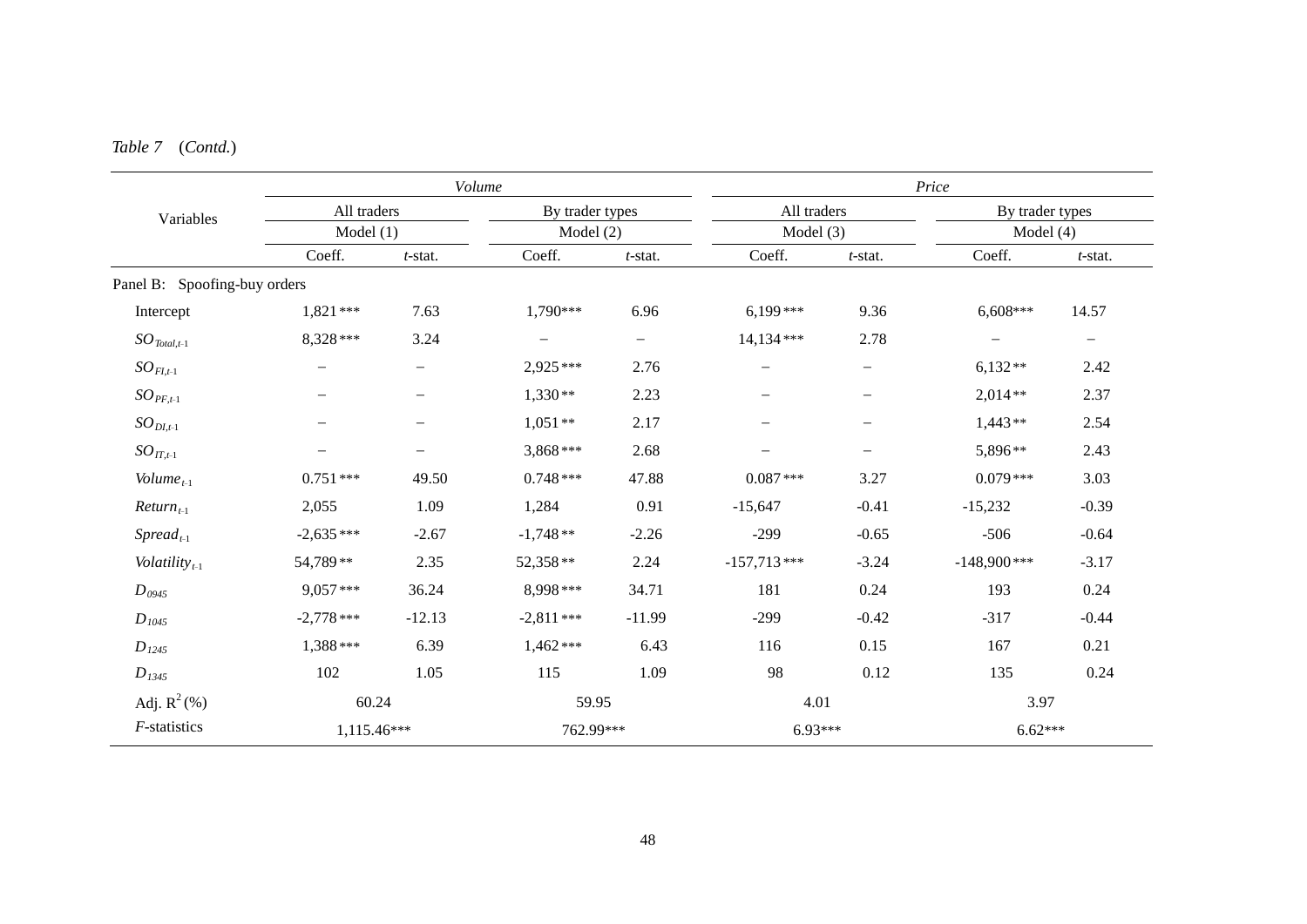| Volume<br>All traders<br>By trader types<br>Variables<br>Model(1)<br>Model (2)<br>Coeff.<br>Coeff.<br>$t$ -stat.<br>$t$ -stat.<br>Panel C: Spoofing-sell orders<br>8.02<br>$2,370***$<br>9.87<br>$2,251***$<br>Intercept<br>$6,935***$<br>5.32<br>$SO_{\text{Total},t-1}$<br>$\overline{\phantom{0}}$<br>$\overline{\phantom{m}}$<br>$SO_{FI,t-1}$<br>$1,278***$<br>3.49<br>$\qquad \qquad -$<br>$2,667**$<br>$SO_{PF,t-1}$<br>2.42<br>—<br>970*<br>1.74<br>$SO_{DI,t-1}$<br>—<br>2,856**<br>2.31<br>$SO_{IT,t-1}$<br>$0.743***$<br>45.73<br>Volume $_{t-1}$<br>$0.748***$<br>49.17<br>$-0.12$<br>$-0.38$<br>$-464$<br>$-1,755$<br>$Return_{t-1}$<br>$-2,563**$<br>$-2.13$<br>$-1,124*$<br>$-1.72$<br>$Spread_{t-1}$<br>Volatility $_{t-1}$<br>48,592**<br>2.46<br>43,960**<br>2.26<br>8,973***<br>8,966***<br>35.92<br>32.88<br>$D_{0945}$<br>$-2,786***$<br>$-2,864$ ***<br>$-12.20$<br>$-11.52$<br>$D_{1045}$<br>$1,404$ ***<br>$1,495***$<br>6.46<br>6.15<br>$D_{1245}$<br>586<br>572<br>0.98<br>1.13<br>$D_{1345}$<br>Adj. $R^2$ (%)<br>60.34<br>59.22<br>$F$ -statistics<br>1,119.83***<br>687.25*** |  |  |  |                                                                                                                                                                                                    |                                                                                                                                                                                                                                                                                                                                                                                                          |  |                          |
|------------------------------------------------------------------------------------------------------------------------------------------------------------------------------------------------------------------------------------------------------------------------------------------------------------------------------------------------------------------------------------------------------------------------------------------------------------------------------------------------------------------------------------------------------------------------------------------------------------------------------------------------------------------------------------------------------------------------------------------------------------------------------------------------------------------------------------------------------------------------------------------------------------------------------------------------------------------------------------------------------------------------------------------------------------------------------------------------------------|--|--|--|----------------------------------------------------------------------------------------------------------------------------------------------------------------------------------------------------|----------------------------------------------------------------------------------------------------------------------------------------------------------------------------------------------------------------------------------------------------------------------------------------------------------------------------------------------------------------------------------------------------------|--|--------------------------|
|                                                                                                                                                                                                                                                                                                                                                                                                                                                                                                                                                                                                                                                                                                                                                                                                                                                                                                                                                                                                                                                                                                            |  |  |  |                                                                                                                                                                                                    | Price<br>All traders<br>Model $(3)$<br>Coeff.<br>$t$ -stat.<br>17.14<br>7,003***<br>$-2.21$<br>$\qquad \qquad -$<br>$-5,104$ ***<br>—<br>$-2,099*$<br>—<br>$-1,156**$<br>—<br>$-4,144**$<br>$\qquad \qquad -$<br>$0.070**$<br>3.19<br>$-0.46$<br>$-19,590$<br>$-0.63$<br>$-407$<br>$-3.32$<br>$-141,403$ ***<br>0.17<br>119<br>$-0.45$<br>$-319$<br>0.18<br>127<br>0.25<br>96<br>3.81<br>3.88<br>5.95*** |  |                          |
|                                                                                                                                                                                                                                                                                                                                                                                                                                                                                                                                                                                                                                                                                                                                                                                                                                                                                                                                                                                                                                                                                                            |  |  |  | By trader types<br>Model $(4)$<br>Coeff.<br>$6,626***$<br>$-12,689**$<br>$\overline{\phantom{m}}$<br>$0.086***$<br>$-17,822$<br>$-278$<br>$-152,675***$<br>122<br>$-316$<br>136<br>78<br>$5.46***$ | $t$ -stat.                                                                                                                                                                                                                                                                                                                                                                                               |  |                          |
|                                                                                                                                                                                                                                                                                                                                                                                                                                                                                                                                                                                                                                                                                                                                                                                                                                                                                                                                                                                                                                                                                                            |  |  |  |                                                                                                                                                                                                    |                                                                                                                                                                                                                                                                                                                                                                                                          |  |                          |
|                                                                                                                                                                                                                                                                                                                                                                                                                                                                                                                                                                                                                                                                                                                                                                                                                                                                                                                                                                                                                                                                                                            |  |  |  |                                                                                                                                                                                                    |                                                                                                                                                                                                                                                                                                                                                                                                          |  | 9.68                     |
|                                                                                                                                                                                                                                                                                                                                                                                                                                                                                                                                                                                                                                                                                                                                                                                                                                                                                                                                                                                                                                                                                                            |  |  |  |                                                                                                                                                                                                    |                                                                                                                                                                                                                                                                                                                                                                                                          |  | $\overline{\phantom{0}}$ |
|                                                                                                                                                                                                                                                                                                                                                                                                                                                                                                                                                                                                                                                                                                                                                                                                                                                                                                                                                                                                                                                                                                            |  |  |  |                                                                                                                                                                                                    |                                                                                                                                                                                                                                                                                                                                                                                                          |  | $-2.63$                  |
|                                                                                                                                                                                                                                                                                                                                                                                                                                                                                                                                                                                                                                                                                                                                                                                                                                                                                                                                                                                                                                                                                                            |  |  |  |                                                                                                                                                                                                    |                                                                                                                                                                                                                                                                                                                                                                                                          |  | 1.72                     |
|                                                                                                                                                                                                                                                                                                                                                                                                                                                                                                                                                                                                                                                                                                                                                                                                                                                                                                                                                                                                                                                                                                            |  |  |  |                                                                                                                                                                                                    |                                                                                                                                                                                                                                                                                                                                                                                                          |  | $-1.98$                  |
|                                                                                                                                                                                                                                                                                                                                                                                                                                                                                                                                                                                                                                                                                                                                                                                                                                                                                                                                                                                                                                                                                                            |  |  |  |                                                                                                                                                                                                    |                                                                                                                                                                                                                                                                                                                                                                                                          |  | $-2.12$                  |
|                                                                                                                                                                                                                                                                                                                                                                                                                                                                                                                                                                                                                                                                                                                                                                                                                                                                                                                                                                                                                                                                                                            |  |  |  |                                                                                                                                                                                                    |                                                                                                                                                                                                                                                                                                                                                                                                          |  | 2.53                     |
|                                                                                                                                                                                                                                                                                                                                                                                                                                                                                                                                                                                                                                                                                                                                                                                                                                                                                                                                                                                                                                                                                                            |  |  |  |                                                                                                                                                                                                    |                                                                                                                                                                                                                                                                                                                                                                                                          |  | $-0.48$                  |
|                                                                                                                                                                                                                                                                                                                                                                                                                                                                                                                                                                                                                                                                                                                                                                                                                                                                                                                                                                                                                                                                                                            |  |  |  |                                                                                                                                                                                                    |                                                                                                                                                                                                                                                                                                                                                                                                          |  | $-0.70$                  |
|                                                                                                                                                                                                                                                                                                                                                                                                                                                                                                                                                                                                                                                                                                                                                                                                                                                                                                                                                                                                                                                                                                            |  |  |  |                                                                                                                                                                                                    |                                                                                                                                                                                                                                                                                                                                                                                                          |  | $-2.91$                  |
|                                                                                                                                                                                                                                                                                                                                                                                                                                                                                                                                                                                                                                                                                                                                                                                                                                                                                                                                                                                                                                                                                                            |  |  |  |                                                                                                                                                                                                    |                                                                                                                                                                                                                                                                                                                                                                                                          |  | 0.14                     |
|                                                                                                                                                                                                                                                                                                                                                                                                                                                                                                                                                                                                                                                                                                                                                                                                                                                                                                                                                                                                                                                                                                            |  |  |  |                                                                                                                                                                                                    |                                                                                                                                                                                                                                                                                                                                                                                                          |  | $-0.40$                  |
|                                                                                                                                                                                                                                                                                                                                                                                                                                                                                                                                                                                                                                                                                                                                                                                                                                                                                                                                                                                                                                                                                                            |  |  |  |                                                                                                                                                                                                    |                                                                                                                                                                                                                                                                                                                                                                                                          |  | 0.15                     |
|                                                                                                                                                                                                                                                                                                                                                                                                                                                                                                                                                                                                                                                                                                                                                                                                                                                                                                                                                                                                                                                                                                            |  |  |  |                                                                                                                                                                                                    |                                                                                                                                                                                                                                                                                                                                                                                                          |  | 0.38                     |
|                                                                                                                                                                                                                                                                                                                                                                                                                                                                                                                                                                                                                                                                                                                                                                                                                                                                                                                                                                                                                                                                                                            |  |  |  |                                                                                                                                                                                                    |                                                                                                                                                                                                                                                                                                                                                                                                          |  |                          |
|                                                                                                                                                                                                                                                                                                                                                                                                                                                                                                                                                                                                                                                                                                                                                                                                                                                                                                                                                                                                                                                                                                            |  |  |  |                                                                                                                                                                                                    |                                                                                                                                                                                                                                                                                                                                                                                                          |  |                          |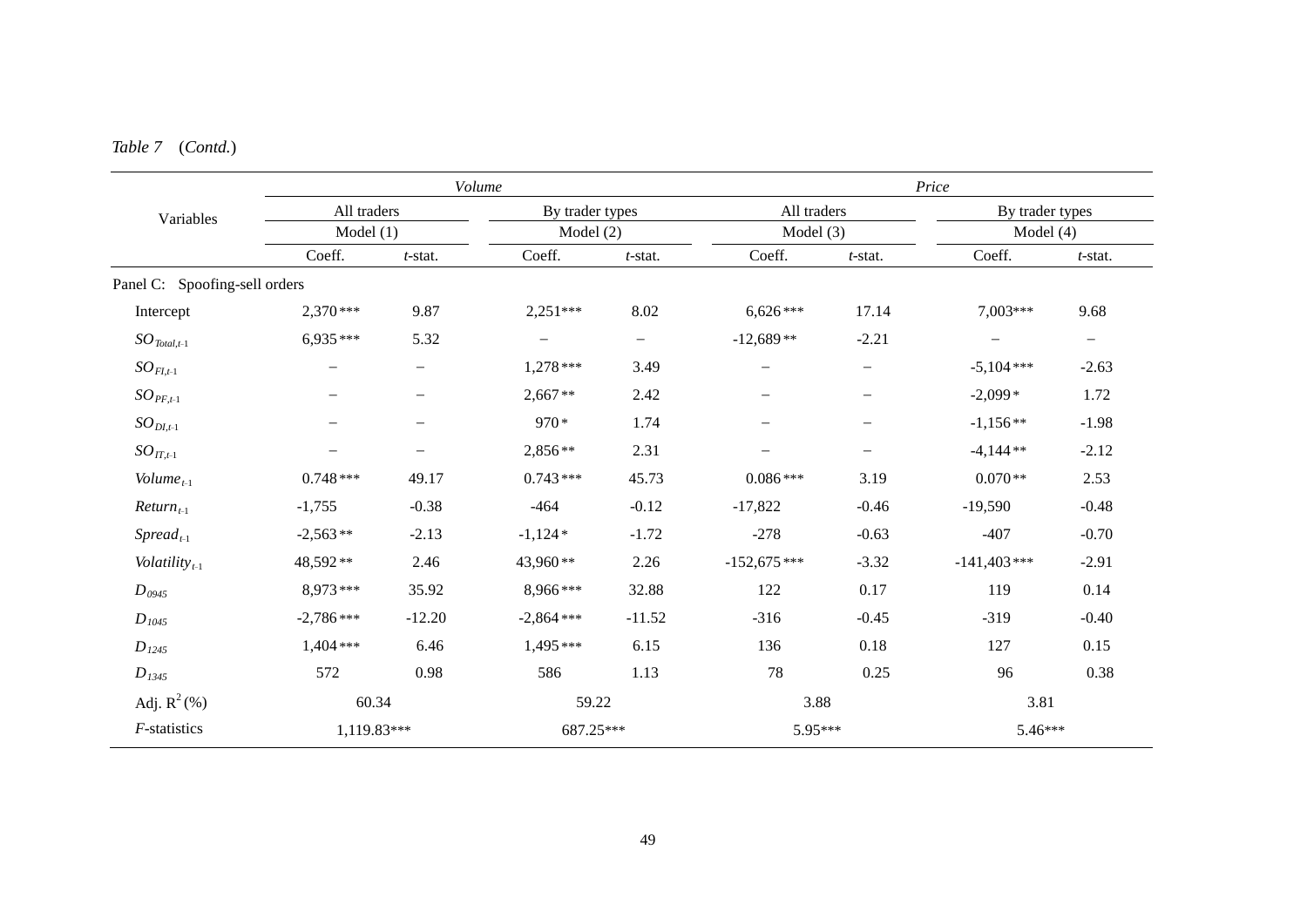|                                       |                                  | Spread                   |                                                                                                                                                                                                                                                                                                                                                                                                                                                                                                                                                                                                                                                                                                                                                                                                                                                                                                                                                                                                                                                                                                                                                            |  |          |  |                          |
|---------------------------------------|----------------------------------|--------------------------|------------------------------------------------------------------------------------------------------------------------------------------------------------------------------------------------------------------------------------------------------------------------------------------------------------------------------------------------------------------------------------------------------------------------------------------------------------------------------------------------------------------------------------------------------------------------------------------------------------------------------------------------------------------------------------------------------------------------------------------------------------------------------------------------------------------------------------------------------------------------------------------------------------------------------------------------------------------------------------------------------------------------------------------------------------------------------------------------------------------------------------------------------------|--|----------|--|--------------------------|
| Variables                             | All traders                      |                          | Volatility<br>All traders<br>By trader types<br>By trader types<br>Model (7)<br>Model $(6)$<br>Coeff.<br>Coeff.<br>Coeff.<br>$t$ -stat.<br>$t$ -stat.<br>$-1.840$<br>$-0.67$<br>$0.646***$<br>3.52<br>$0.499**$<br>$0.137***$<br>4.15<br>$\overline{\phantom{0}}$<br>$\overline{\phantom{m}}$<br>$0.135***$<br>$0.063**$<br>2.58<br>$\overline{\phantom{0}}$<br>$\overline{\phantom{0}}$<br>$0.073**$<br>2.36<br>$0.043**$<br>$\overline{\phantom{0}}$<br>—<br>$0.058*$<br>$0.016**$<br>1.83<br>$\overline{\phantom{0}}$<br>$\qquad \qquad -$<br>$0.050***$<br>$0.032*$<br>1.93<br>$\overline{\phantom{0}}$<br>$\qquad \qquad -$<br>$1.283***$<br>$-2.231$<br>$-1.23$<br>10.13<br>1.254***<br>$0.438*$<br>$-0.031*$<br>$-0.032*$<br>1.76<br>$-1.71$<br>$0.557***$<br>0.063<br>0.15<br>0.062<br>3.40<br>$0.100**$<br>3.37<br>2.26<br>$0.096***$<br>$0.092***$<br>0.204<br>1.27<br>$0.332***$<br>11.36<br>$0.302***$<br>$-0.103*$<br>$-0.001$ ***<br>$-0.001$ ***<br>$-1.79$<br>$-5.39$<br>0.82<br>$0.430***$<br>3.23<br>4.335***<br>1.340<br>$0.032*$<br>0.018<br>0.77<br>$0.025*$<br>1.92<br>27.13<br>14.86<br>15.23<br>129.38***<br>95.35***<br>195.61*** |  |          |  |                          |
|                                       | Model $(5)$                      |                          |                                                                                                                                                                                                                                                                                                                                                                                                                                                                                                                                                                                                                                                                                                                                                                                                                                                                                                                                                                                                                                                                                                                                                            |  | Model(8) |  |                          |
|                                       | Coeff.                           | $t$ -stat.               |                                                                                                                                                                                                                                                                                                                                                                                                                                                                                                                                                                                                                                                                                                                                                                                                                                                                                                                                                                                                                                                                                                                                                            |  |          |  | $t$ -stat.               |
| Panel D: All spoofing orders          |                                  |                          |                                                                                                                                                                                                                                                                                                                                                                                                                                                                                                                                                                                                                                                                                                                                                                                                                                                                                                                                                                                                                                                                                                                                                            |  |          |  |                          |
| Intercept $(10^{-3})$                 | $-1.210$                         | $-0.37$                  |                                                                                                                                                                                                                                                                                                                                                                                                                                                                                                                                                                                                                                                                                                                                                                                                                                                                                                                                                                                                                                                                                                                                                            |  |          |  | 2.57                     |
| $SO_{\textit{Total},t-1}$             | $0.041***$                       | 2.74                     |                                                                                                                                                                                                                                                                                                                                                                                                                                                                                                                                                                                                                                                                                                                                                                                                                                                                                                                                                                                                                                                                                                                                                            |  |          |  | $\overline{\phantom{m}}$ |
| $SO_{FI,t-1}$                         |                                  |                          |                                                                                                                                                                                                                                                                                                                                                                                                                                                                                                                                                                                                                                                                                                                                                                                                                                                                                                                                                                                                                                                                                                                                                            |  |          |  | 2.25                     |
| $SO_{PF,t-1}$                         |                                  |                          |                                                                                                                                                                                                                                                                                                                                                                                                                                                                                                                                                                                                                                                                                                                                                                                                                                                                                                                                                                                                                                                                                                                                                            |  |          |  | 2.11                     |
| $SO_{DI,t-1}$                         | $\overline{\phantom{m}}$         |                          |                                                                                                                                                                                                                                                                                                                                                                                                                                                                                                                                                                                                                                                                                                                                                                                                                                                                                                                                                                                                                                                                                                                                                            |  |          |  | 2.15                     |
| $SO_{IT,t-1}$                         | $\overbrace{\phantom{12322111}}$ | $\overline{\phantom{0}}$ |                                                                                                                                                                                                                                                                                                                                                                                                                                                                                                                                                                                                                                                                                                                                                                                                                                                                                                                                                                                                                                                                                                                                                            |  |          |  | 4.04                     |
| <i>Volume</i> <sub>t-1</sub> $(10^7)$ | $-1.987$                         | $-1.04$                  |                                                                                                                                                                                                                                                                                                                                                                                                                                                                                                                                                                                                                                                                                                                                                                                                                                                                                                                                                                                                                                                                                                                                                            |  |          |  | 10.17                    |
| $Return_{t-1}$                        | $0.442*$                         | 1.80                     |                                                                                                                                                                                                                                                                                                                                                                                                                                                                                                                                                                                                                                                                                                                                                                                                                                                                                                                                                                                                                                                                                                                                                            |  |          |  | $-1.79$                  |
| $Spread_{t-1}$                        | $0.586***$                       | 4.15                     |                                                                                                                                                                                                                                                                                                                                                                                                                                                                                                                                                                                                                                                                                                                                                                                                                                                                                                                                                                                                                                                                                                                                                            |  |          |  | 0.04                     |
| Volatility $_{t-1}$                   | $0.073*$                         | 1.78                     |                                                                                                                                                                                                                                                                                                                                                                                                                                                                                                                                                                                                                                                                                                                                                                                                                                                                                                                                                                                                                                                                                                                                                            |  |          |  | 3.23                     |
| $D_{0945}$                            | 0.213                            | 0.83                     |                                                                                                                                                                                                                                                                                                                                                                                                                                                                                                                                                                                                                                                                                                                                                                                                                                                                                                                                                                                                                                                                                                                                                            |  |          |  | 10.60                    |
| $D_{1045}$                            | $-0.108**$                       | $-2.01$                  |                                                                                                                                                                                                                                                                                                                                                                                                                                                                                                                                                                                                                                                                                                                                                                                                                                                                                                                                                                                                                                                                                                                                                            |  |          |  | $-5.34$                  |
| $D_{1245}$                            | 1.260                            | 0.71                     |                                                                                                                                                                                                                                                                                                                                                                                                                                                                                                                                                                                                                                                                                                                                                                                                                                                                                                                                                                                                                                                                                                                                                            |  |          |  | 3.21                     |
| $D_{1345}$                            | 0.016                            | 0.68                     |                                                                                                                                                                                                                                                                                                                                                                                                                                                                                                                                                                                                                                                                                                                                                                                                                                                                                                                                                                                                                                                                                                                                                            |  |          |  | 1.75                     |
| Adj. $R^2$ (%)                        | 33.57                            |                          |                                                                                                                                                                                                                                                                                                                                                                                                                                                                                                                                                                                                                                                                                                                                                                                                                                                                                                                                                                                                                                                                                                                                                            |  |          |  |                          |
| F-statistics                          | 370.66***                        |                          |                                                                                                                                                                                                                                                                                                                                                                                                                                                                                                                                                                                                                                                                                                                                                                                                                                                                                                                                                                                                                                                                                                                                                            |  |          |  |                          |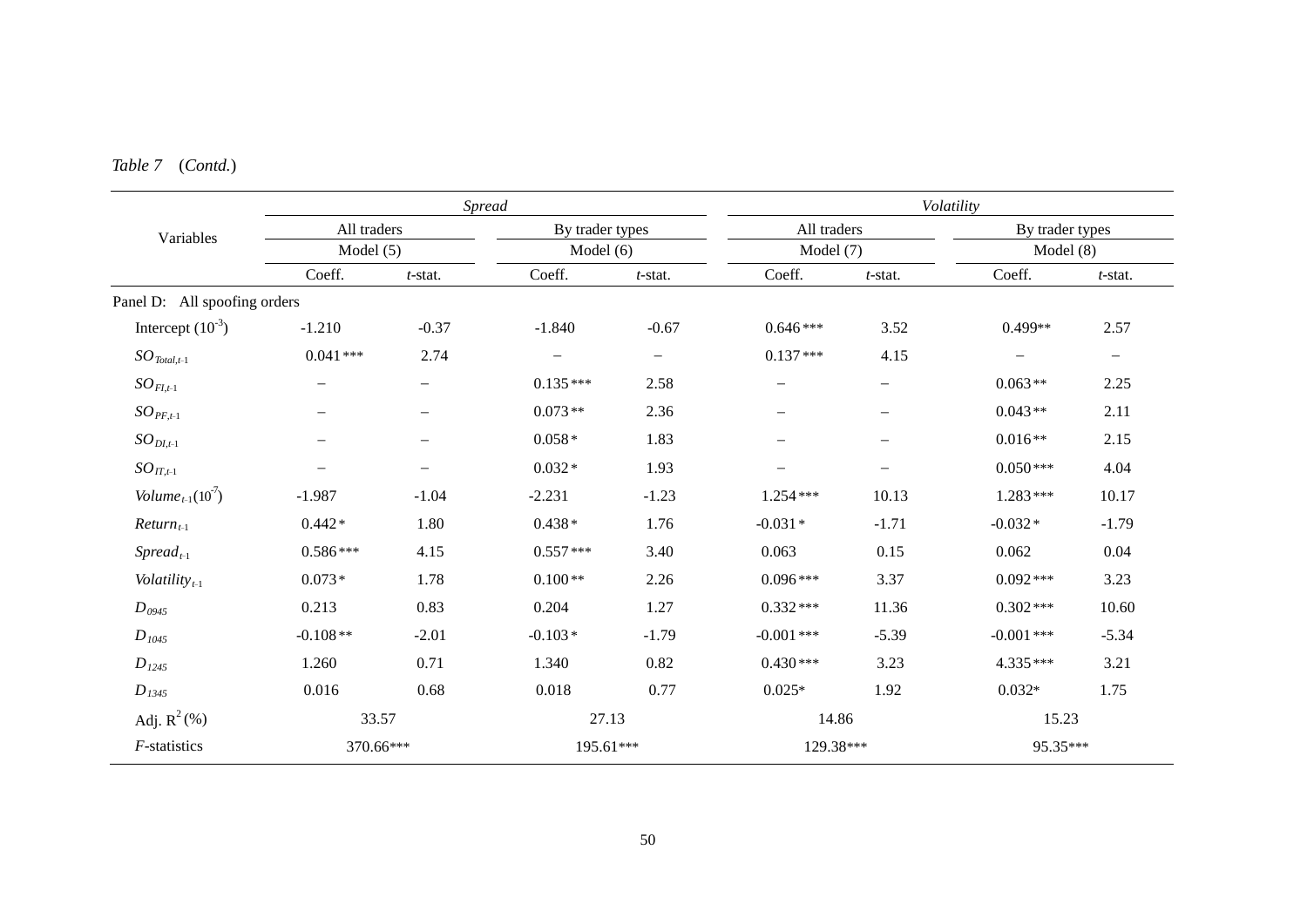| (Cond.)<br>Table 7 |  |
|--------------------|--|
|--------------------|--|

|                                |                          | <b>Spread</b>     |                          |            |                          | Volatility               |                          |                          |  |  |
|--------------------------------|--------------------------|-------------------|--------------------------|------------|--------------------------|--------------------------|--------------------------|--------------------------|--|--|
| Variables                      | All traders              |                   | By trader types          |            | All traders              |                          | By trader types          |                          |  |  |
|                                | Model $(5)$              |                   | Model $(6)$              |            | Model $(7)$              |                          | Model(8)                 |                          |  |  |
|                                | Coeff.                   | $t$ -stat.        | Coeff.                   | $t$ -stat. | Coeff.                   | $t$ -stat.               | Coeff.                   | $t$ -stat.               |  |  |
| Panel E: Spoofing-buy orders   |                          |                   |                          |            |                          |                          |                          |                          |  |  |
| Intercept                      | $-0.004$                 | $-1.12$           | $-0.003$                 | $-1.11$    | $0.001***$               | 3.98                     | $0.001***$               | 3.39                     |  |  |
| $SO_{\text{Total},t-1}$        | $0.233**$                | 2.31              | $\overline{\phantom{0}}$ | $-$        | $0.084***$               | 4.03                     | $\overline{\phantom{0}}$ | $\overline{\phantom{a}}$ |  |  |
| $SO_{FI,t-1}$                  | $\overline{\phantom{0}}$ | —                 | $0.101**$                | 2.09       | —                        |                          | $0.042***$               | 3.27                     |  |  |
| $SO_{PF,t-1}$                  | $\overline{\phantom{0}}$ | —                 | $0.153***$               | 2.94       |                          | $\qquad \qquad -$        | $0.024**$                | 2.53                     |  |  |
| $SO_{DI,t-1}$                  | $\overline{\phantom{0}}$ | -                 | $0.032**$                | 1.99       | $\overline{\phantom{0}}$ | $\overline{\phantom{0}}$ | $0.013*$                 | 1.78                     |  |  |
| $SO_{IT,t-1}$                  | $\overline{\phantom{0}}$ | $\qquad \qquad -$ | $0.041*$                 | 1.85       | —                        | $\overline{\phantom{m}}$ | $0.012***$               | 3.16                     |  |  |
| Volume <sub>t-1</sub> $(10^7)$ | $-1.823$                 | $-0.96$           | $-2.374$                 | $-1.27$    | $1.236***$               | 10.05                    | $1.267***$               | 10.00                    |  |  |
| $Return_{t-1}$                 | $0.438*$                 | 1.77              | 0.342                    | 1.38       | $-0.032*$                | $-1.78$                  | $-0.037*$                | $-1.89$                  |  |  |
| $Spread_{t-1}$                 | $0.584***$               | 4.15              | $0.537***$               | 3.20       | $-0.003$                 | $-0.07$                  | $-0.002$                 | $-0.38$                  |  |  |
| Volatility $t_{t-1}$           | $0.109*$                 | 1.77              | $0.206*$                 | 1.95       | $0.096***$               | 3.39                     | $0.092***$               | 3.17                     |  |  |
| $D_{0945}$                     | 0.013                    | 0.91              | 0.013                    | 0.82       | $0.002$ ***              | 11.32                    | $0.002$ ***              | 10.39                    |  |  |
| $D_{1045}$                     | $-0.103*$                | $-1.84$           | $-0.103*$                | $-1.78$    | $-0.001$ ***             | $-5.30$                  | $-0.001$ ***             | $-5.41$                  |  |  |
| $D_{1245}(10^4)$               | 9.617                    | 0.53              | 9.475                    | 0.56       | 4.241***                 | 3.18                     | $4.273***$               | 3.08                     |  |  |
| $D_{1345}$                     | 0.026                    | 0.81              | 0.024                    | 0.72       | $0.092*$                 | 1.95                     | $0.088*$                 | 1.69                     |  |  |
| Adj. $R^2$ (%)                 | 33.68                    |                   | 28.89                    |            | 14.89                    |                          | 15.15                    |                          |  |  |
| F-statistics                   | 372.40***                |                   | 206.76***                |            | 129.61***                |                          | 91.91***                 |                          |  |  |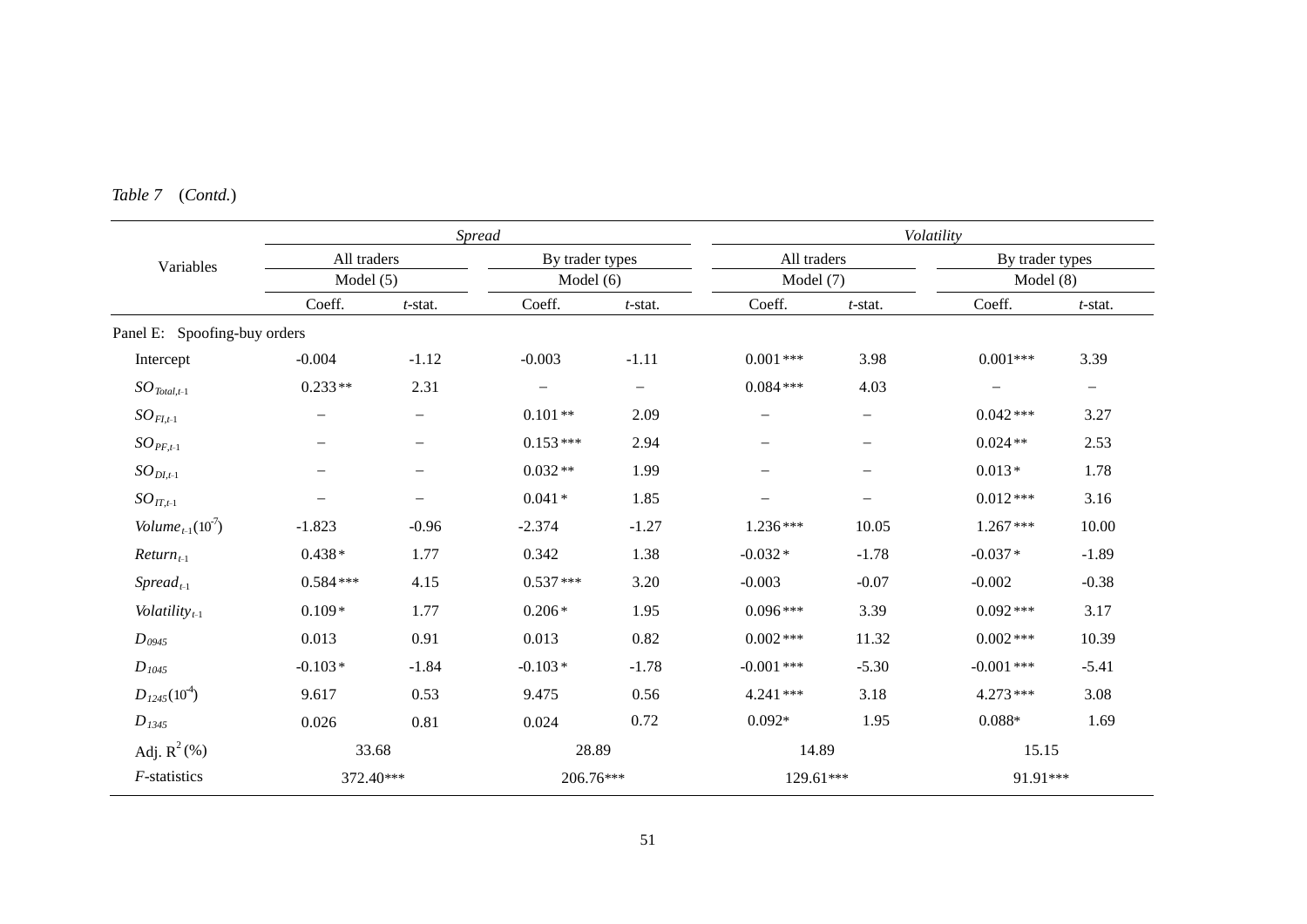|                                 |                                                                                                                                                                                                                    | <b>Spread</b> |                          |                          |              |                          | Volatility               |            |
|---------------------------------|--------------------------------------------------------------------------------------------------------------------------------------------------------------------------------------------------------------------|---------------|--------------------------|--------------------------|--------------|--------------------------|--------------------------|------------|
|                                 | All traders<br>Variables<br>Model $(5)$<br>Coeff.<br>1.850<br>$0.128**$<br>—<br>$\qquad \qquad -$<br>$-1.742$<br>$0.419*$<br>$0.585***$<br>$0.069*$<br>0.012<br>$-0.003**$<br>1.330<br>0.015<br>33.61<br>371.24*** |               | By trader types          |                          | All traders  |                          | By trader types          |            |
|                                 |                                                                                                                                                                                                                    |               | Model $(6)$              |                          | Model $(7)$  |                          | Model(8)                 |            |
|                                 |                                                                                                                                                                                                                    | $t$ -stat.    | Coeff.                   | $t$ -stat.               | Coeff.       | $t$ -stat.               | Coeff.                   | $t$ -stat. |
| Panel F: Spoofing-sell orders   |                                                                                                                                                                                                                    |               |                          |                          |              |                          |                          |            |
| Intercept $(10^{-4})$           |                                                                                                                                                                                                                    | 0.61          | 1.766                    | $0.06\,$                 | 8.491***     | 4.86                     | 5.205**                  | 2.54       |
| $SO_{\text{Total},t-1}$         |                                                                                                                                                                                                                    | 2.47          | $\overline{\phantom{0}}$ | $\overline{\phantom{0}}$ | $0.064**$    | 2.29                     | $\overline{\phantom{m}}$ | $-$        |
| $SO_{FI,t-1}$                   |                                                                                                                                                                                                                    |               | $0.204**$                | 2.31                     |              | $\qquad \qquad -$        | $0.022**$                | 2.04       |
| $SO_{PF,t-1}$                   |                                                                                                                                                                                                                    |               | $0.118**$                | 2.04                     |              | $\overline{\phantom{0}}$ | $0.021**$                | 1.96       |
| $SO_{DI,t-1}$                   |                                                                                                                                                                                                                    |               | $0.077**$                | 2.24                     |              | $\overline{\phantom{0}}$ | $0.004*$                 | 1.80       |
| $SO_{IT,t-1}$                   |                                                                                                                                                                                                                    |               | $0.047**$                | 2.11                     |              | $\overline{\phantom{0}}$ | $0.025***$               | 3.52       |
| Volume <sub>t-1</sub> $(10^7)$  |                                                                                                                                                                                                                    | $-0.91$       | $-2.005$                 | $-1.03$                  | $1.251***$   | 10.10                    | $1.347***$               | 10.19      |
| $Return_{t-1}$                  |                                                                                                                                                                                                                    | 1.79          | $0.441*$                 | 1.68                     | $-0.031*$    | $-1.74$                  | $-0.033*$                | $-1.73$    |
| $S$ <i>pread</i> <sub>t-1</sub> |                                                                                                                                                                                                                    | 4.15          | $0.557***$               | 3.40                     | 0.001        | 0.23                     | 0.002                    | 0.37       |
| Volatility $t_{t-1}$            |                                                                                                                                                                                                                    | 1.68          | $0.067*$                 | 1.66                     | $0.098***$   | 3.46                     | $0.089***$               | 3.00       |
| $D_{0945}$                      |                                                                                                                                                                                                                    | 0.69          | 0.015                    | 1.31                     | $0.012***$   | 11.22                    | $0.012***$               | 9.82       |
| $D_{1045}$                      |                                                                                                                                                                                                                    | $-2.00$       | $-0.003*$                | $-1.72$                  | $-0.001$ *** | $-5.48$                  | $-0.001$ ***             | $-5.32$    |
| $D_{1245}(10^3)$                |                                                                                                                                                                                                                    | 0.76          | 1.560                    | 0.86                     | $0.443***$   | 3.32                     | $0.498***$               | 3.36       |
| $D_{1345}$                      |                                                                                                                                                                                                                    | 0.78          | 0.019                    | 0.79                     | $0.025**$    | 1.98                     | $0.021*$                 | 1.84       |
| Adj. $R^2$ (%)                  |                                                                                                                                                                                                                    |               | 27.09                    |                          | 14.72        |                          | 15.64                    |            |
| F-statistics                    |                                                                                                                                                                                                                    |               | 175.69***                |                          | 127.90***    |                          | 88.58***                 |            |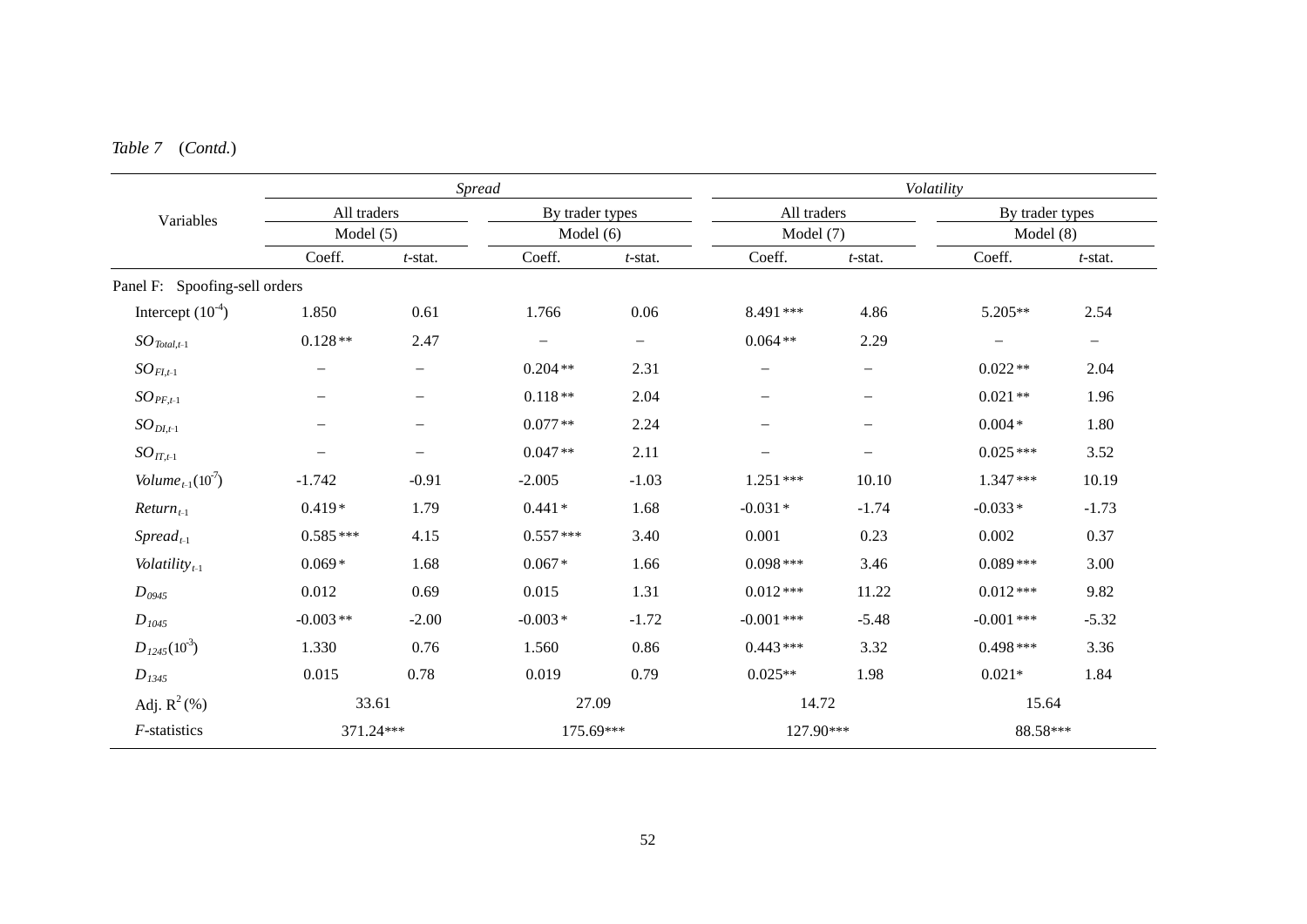#### *Table 8 VARs analysis*

The table reports the intraday (hourly) relationship among spoofing orders, volatility, volume, spread, return and price within VARs system, with the sample period running from January 2003 to December 2008. A spoofing-buy (sell) order is defined as an order price which is higher (lower) than prior the best fifth bid (ask) price, and with their order size is larger than prior the best fifth bid (ask) quantity, quickly followed by an order on the opposite side of the market and subsequently followed by the withdrawal of the initial order. \*\*\* indicates significance at the 1% level; \*\* indicates significance at the 5% level; and \* indicates significance at the 10% level.

| Variables                                    | Spoofing orders $t$<br>Coeff.<br>$t$ -stat. |         | Volatility, |            | $Volume_t$  |         | $S$ <i>pread</i> <sub>t</sub> |            | $Return_t$ |            | Price <sub>t</sub> |         |  |
|----------------------------------------------|---------------------------------------------|---------|-------------|------------|-------------|---------|-------------------------------|------------|------------|------------|--------------------|---------|--|
|                                              |                                             |         | Coeff.      | $t$ -stat. | Coeff.      | t-stat. | Coeff.                        | $t$ -stat. | Coeff.     | $t$ -stat. | Coeff.             | t-stat. |  |
| Panel A: Spoofing-buy orders                 |                                             |         |             |            |             |         |                               |            |            |            |                    |         |  |
| Spoofing orders $_{t-1}$                     | $0.232***$                                  | 11.52   | $0.020***$  | 2.85       | 17,395***   | 2.77    | $0.100**$                     | 2.11       | 0.014      | 1.05       | 4.849 **           | 2.10    |  |
| Spoofing orders $_{t-2}$                     | $0.228***$                                  | 9.34    | $0.013**$   | 2.09       | $9,369*$    | 1.88    | $0.039*$                      | 1.67       | 0.007      | 0.80       | $31.110**$         | 2.53    |  |
| Volatility $t_{t-1}$                         | $0.162*$                                    | 1.92    | $0.079***$  | 3.25       | 120,245***  | 3.18    | $0.424**$                     | 2.03       | $-0.004$   | $-0.12$    | 20.200             | 0.09    |  |
| Volatility $_{t-2}$                          | $0.123*$                                    | 1.87    | $0.076***$  | 4.43       | 97,377**    | 2.50    | $0.125*$                      | 1.91       | $0.045*$   | 1.85       | 126.310            | 0.80    |  |
| Volume <sub>t-1</sub>                        | $0.038*$                                    | 1.73    | $0.088***$  | 6.54       | $0.580***$  | 26.67   | $-0.013**$                    | $-2.25$    | $-0.003$   | $-1.14$    | $-0.064$           | $-0.51$ |  |
| Volume <sub>t-2</sub>                        | 0.021                                       | 0.49    | $0.034***$  | 3.01       | $0.236***$  | 13.11   | $-0.012*$                     | $-1.77$    | $-0.002$   | $-1.02$    | $-0.034$           | $-0.40$ |  |
| $S$ <i>pread</i> <sub><math>t-1</math></sub> | $-0.001$                                    | $-0.12$ | $0.003*$    | 1.72       | $-5,491***$ | $-2.57$ | $0.914***$                    | 77.29      | 0.001      | 0.40       | 2.366              | 0.20    |  |
| $S$ <i>pread</i> <sub>t-2</sub>              | 0.010                                       | 1.52    | 0.001       | 0.84       | $-4,655***$ | $-2.71$ | $0.090***$                    | 9.49       | $-0.003$   | $-0.21$    | 1.369              | 0.14    |  |
| $Return_{t-1}$                               | $0.052*$                                    | 1.78    | $-0.035**$  | $-2.00$    | $-17,335$   | $-0.61$ | $-0.054$                      | $-0.34$    | 0.032      | 1.30       | 574.091 ***        | 3.57    |  |
| $Return_{t-2}$                               | 0.014                                       | 0.35    | $-0.012$    | $-1.08$    | 8,320       | 0.48    | $-0.218**$                    | $-2.25$    | $0.056***$ | 3.69       | 284.150 ***        | 2.86    |  |
| $Price_{t-1}$                                | $-0.058*$                                   | $-1.87$ | $-0.002$    | $-0.63$    | $-2.966$    | $-1.05$ | 0.033                         | 0.31       | $-0.001$   | $-0.26$    | $0.926$ ***        | 57.51   |  |
| $Price_{t-2}$                                | $-0.001$                                    | $-0.83$ | 0.001       | 0.61       | 1.368       | 1.02    | $-0.003$                      | $-0.25$    | 0.006      | 0.85       | $0.074$ ***        | 4.58    |  |
| Intercept                                    | $0.009*$                                    | 1.68    | $0.003$ **  | 2.15       | 294.157     | 1.14    | $-0.002$                      | $-1.55$    | 0.018      | 0.79       | $2.834*$           | 1.94    |  |
| Adj. $R^2$ (%)                               | 10.81                                       |         | 16.30       |            | 63.66       |         | 85.48                         |            | 2.29       |            | 59.98              |         |  |
| $F$ -statistics                              | 30.39***                                    |         | 48.21***    |            | 425.80      |         | 1428.97***                    |            | $3.71**$   |            | 396.00***          |         |  |